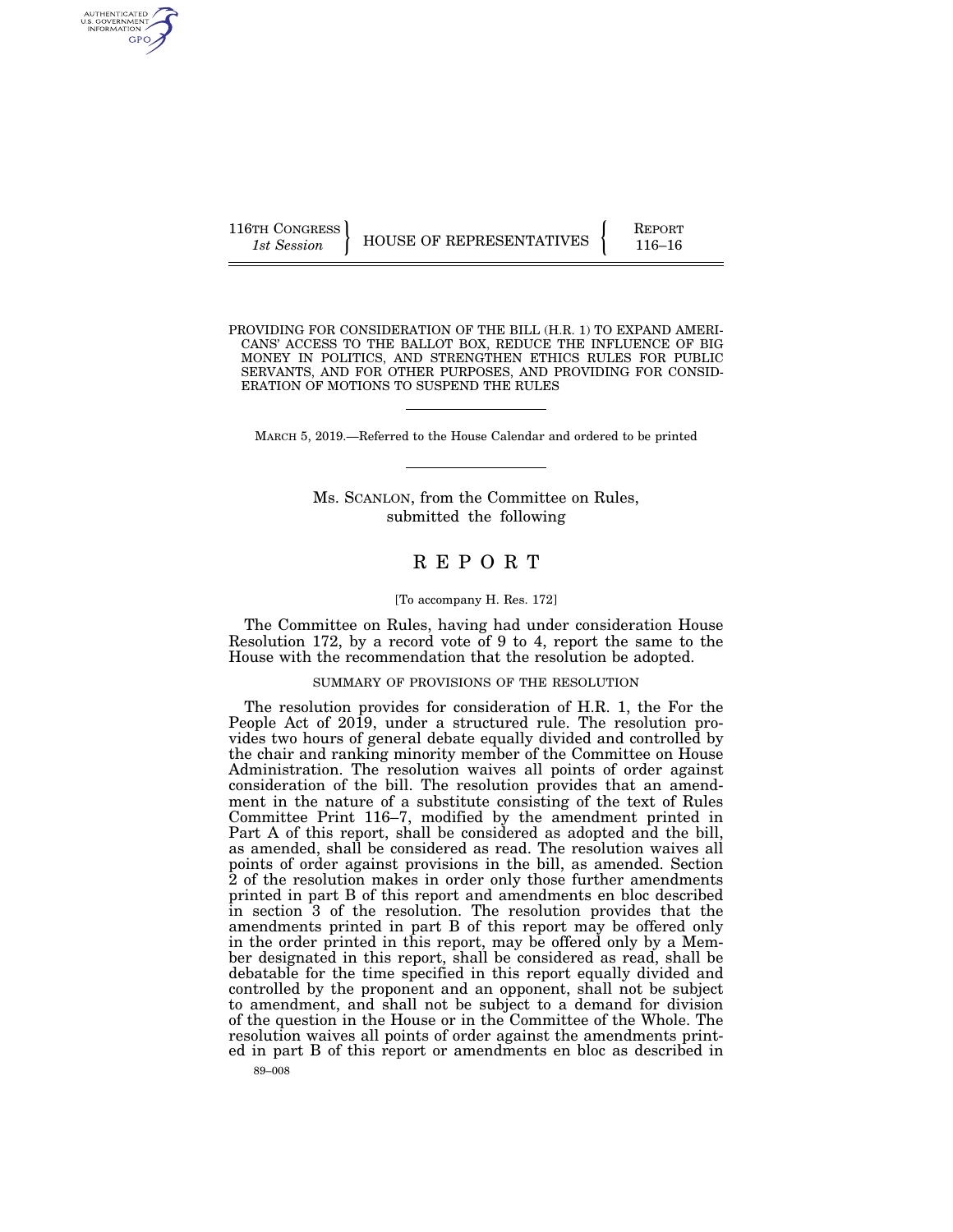section 3 of the resolution. Section 3 of the resolution provides that it shall be in order at any time for the chair of the Committee on House Administration or her designee to offer amendments en bloc consisting of amendments printed in part B of this report not earlier disposed of. Amendments en bloc shall be considered as read, shall be debatable for 20 minutes equally divided and controlled by the chair and ranking minority member of the Committee on House Administration or their designees, shall not be subject to amendment, and shall not be subject to a demand for division of the question in the House or in the Committee of the Whole. Section 4 of the resolution provides, after the conclusion of consideration of the bill for amendment, a final period of general debate, which shall not exceed 10 minutes equally divided and controlled by the chair and ranking minority member of the Committee on House Administration. The resolution provides one motion to recommit with or without instructions. The resolution provides that it shall be in order at any time through the legislative day of March 8, 2019, for the Speaker to entertain motions that the House suspend the rules and that the Speaker or her designee shall consult with the Minority Leader or his designee on the designation of any matter for consideration pursuant to this section.

#### EXPLANATION OF WAIVERS

The waiver of all points of order against consideration of H.R. 1 includes waivers of the following:

• Clause  $12(a)(1)$  of rule XXI, which prohibits consideration of a bill unless there is a searchable electronic comparative print that shows how the bill proposes to change current law.

• Clause 12(b) of rule XXI, which prohibits consideration of a bill unless there is a searchable electronic comparative print that shows how the text of the bill as proposed to be considered differs from the text of the bill as reported.

The waiver of all points of order against provisions in the bill, as amended, includes waivers of the following:

• Clause 4 of rule XXI, which prohibits reporting a bill carrying an appropriation from a committee not having jurisdiction to report an appropriation.

• Clause  $5(a)(1)$  of rule XXI, which prohibits a bill carrying a tax or tariff measure from being reported by a committee not having jurisdiction to report tax or tariff measures.

Although the resolution waives all points of order against the amendments printed in part B of this report or against amendments en bloc described in section 3 of the resolution, the Committee is not aware of any points of order. The waiver is prophylactic in nature.

#### COMMITTEE VOTES

The results of each record vote on an amendment or motion to report, together with the names of those voting for and against, are printed below:

### *Rules Committee record vote No. 28*

Motion by Mr. Cole to amend the rule to H.R. 1 to postpone consideration of the bill until March 12. Defeated: 4–9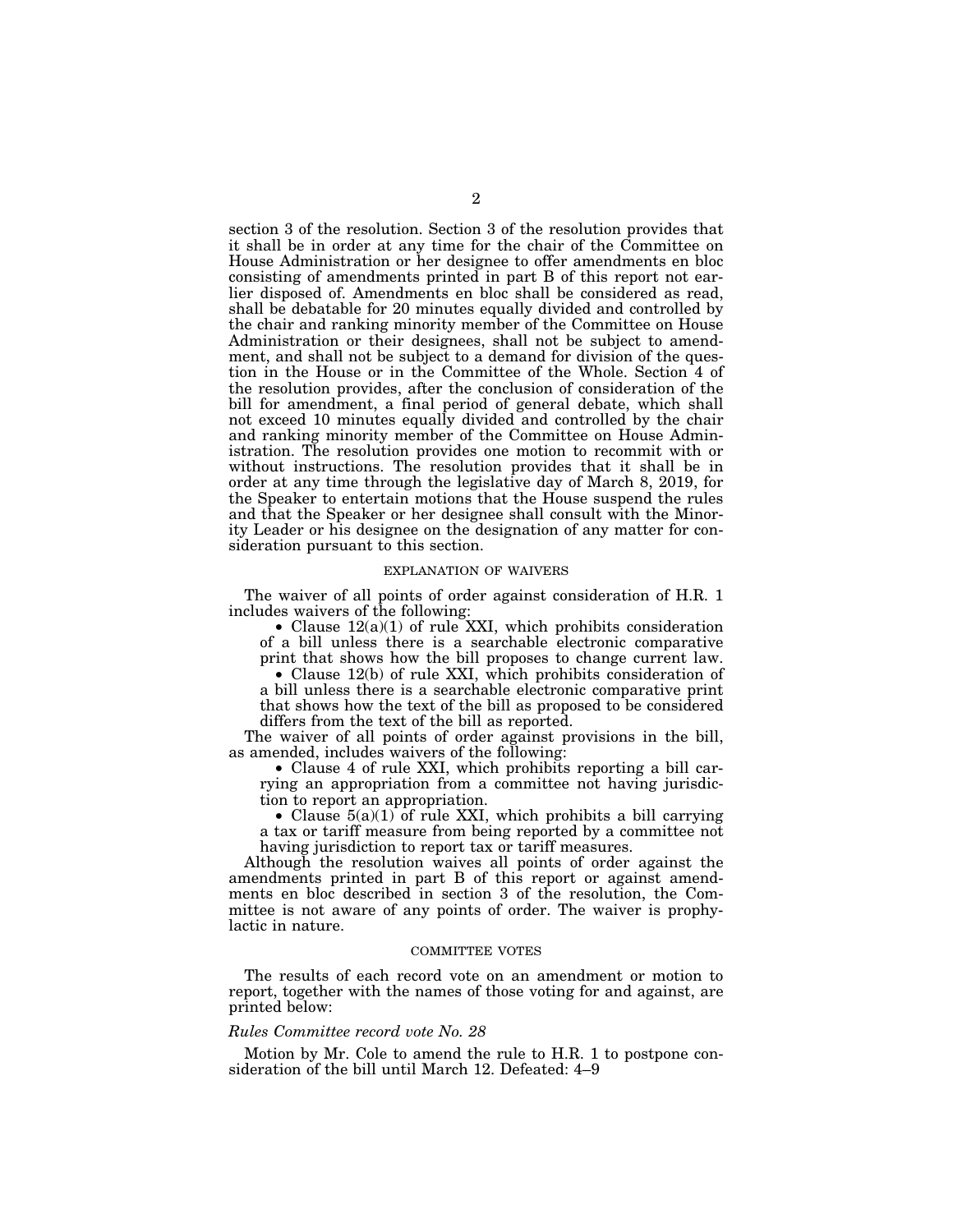| <b>Maiority Members</b> | Vote                                                        | <b>Minority Members</b> | Vote                     |
|-------------------------|-------------------------------------------------------------|-------------------------|--------------------------|
|                         | Nav<br>Nav<br>Nav<br>Nav<br>Nay<br>Nav<br>Nav<br>Nav<br>Nav |                         | Yea<br>Yea<br>Yea<br>Yea |

#### *Rules Committee record vote No. 29*

Motion by Mr. Cole to amend the rule to H.R. 1 to provide an additional two hours of general debate on H.R. 1, one hour equally divided and controlled by the Chair and Ranking Minority Member of the Committee on Oversight and Reform and one hour equally divided and controlled by the Chair and Ranking Minority Member of the Committee on the Judiciary. Defeated: 4–9

| <b>Maiority Members</b> | Vote                                                        | <b>Minority Members</b> | Vote                     |
|-------------------------|-------------------------------------------------------------|-------------------------|--------------------------|
|                         | Nav<br>Nav<br>Nav<br>Nav<br>Nav<br>Nav<br>Nav<br>Nay<br>Nav |                         | Yea<br>Yea<br>Yea<br>Yea |

## *Rules Committee record vote No. 30*

Motion by Mr. Cole to amend the rule to H.R. 1 to grant H.R. 1 a modified open rule, with the requirement that all amendments be received for printing in the portion of the Congressional Record dated at least one day before the day of consideration of the amendment. Defeated: 4–9

| <b>Maiority Members</b> | Vote                                                        | <b>Minority Members</b> |                          |
|-------------------------|-------------------------------------------------------------|-------------------------|--------------------------|
|                         | Nav<br>Nav<br>Nav<br>Nav<br>Nav<br>Nav<br>Nav<br>Nav<br>Nav |                         | Yea<br>Yea<br>Yea<br>Yea |

#### *Rules Committee record vote No. 31*

Motion by Mr. Woodall to amend the rule to H.R. 1 to strike the text of Rules Committee Print 116–7 and insert the text as reported by the Committee on House Administration. Defeated: 4–9

| <b>Majority Members</b> | Vote                            | <b>Minority Members</b> | /ote                     |
|-------------------------|---------------------------------|-------------------------|--------------------------|
|                         | Nay<br>Nay<br>Nay<br>Nay<br>Nay |                         | Yea<br>Yea<br>Yea<br>Yea |

3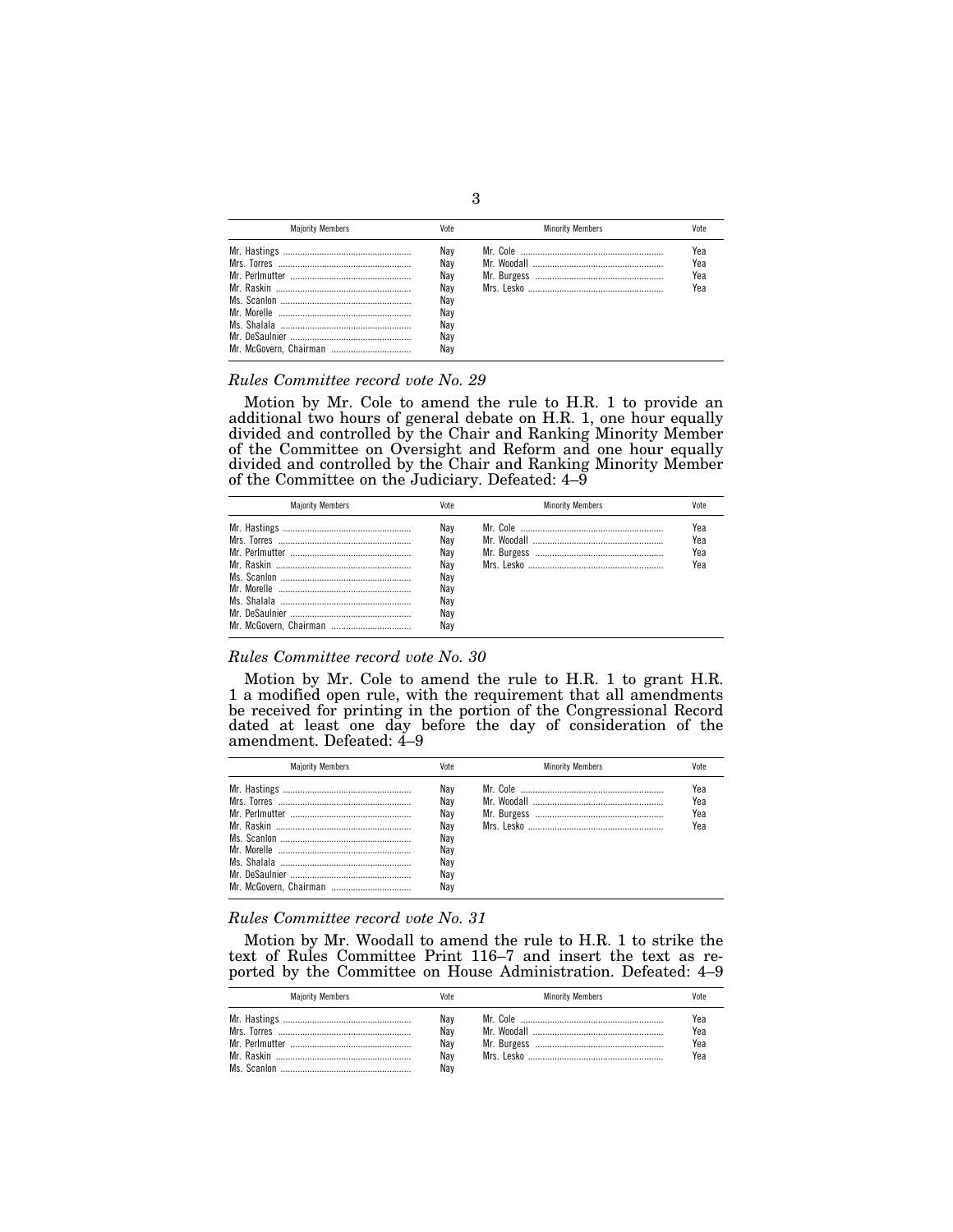| <b>Majority Members</b> | Vote                     | <b>Minority Members</b> | Vote |
|-------------------------|--------------------------|-------------------------|------|
|                         | Nay<br>Nay<br>Nay<br>Nay |                         |      |

## *Rules Committee record vote No. 32*

Motion by Mr. Woodall to amend the rule to H.R. 1 to provide 20 minutes of debate, under the control of the Majority Leader and Minority Leader, or their designees, on the constitutionality of this legislation prior to general debate. Defeated: 4–9

| <b>Maiority Members</b> | Vote | <b>Minority Members</b> | Vote |
|-------------------------|------|-------------------------|------|
|                         | Nav  |                         | Yea  |
|                         | Nav  |                         | Yea  |
|                         | Nav  |                         | Yea  |
|                         | Nav  |                         | Yea  |
|                         | Nay  |                         |      |
|                         | Nav  |                         |      |
|                         | Nav  |                         |      |
|                         | Nay  |                         |      |
|                         | Nav  |                         |      |

#### *Rules Committee record vote No. 33*

Motion by Mr. Woodall to amend the rule to H.R. 1 to make in order amendment #126, offered by Rep. Buck, which prevents disenfranchisement, including of seniors and persons with disabilities, by: (1) establishing technology and disability standards whenever electronic mail is used by election officials to send election-related information; (2) ensuring election officials send such information by regular mail whenever it is not received by email; and (3) requiring regular reports to DOJ concerning use of email by election officials in regards to Federal elections; amendment #130, offered by Rep. Calvert, which adds a new subtitle prohibiting the practice of ballot harvesting; and amendment #135, offered by Rep. Gosar, which requires CVV's and billing address on all online/credit donations in order to ensure that foreigners are not donating to American elections. Defeated: 4–9

| <b>Maiority Members</b> | Vote | <b>Minority Members</b> | Vote |
|-------------------------|------|-------------------------|------|
|                         | Nav  |                         | Yea  |
|                         | Nav  |                         | Yea  |
|                         | Nav  |                         | Yea  |
|                         | Nav  |                         | Yea  |
|                         | Nav  |                         |      |
|                         | Nav  |                         |      |
|                         | Nav  |                         |      |
|                         | Nav  |                         |      |
|                         | Nav  |                         |      |

## *Rules Committee record vote No. 34*

Motion by Mr. Burgess to amend the rule to H.R. 1 to make in order amendment #67, offered by Rep. Burgess, which requires the Speaker of the House, 15 days after elected as Speaker, to submit a copy of individual income tax returns for the past 10 years to the Federal Election Commission. Defeated: 4–9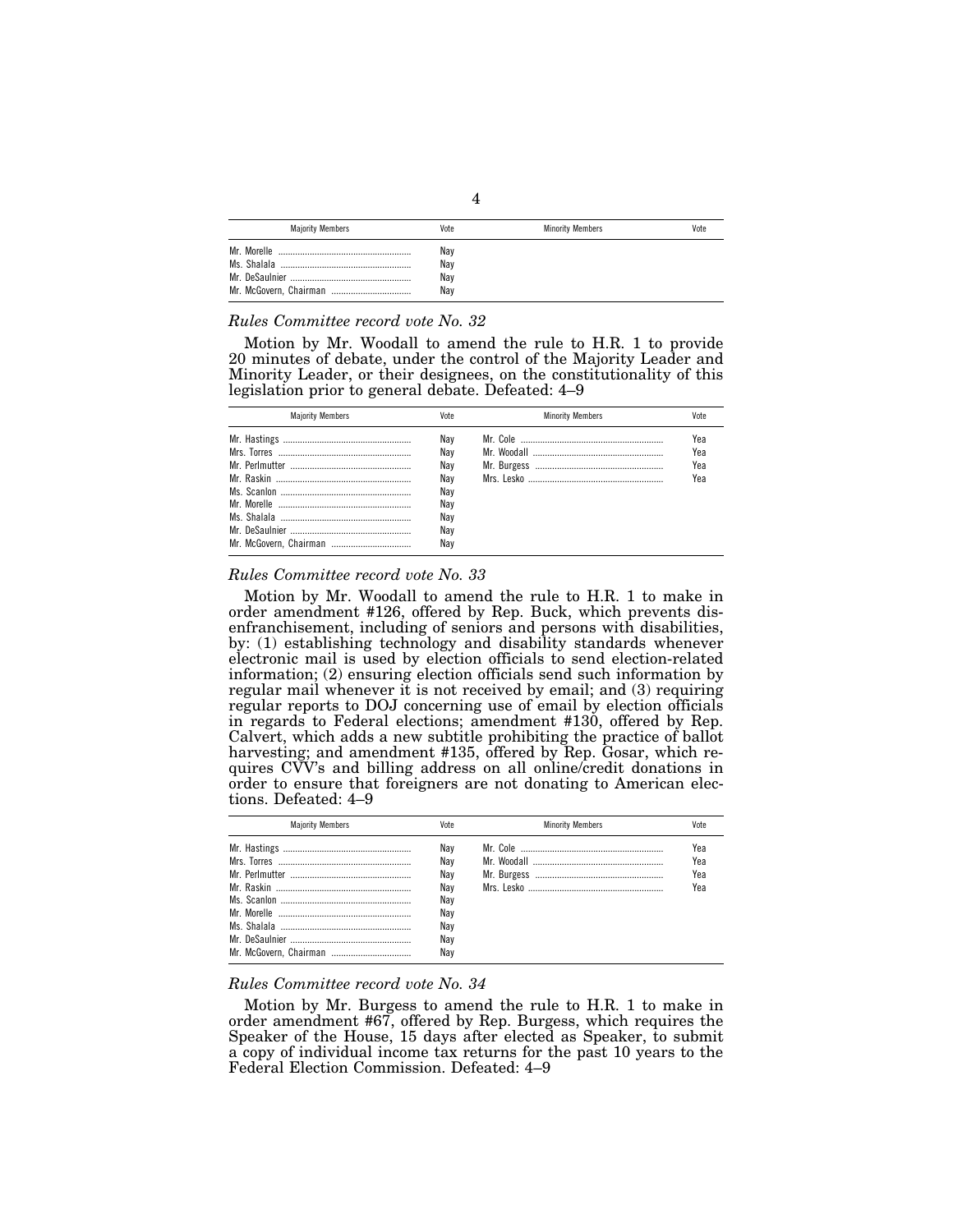| <b>Maiority Members</b> | Vote                                                        | <b>Minority Members</b> |                          |
|-------------------------|-------------------------------------------------------------|-------------------------|--------------------------|
|                         | Nav<br>Nav<br>Nav<br>Nav<br>Nay<br>Nav<br>Nav<br>Nav<br>Nav |                         | Yea<br>Yea<br>Yea<br>Yea |

#### *Rules Committee record vote No. 35*

Motion by Mr. Burgess to amend the rule to H.R. 1 to make in order amendment #68, offered by Rep. Burgess, which amends the Ethics in Government Act to require Members of Congress or candidates for Senator, Representative, Delegate, or Resident Commissioner to submit Federal income tax returns in place of financial disclosure reports. Defeated: 4–9

| <b>Maiority Members</b> | Vote                                                        | <b>Minority Members</b> | Vote                     |
|-------------------------|-------------------------------------------------------------|-------------------------|--------------------------|
|                         | Nav<br>Nav<br>Nav<br>Nav<br>Nav<br>Nav<br>Nav<br>Nay<br>Nav |                         | Yea<br>Yea<br>Yea<br>Yea |

## *Rules Committee record vote No. 36*

Motion by Rep. Lesko to amend the rule to H.R. 1 to make in order amendment #104, offered by Rep. Lesko, which strikes Subtitle E of Title II relating to independent redistricting commissions; and amendment #105, offered by Rep. Lesko, which allows a state to remove the name of a voter from a voter list if the state has reason to believe that the voter is registered in another state, is fraudulently registered, or is an illegal alien. Defeated: 4–9

| <b>Maiority Members</b> | Vote                                                 | <b>Minority Members</b> | Vote                     |
|-------------------------|------------------------------------------------------|-------------------------|--------------------------|
|                         | Nav<br>Nav<br>Nav<br>Nav<br>Nay<br>Nay<br>Nav<br>Nay |                         | Yea<br>Yea<br>Yea<br>Yea |
|                         | Nav                                                  |                         |                          |

## *Rules Committee record vote No. 37*

Motion by Ms. Scanlon to report the rule. Adopted: 9–4

| <b>Majority Members</b> | Vote                            | <b>Minority Members</b> |                          |
|-------------------------|---------------------------------|-------------------------|--------------------------|
|                         | Yea<br>Yea<br>Yea<br>Yea<br>Yea |                         | Nay<br>Nav<br>Nay<br>Nav |

## 5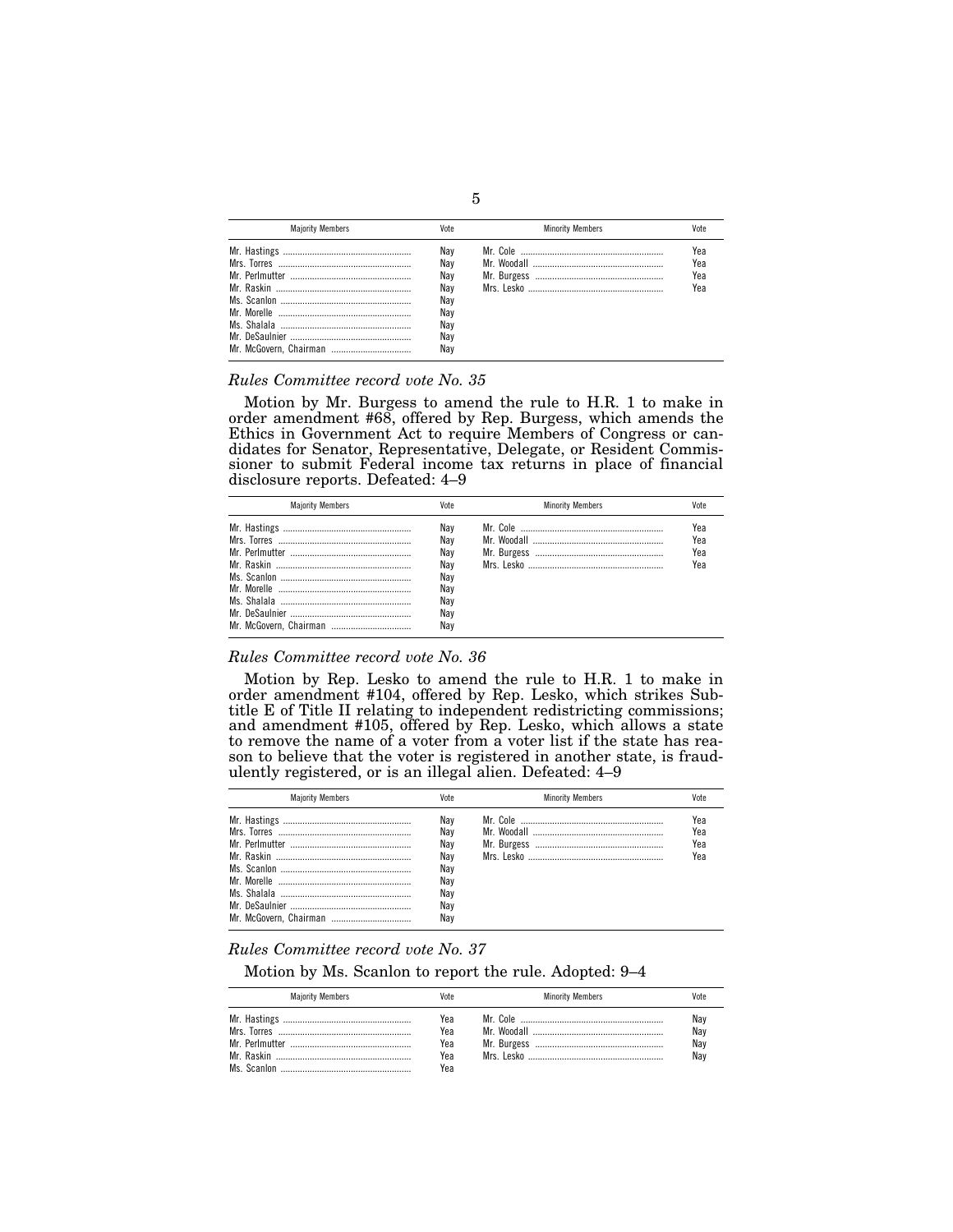| <b>Majority Members</b> | Vote | <b>Minority Members</b> | Vote |
|-------------------------|------|-------------------------|------|
| Mr Morelle              | Yea  |                         |      |
|                         | Yea  |                         |      |
|                         | Yea  |                         |      |
|                         | Yea  |                         |      |

#### SUMMARY OF THE AMENDMENT IN PART A CONSIDERED AS ADOPTED

1. Lofgren (CA): Makes technical corrections and other changes including creating a task force on studying territory voting issues, codifying regulations around foreign involvement in our elections and makes improvements to independent redistricting commissions, repeals an IRS rider and provides for an assessment on certain fines, penalties, and settlements owed to the federal government to finance the Freedom From Influence Fund.

#### SUMMARY OF THE AMENDMENTS IN PART B MADE IN ORDER

1. Suozzi (NY), Fitzpatrick (PA), Gottheimer (NJ), Brindisi (NY), Carbajal (CA), Spanberger (VA), Murphy (FL), Panetta (CA), Peters (CA), Rose, Max (NY), Soto (FL), Van Drew (NJ), Costa (CA), Crist (FL), Gonzalez, Vicente (TX), Lipinski (IL), Luria (VA), O'Halleran (AZ), Phillips (MN), Schrader (OR), Welch (VT), Dingell (MI), Harder (CA), Schneider (IL), Himes (CT), Reed (NY), Watkins (KS), Upton (MI), Gallagher (WI), Hurd (TX), Smucker (PA), Thompson, Glenn (PA), Stefanik (NY), King, Peter (NY), Katko (NY), Westerman (AR), Amodei (NV), Riggleman (VA), Joyce, David (OH), Moolenaar (MI), Banks (IN), Meuser (PA), Gonzalez, Anthony (OH), Wenstrup (OH): 20/20 PROTOCOL Requires the Federal Elections Commission to conduct an audit after each Federal election cycle to determine the incidence of illicit foreign money in the election. Within 180 Days, the FEC will submit to Congress a report containing audit results and recommendation(s) to address the presence of illicit foreign money. (10 minutes)

2. Butterfield (NC), Brown (MD): Ensures states locate polling locations for early voting in rural areas of the state and ensure that those polling places are located in communities that will give rural residents the best opportunity to vote during the early voting period. (10 minutes)

3. Raskin (MD): Prevents corporate expenditures for campaign purposes unless the corporation has established a process for determining the political will of its shareholders. (10 minutes)

4. Hastings (FL), Deutch (FL): Requires states to submit a report to Congress not later than 120 days after the end of a Federal election cycle regarding the number of ballots invalidated by signature mismatch, the attempts to contact voters to provide notice, and the cure process and results. (10 minutes)

5. Cole (OK), Norman (SC): Restores a provision currently in law that bars government contractors from disclosing campaign contributions as part of the bidding process. (10 minutes)

6. Scanlon (PA): Establishes a fourth committee comprised of election security experts to review grant requests to ensure funds for election infrastructure are best spent. (10 minutes)

7. Scanlon (PA): Requests a study by the Federal Election Commission to specifically assess whether the small donor match cap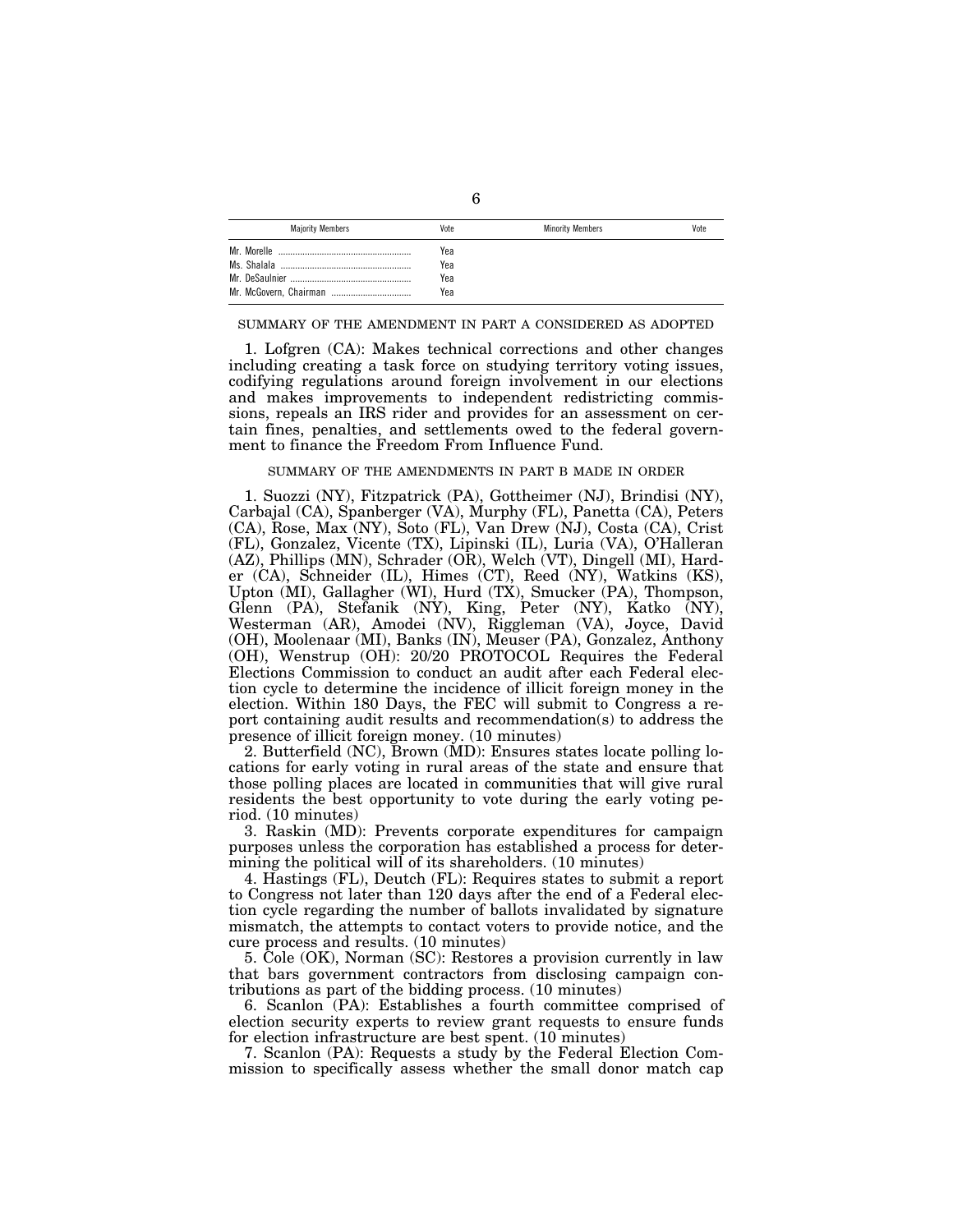and the six-to-one ratio in H.R.1 is appropriately scaled for both House and Senate elections. (10 minutes)

8. Morelle (NY): Changes pre-election registration deadlines from 30 days to 28 days before election day to ensure the deadline does not fall on a legal public holiday. (10 minutes)

9. Shalala (FL): Requires the Office of Government Ethics to submit a report to Congress regarding the implications of the retroactive application of the ethics waiver process. (10 minutes)

10. Deutch (FL): Strikes the addition of certain disclosure requirements for contributions to political organizations under section 527 of the Internal Revenue Code under the Ethics in Government Act. Leaves the determination of conflicts of interest arising from political fundraising activities to the relevant designated agency ethics official. (10 minutes)

11. Biggs (AZ): Provides that State DMV's shall require individuals applying for a driver's license to indicate whether the individual resides in another State or resided in another State prior to applying, and whether the individual intends for the State to serve as the primary residence for voting. If so, the State election officer of the prior State of residence shall be notified. (10 minutes)

12. Lieu (CA): Prohibits political appointees from using Federal funds to pay for travel on non-commercial, private, or chartered flights for official business. Exceptions are made if no commercial flight is available during the time at which travel is necessary any senior political appointee who travels on a non-commercial, private, or chartered flight under the above exception must submit a written statement to Congress certifying that no commercial flight was available. (10 minutes)

13. Jayapal (WA): Directs the Office of Government Ethics to promulgate rules to apply ethics laws to unpaid employees of the Executive Office of the President and the White House. (10 minutes)

14. Jayapal (WA), Omar (MN): Prohibits compensation for lobbying contacts on behalf of foreign countries identified by the Secretary of State as engaging in a consistent pattern of gross violations of internationally recognized human rights. (10 minutes)

15. Jayapal (WA): Directs the Office of Government Ethics to promulgate regulations establishing limits on gifts and donations to legal defense funds. The regulations shall, at a minimum, set basic requirements on transparency and prohibit mixing federal employees with non-federal employees to ensure federal employees cannot obtain money from prohibited sources. (10 minutes)

16. Connolly (VA), Langevin (RI): Establishes a Race to the Top model to award supplementary grants to state applicants based on evidence of previous voting system security reforms and plans for implementing additional innovations. (10 minutes)

17. Foxx (NC), Rouda (CA): Codifies a Senate rule that brings transparency to sources of compensation for Congressional fellowships, applying it to both chambers. (10 minutes)

18. Lawrence (MI): Adds Cabinet members to the list of individuals prohibited from benefiting from an agreement with the U.S. Government. (10 minutes)

19. Gosar (AZ), Meadows (NC): Includes criminal penalties for failure to register as a foreign agent, including 5 years in prison for each instance. (10 minutes)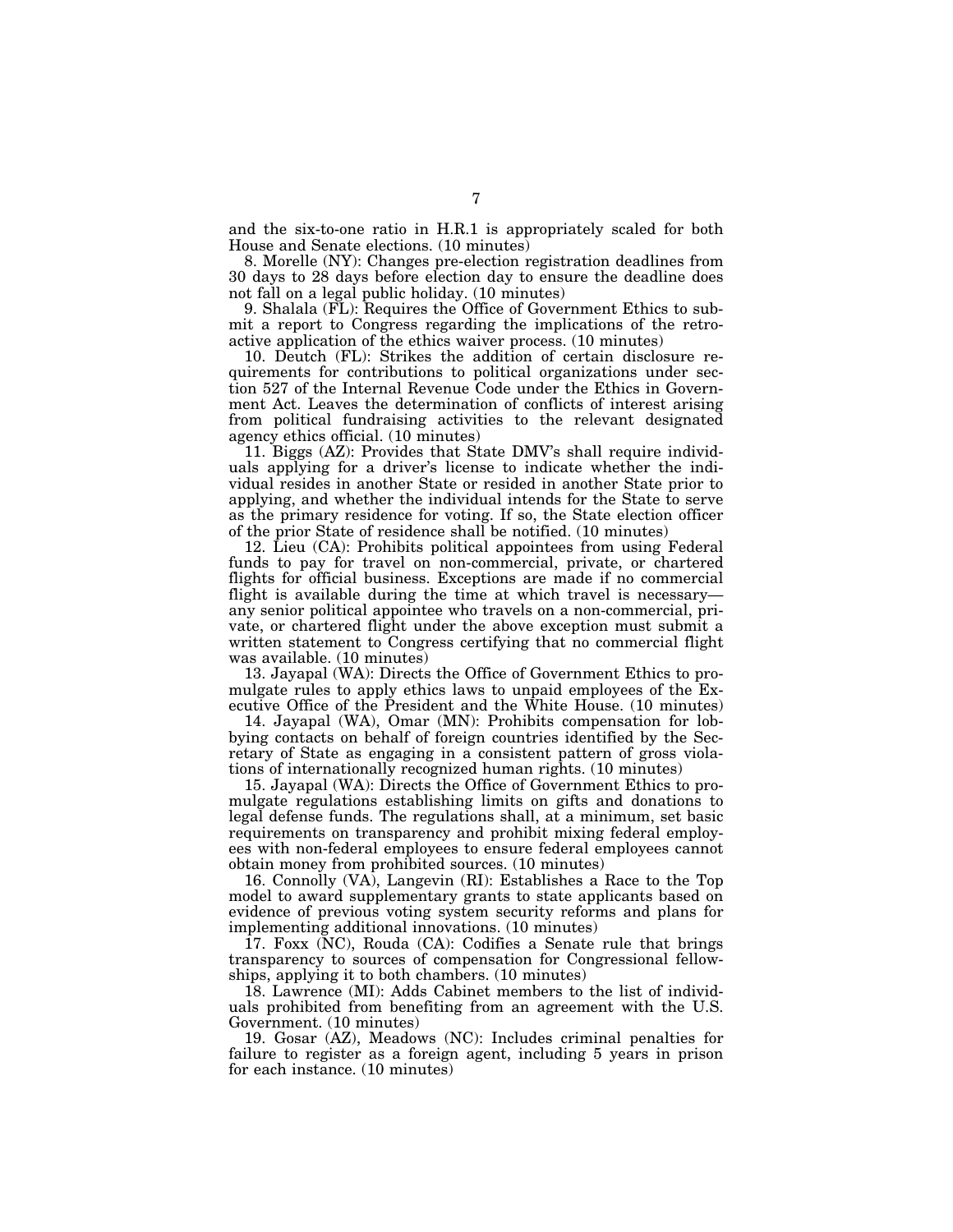20. Rouda (CA): Requires that all paper ballots used in an election for Federal office must be printed on recycled paper. This requirement applies to all elections occurring on or after January 1, 2021. (10 minutes)

21. Rouda (CA): Directs the Election Assistance Commission to conduct a study of the best ways to design ballots used in elections for public office to minimize confusion, including paper and digital ballots to minimize confusion and user errors. The EAC must submit to Congress this report no later than January 1, 2020. (10 minutes)

22. Rouda (CA): Directs the Postmaster General to modify paper change of address forms used by the United States Postal Service to include a reminder that any individual using the form should update the individual's voter registration as a result of any change in address. (10 minutes)

23. Hice (GA): Removes the granting of subpoena authority to the Director of the Office of Government Ethics. (10 minutes)

24. Pressley (MA), Meng (NY), Schakowsky (IL): Lowers the mandatory minimum voting age to age 16 in federal elections. (10 minutes)

25. Green, Mark (TN): Expresses a sense of Congress that free speech should be protected. (10 minutes)

26. Green, Al (TX): Directs the Election Assistance Commission to carry out a pilot program under which the Commission shall provide funds during the one-year period beginning after the date of enactment, to local educational agencies for initiatives to provide voter registration information to secondary school students in the 12th grade. (10 minutes)

27. Grijalva, Raúl (AZ): Provides that States shall permit an individual who receives a vote by mail ballot to cast the ballot on the date of the election by delivering the ballot to a polling place. (10 minutes)

28. Yoho (FL): Requires the Judicial Conference of the United States to implement a judicial code that is at least as stringent as the requirements placed on Members of Congress. (10 minutes)

29. Moore (WI): Requires voting registration materials to be sent with notification of restoration of rights. (10 minutes)

30. Moore (WI): Calls for a GAO report on the challenges and progress made in making elections accessible for those with disabilities, including an assessment of the impact of changes included in H.R. 1. (10 minutes)

31. Davidson (OH): Ensures that states that have taken appropriate measures to increase voter turnout are not subject to additional federal voter registration mandates. (10 minutes)

32. Davidson (OH): Strikes Title IV, subtitle F, which would allow the SEC to require disclosure of political contributions made by public corporations. (10 minutes)

33. Davidson (OH): Protects the ability of 501(c)4s to advocate for causes by striking a provision intended to allow for additional IRS regulation of 501(c)4s. (10 minutes)

34. Lujan (NM): Revises Title III, Part 3, Election Infrastructure Innovation Grant Program, to include an emphasis on increasing voter participation, engage the National Institute of Standards and Technology (NIST), and increase funding for the competitive  $grants.$  (10 minutes)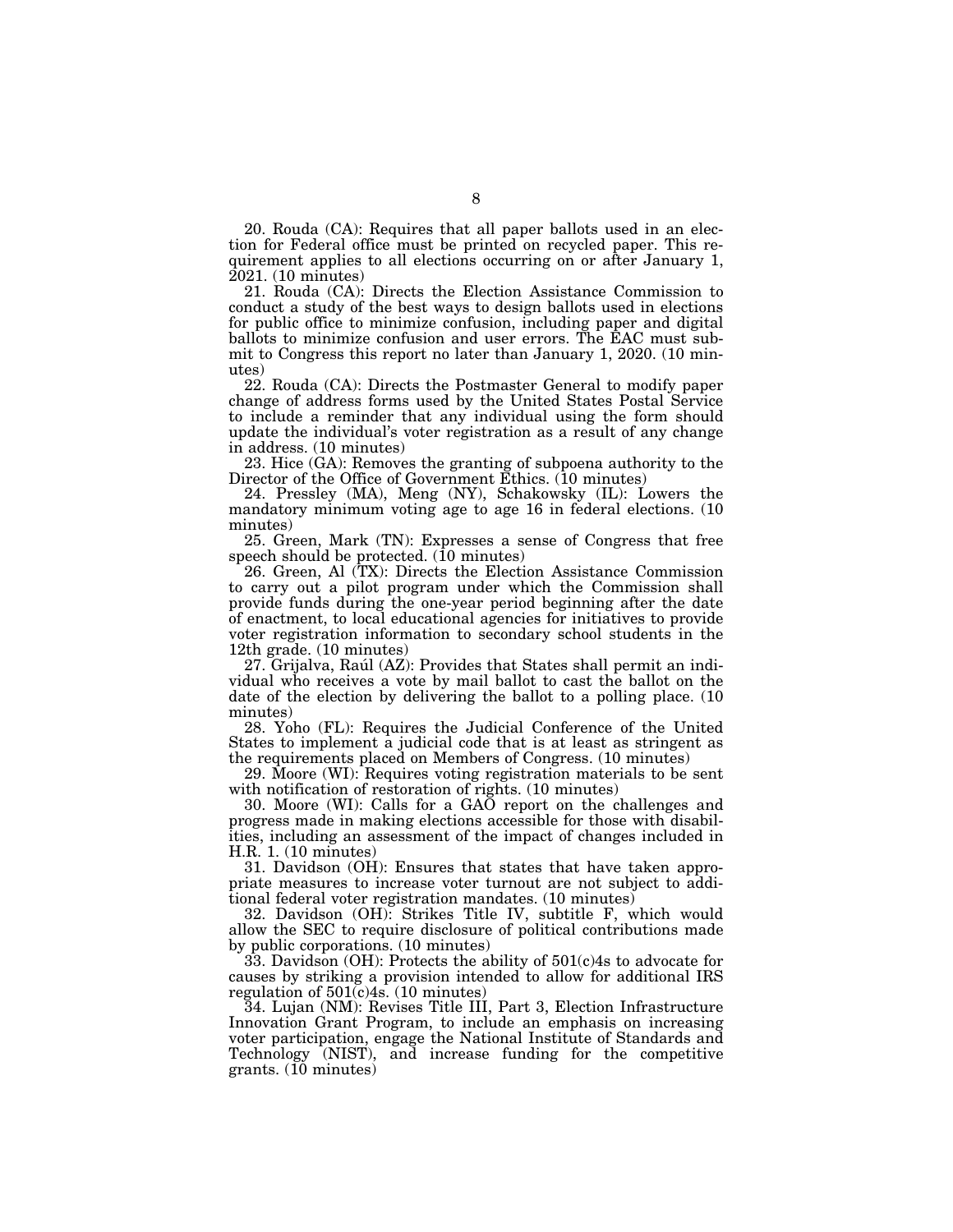35. Porter (CA), Gosar (AZ): Expands the ban prohibiting foreign nationals from contributing to elections under Section 319 of FECA to also ban foreign nationals from contributing to state or local ballot initiatives or referenda. (10 minutes)

36. Pocan (WI): Requires the creation of a single lobbying information disclosure portal that combines information currently held and made available to the public by the House, Senate, and DOJ. (10 minutes)

37. Pocan (WI): Ends the practice of prison gerrymandering whereby incarcerated persons are counted in Census population counts as residents of correctional facilities and not their most recent residence prior to imprisonment. (10 minutes)

38. Pocan (WI): Requires states to seek to ensure that any voting machine used for the purposes of a federal election, by 2022, is manufactured in the United States. (10 minutes)

39. Frankel (FL): Clarifies that election administration improvement grants may be used to implement and model best practices for ballot design, ballot instructions, and the testing of ballots. (10 minutes)

40. Ruiz (CA): Prohibits federal funds from being spent at businesses owned or controlled by the President, Vice President, or a Cabinet Member. (10 minutes)

41. Takano (CA), Bilirakis (FL), Raskin (MD), Castor (FL): Establishes that a federal officeholder or candidate for federal office must resolve their campaign contributions within 6 years of leaving office or campaign. (10 minutes)

42. Meng (NY), Pressley (MA), Grijalva, Raúl (AZ), Chu (CA): Requires the Election Assistance Commission poll worker training manual to ensure services are delivered in a culturally competent manner. (10 minutes)

43. Beyer (VA), Butterfield (NC): Provides grants to states to encourage involvement of minors in election activities. (10 minutes)

44. Schneider (IL): Requires FEC to report to Congress within 180 days how to ensure financial disclosure for PACs and Super PACs established before Election Day but whose first disclosure would occur after Election Day, as well as their use of debt that is paid off after Election Day for disbursements made before Election Day. (10 minutes)

45. Brown (MD), Crist (FL): Ensures Sunday early voting. (10 minutes)

46. Brown (MD): Requires States to include in their annual report on voter registration statistics, the breakdown of race, ethnicity, age and gender of the individuals whose information is included in the report. (10 minutes)

47. Brown (MD): Adds early voting to the minimum notification requirement for voters affected by polling place changes. Instead of only requiring the State to notify individuals no later than seven days before the date of the election, this would include not later than seven days prior to the first day of early voting as well, whichever comes first. (10 minutes)

48. Brown (MD): Requires a portion of the early voting hours of operations to occur outside of normal business hours to ensure maximum accessibility to working individuals. (10 minutes)

49. Brown (MD): Requires the States to include in their bi-annual report to Congress on the operation of the voter information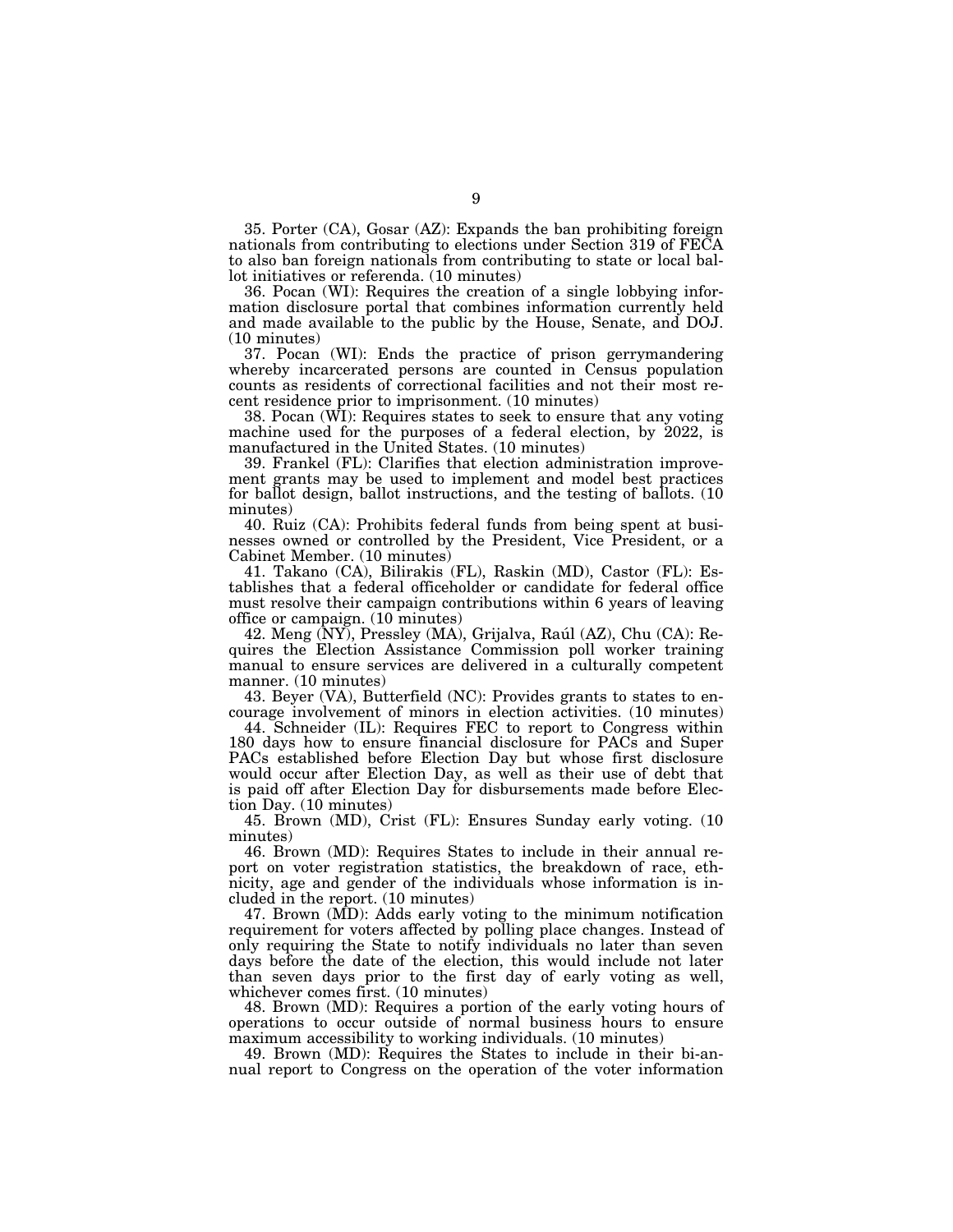hotline, a description of any actions taken in response to reports of voter intimidation or suppression. (10 minutes)

50. Espaillat (NY): Requires the GAO to study the extent to which state redistricting commissions have met the membership diversity requirements in the bill. (10 minutes)

51. O'Halleran (AZ): Prohibits senior executive branch officials from violating the Federal Travel Regulations with taxpayer funds, requires federal agencies to disclose quarterly reports to Congress detailing senior officials' travel on government aircraft, and requires the Office of Government Ethics to issue a report to Congress on recommendations to strengthen the Federal Travel Regulations. (10 minutes)

52. O'Halleran (AZ): Requires DOD to regularly disclose reports to Congress detailing the direct and indirect costs to the Department in support of presidential travel, including any costs incurred for travel to properties owned or operated by the President or his immediate family. This amendment codifies a recent GAO recommendation regarding DOD costs of presidential travel. (10 minutes)

53. O'Halleran (AZ): Requires DOD to provide Congress regular reports on direct and indirect costs to the Department in support of travel on military aircraft provided to senior executive branch officials, including whether any spousal travel provided was reimbursed to the federal government. (10 minutes)

54. Brindisi (NY): Directs states to equalize polling hours across the state within certain parameters. Provides exceptions for municipalities to set longer hours. (10 minutes)

55. McAdams (UT): Decreases, from 20% to 10%, the threshold by which an individual qualifies as a ''lobbyist'' under the Lobbying Disclosure Act of 1995. (10 minutes)<br>56. Case (HI): Incentives political party committees to prioritize

small dollar donations (up to \$200) to provide enhanced support for candidates. (10 minutes)

57. Houlahan (PA): Modifies Section 1611 (Early Voting) to require that States provide for ten hours of early voting per day rather than four hours, as specified in the base text. (10 minutes)

58. Phillips (MN): Clarifies the authority of FEC attorneys, including the General Counsel, to represent the FEC in actions before the Supreme Court. (10 minutes)

59. Phillips (MN): Expands the scope of the revolving door restriction to include a prohibition on ''lobbying activity'' for former government officials leaving public service during the two-year cooling off period. (10 minutes)

60. Phillips (MN), Torres, Norma (CA): Ensures the FEC Blue Ribbon Advisory Panel consists of individuals with diverse party affiliation and diverse gender and ethnic backgrounds. (10 minutes)

61. Levin, Andy (MI): Prohibits violators of the Federal Election Campaign Act of 1971 and their immediate family members from serving on redistricting commissions. (10 minutes)

62. Trahan (MA): Prohibits agents registered under the Foreign Agents Act from serving on an independent redistricting commission. (10 minutes)

63. Trahan (MA): Extends the guarantee of residency for purposes of voting to family members of absent military personnel. (10 minutes)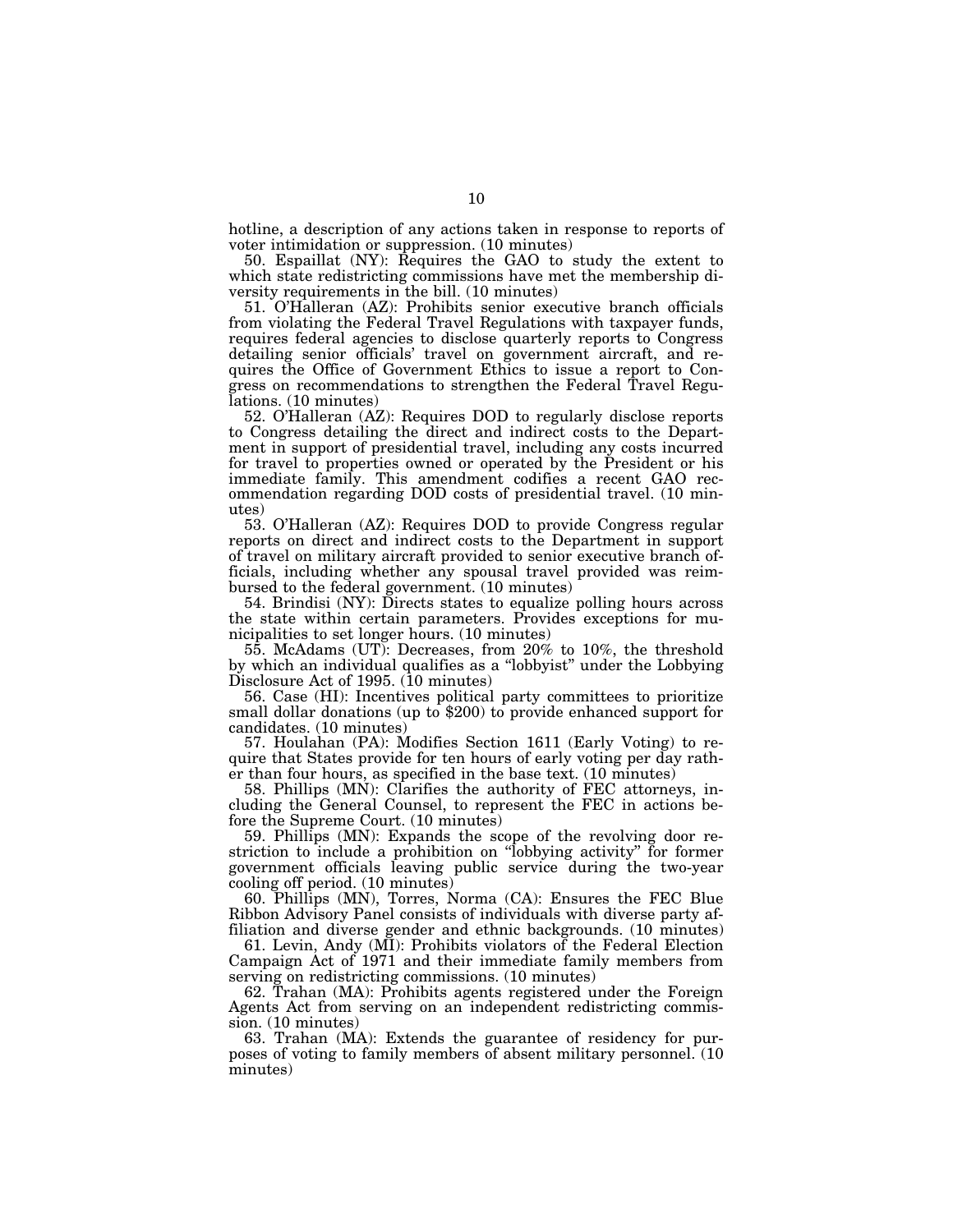64. Kim (NJ): Requires all paper ballots used in an election for Federal office must be printed in the US on paper manufactured in the US. (10 minutes)

65. Harder (CA): States that any person or entity that makes a lobbying contact with a covered legislative branch official or a covered executive branch official shall indicate whether the person or entity is registered as a lobbyist. (10 minutes)

66. Horsford (NV): Requires all forms made available by the FEC to allow for accent symbols. (10 minutes)

67. Finkenauer (IA), Loebsack (IA), Axne (IA): Exempts the State of Iowa's current nonpartisan redistricting system from the Sec. 2401 requirement. (10 minutes)

68. Spanberger (VA), Torres, Norma (CA): Requires the Director of National Intelligence to provide state election officials and Congress an assessment regarding risks and threats to election infrastructure 180 days before a general election. (10 minutes)

69. Sarbanes (MD), Slotkin (MI): Expands the ban on foreign money entering elections to include electioneering communications. (10 minutes)

70. Neguse (CO): Allows 16 and 17-year-olds to pre-register to vote ahead of their 18th birthday. (10 minutes)

71. Kirkpatrick (AZ), Gosar (AZ): Requires verification value of credit cards for the purchase of online advertising. (10 minutes)

72. Golden (ME): Authorizes the commission to refuse to certify a candidate to participate in the matching public finance program if they have been assessed three or more civil penalties in one or more elections previously and makes a candidate not eligible if there has been a willful violation. References criminal penalties for violations of the law. (10 minutes)

### PART A—TEXT OF AMENDMENT CONSIDERED AS ADOPTED

Page 65, beginning line 7, strike ''Notwithstanding section 8(a)(1)(D) of the National Voter Registration Act of 9 1993 (52 U.S.C.  $20507(a)(1)(D)$ , each State" and inserting "Each State".

Page 90, insert after line 11 the following:

#### **SEC. 1103. PILOT PROGRAMS FOR ENABLING INDIVIDUALS WITH DIS-ABILITIES TO REGISTER TO VOTE PRIVATELY AND INDE-PENDENTLY AT RESIDENCES.**

(a) ESTABLISHMENT OF PILOT PROGRAMS.—The Election Assistance Commission (hereafter referred to as the "Commission") shall, subject to the availability of appropriations to carry out this section, make grants to eligible States to conduct pilot programs under which individuals with disabilities may use electronic means (including the Internet and telephones utilizing assistive devices) to register to vote and to request and receive absentee ballots in a manner which permits such individuals to do so privately and independently at their own residences.

(b) REPORTS.—

(1) IN GENERAL.—A State receiving a grant for a year under this section shall submit a report to the Commission on the pilot programs the State carried out with the grant with respect to elections for public office held in the State during the year.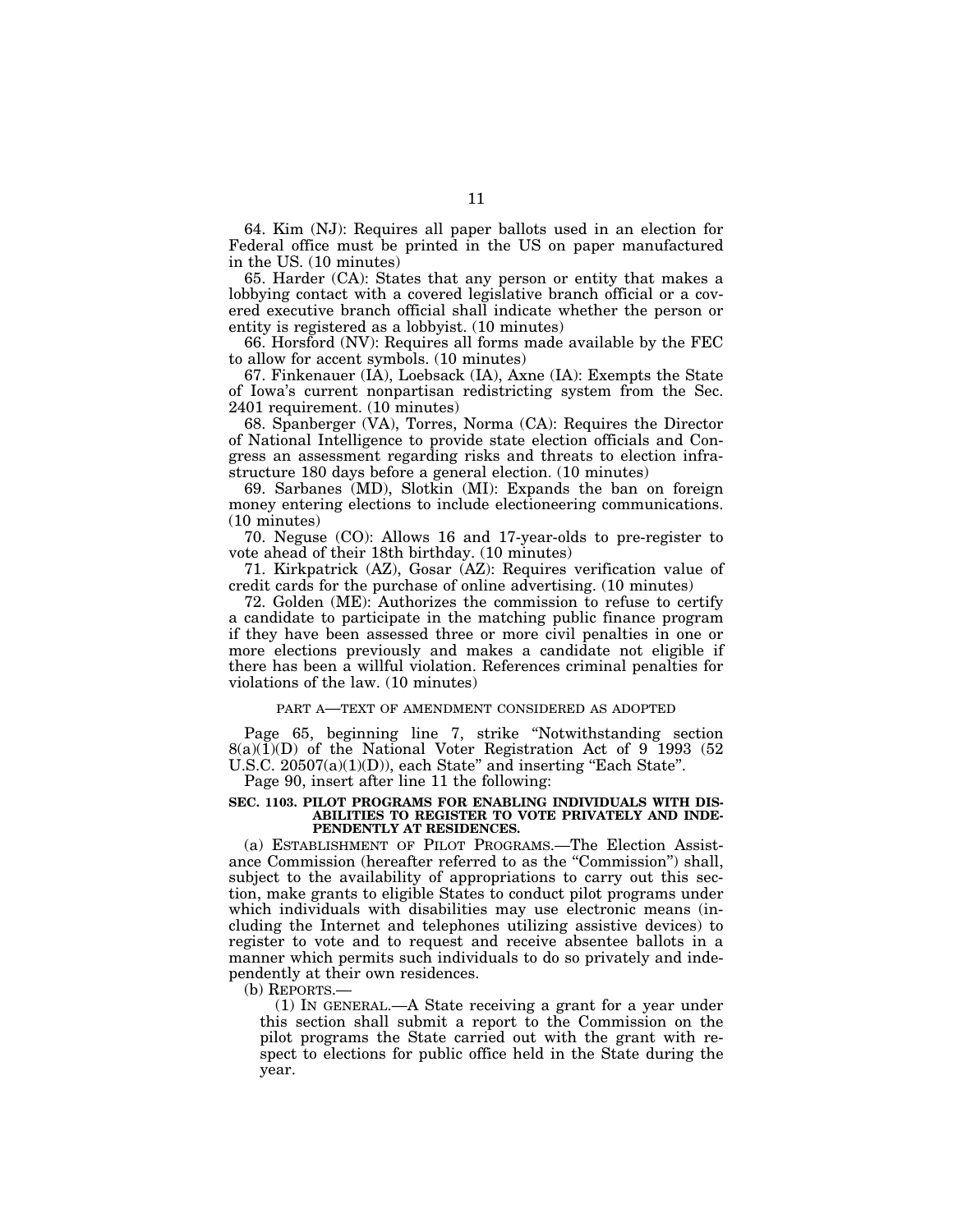(2) DEADLINE.—A State shall submit a report under paragraph (1) not later than 90 days after the last election for public office held in the State during the year.

(c) ELIGIBILITY.—A State is eligible to receive a grant under this section if the State submits to the Commission, at such time and in such form as the Commission may require, an application containing such information and assurances as the Commission may require.

(d) TIMING.—The Commission shall make the first grants under this section for pilot programs which will be in effect with respect to elections for Federal office held in 2020, or, at the option of a State, with respect to other elections for public office held in the State in 2020.

(e) STATE DEFINED.—In this section, the term ''State'' includes the District of Columbia, the Commonwealth of Puerto Rico, Guam, American Samoa, the United States Virgin Islands, and the Commonwealth of the Northern Mariana Islands.

Page 123, line 7, strike "lot." and insert "lot;".

Page 153, line 3, strike "shall make" and insert "shall, subject to the availability of appropriations provided to carry out this section, make''.

Strike section 1903 (and redesignate the succeeding provisions accordingly).

Page  $184$ , line 18, strike "section  $1904(a)$ " and insert "section  $1903(a)$ ".

Page 185, line 8, strike "section  $1904(c)$ " and insert "section  $1903(c)$ "

Page 199, line 3, strike "**Findings Relating to**".

Page 200, after line 2, insert the following:

#### **SEC. 2302. CONGRESSIONAL TASK FORCE ON VOTING RIGHTS OF UNITED STATES CITIZEN RESIDENTS OF TERRITORIES OF THE UNITED STATES.**

(a) ESTABLISHMENT.—There is established within the legislative branch a Congressional Task Force on Voting Rights of United States Citizen Residents of Territories of the United States (in this section referred to as the "Task Force").

(b) MEMBERSHIP.—The Task Force shall be composed of 12 members as follows:

(1) One Member of the House of Representatives, who shall be appointed by the Speaker of the House of Representatives, in coordination with the Chairman of the Committee on Natural Resources of the House of Representatives.

(2) One Member of the House of Representatives, who shall be appointed by the Speaker of the House of Representatives, in coordination with the Chairman of the Committee on the Judiciary of the House of Representatives.

(3) One Member of the House of Representatives, who shall be appointed by the Speaker of the House of Representatives, in coordination with the Chairman of the Committee on House Administration of the House of Representatives.

(4) One Member of the House of Representatives, who shall be appointed by the Minority Leader of the House of Representatives, in coordination with the ranking minority member of the Committee on Natural Resources of the House of Representatives.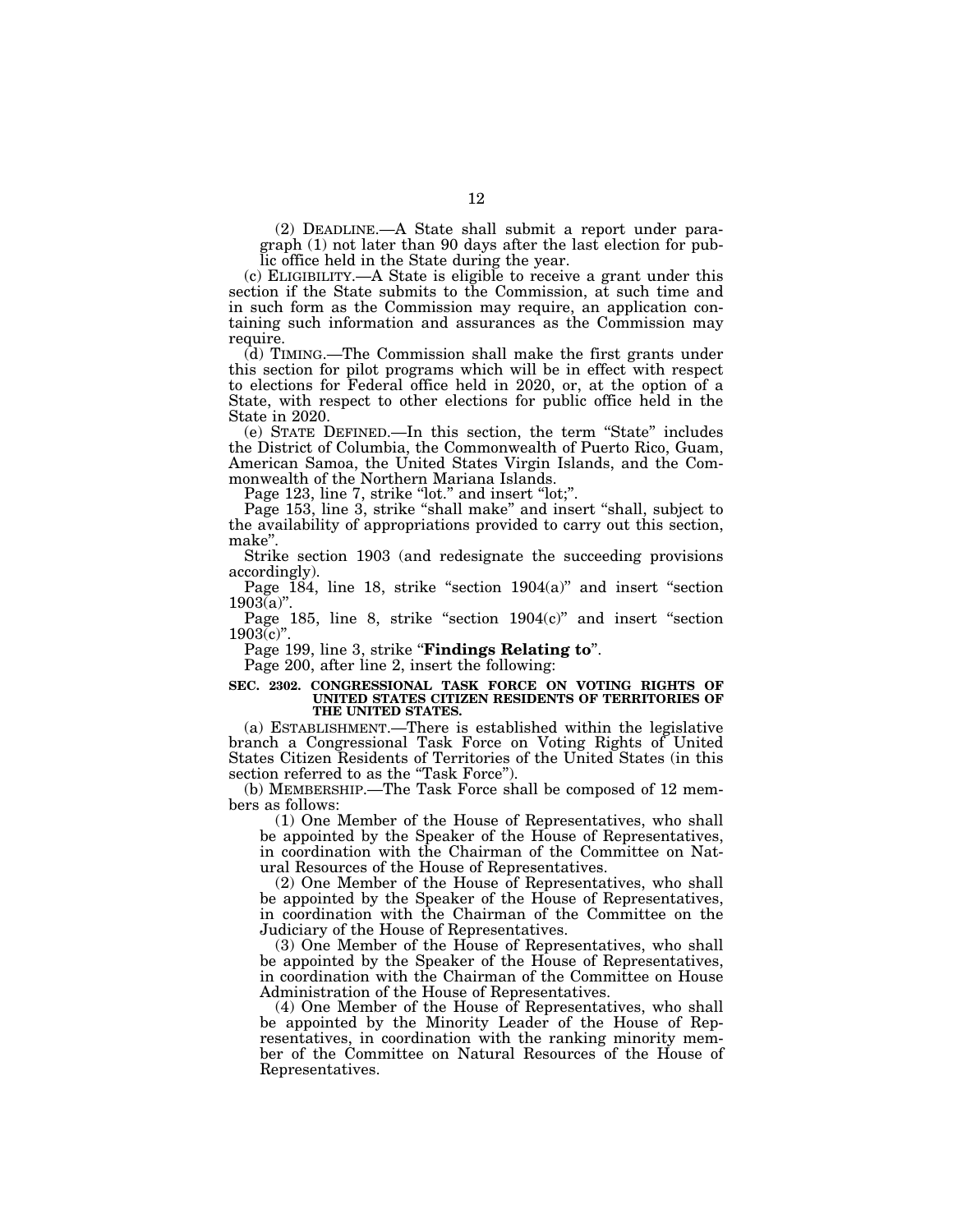(5) One Member of the House of Representatives, who shall be appointed by the Minority Leader of the House of Representatives, in coordination with the ranking minority member of the Committee on the Judiciary of the House of Representatives.

(6) One Member of the House of Representatives, who shall be appointed by the Minority Leader of the House of Representatives, in coordination with the ranking minority member of the Committee on House Administration of the House of Representatives.

(7) One Member of the Senate, who shall be appointed by the Majority Leader of the Senate, in coordination with the Chairman of the Committee on Energy and Natural Resources of the Senate.

(8) One Member of the Senate, who shall be appointed by the Majority Leader of the Senate, in coordination with the Chairman of the Committee on the Judiciary of the Senate.

(9) One Member of the Senate, who shall be appointed by the Majority Leader of the Senate, in coordination with the Chairman of the Committee on Rules and Administration of the Senate.

(10) One Member of the Senate, who shall be appointed by the Minority Leader of the Senate, in coordination with the ranking minority member of the Committee on Energy and Natural Resources of the Senate.

(11) One Member of the Senate, who shall be appointed by the Minority Leader of the Senate, in coordination with the ranking minority member of the Committee on the Judiciary of the Senate.

(12) One Member of the Senate, who shall be appointed by the Minority Leader of the Senate, in coordination with the ranking minority member of the Committee on Rules and Administration of the Senate.

(c) DEADLINE FOR APPOINTMENT.—All appointments to the Task Force shall be made not later than 30 days after the date of enactment of this Act.

(d) CHAIR.—The Speaker shall designate one Member to serve as chair of the Task Force.

(e) VACANCIES.—Any vacancy in the Task Force shall be filled in the same manner as the original appointment.

(f) STATUS UPDATE.—Between September 1, 2019, and September 30, 2019, the Task Force shall provide a status update to the House of Representatives and the Senate that includes—

(1) information the Task Force has collected; and

(2) a discussion on matters that the chairman of the Task Force deems urgent for consideration by Congress.

(g) REPORT.—Not later than December 31, 2019, the Task Force shall issue a report of its findings to the House of Representatives and the Senate regarding—

(1) the economic and societal consequences (through statistical data and other metrics) that come with political disenfranchisement of United States citizens in territories of the United States;

(2) impediments to full and equal voting rights for United States citizens who are residents of territories of the United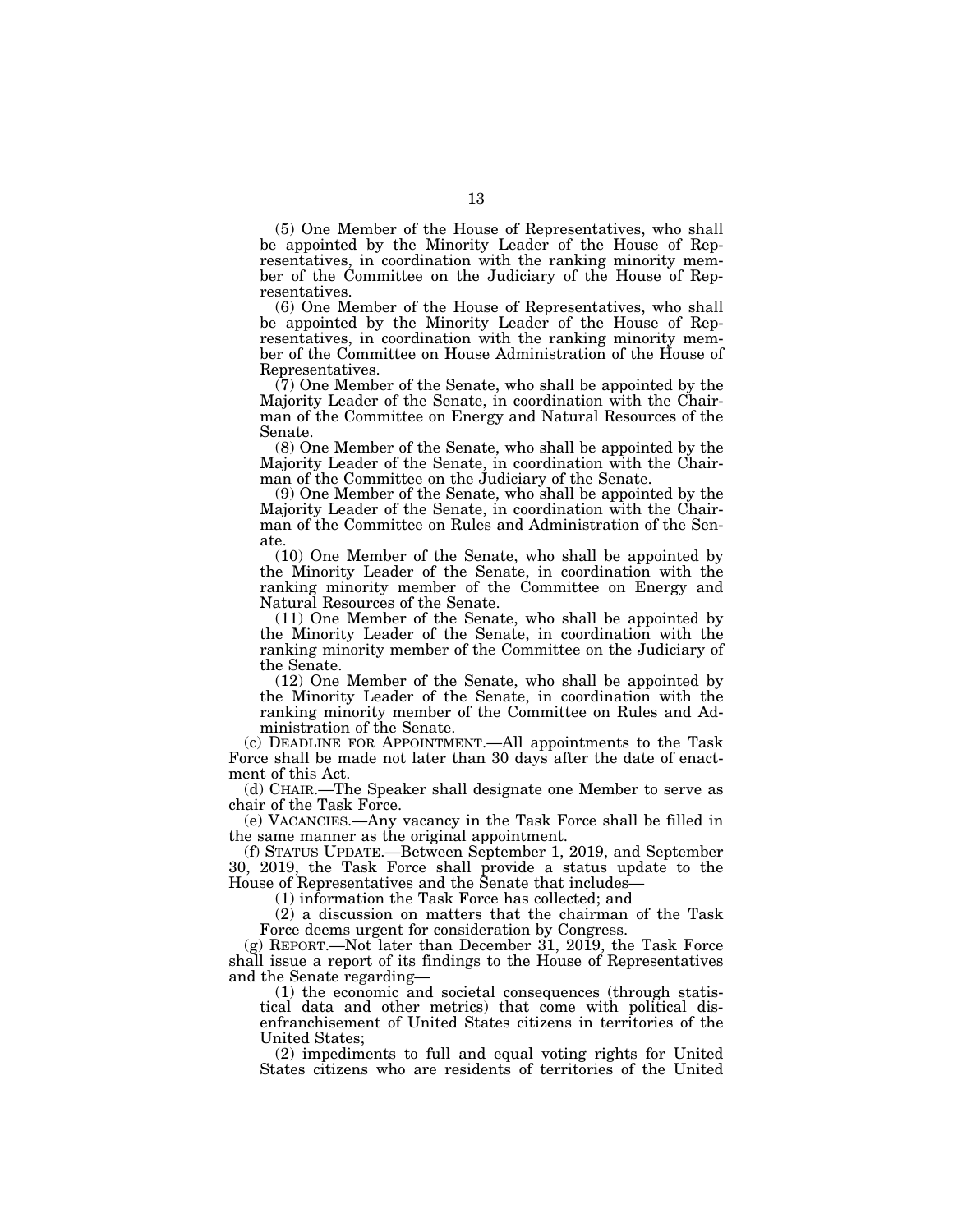States in Federal elections, including the election of the President and Vice President of the United States;

(3) impediments to full and equal voting representation in the House of Representatives for United States citizens who are residents of territories of the United States;

(4) recommended changes that, if adopted, would allow for full and equal voting rights for United States citizens who are residents of territories of the United States in Federal elections, including the election of the President and Vice President of the United States;

(5) recommended changes that, if adopted, would allow for full and equal voting representation in the House of Representatives for United States citizens who are residents of territories of the United States; and

(6) additional information the Task Force deems appropriate.

(h) CONSENSUS VIEWS.—To the greatest extent practicable, the report issued under subsection (g) shall reflect the shared views of all 12 Members, except that the report may contain dissenting views.

(i) HEARINGS AND SESSIONS.—The Task Force may, for the purpose of carrying out this section, hold hearings, sit and act at times and places, take testimony, and receive evidence as the Task Force considers appropriate.

(j) STAKEHOLDER PARTICIPATION.—In carrying out its duties, the Task Force shall consult with the governments of American Samoa, Guam, the Commonwealth of the Northern Mariana Islands, the Commonwealth of Puerto Rico, and the United States Virgin Islands.

(k) RESOURCES.—The Task Force shall carry out its duties by utilizing existing facilities, services, and staff of the House of Representatives and the Senate.

(l) TERMINATION.—The Task Force shall terminate upon issuing the report required under subsection (g).

Page 211, line 22, strike ''in which'' and insert ''in which all application materials''.

Page 230, strike lines 13 through 24 and insert the following:

(D) Districts shall respect communities of interest, neighborhoods, and political subdivisions to the extent practicable and after compliance with the requirements of subparagraphs (A) through (C). A community of interest is defined as an area with recognized similarities of interests, including but not limited to ethnic, racial, economic, social, cultural, geographic or historic identities. The term communities of interest may, in certain circumstances, include political subdivisions such as counties, municipalities, or school districts, but shall not include common relationships with political parties or political candidates.

Page 231, line 14, strike "paragraph (1)" and insert "paragraph (1), paragraph (2),''.

Page  $250$ , line 17, strike "section  $2413(e)$ " and insert "section  $2413(f)$ ".

Page 251, line 11, strike "shall make" and insert "shall, subject to the availability of appropriations provided pursuant to subsection (e), make".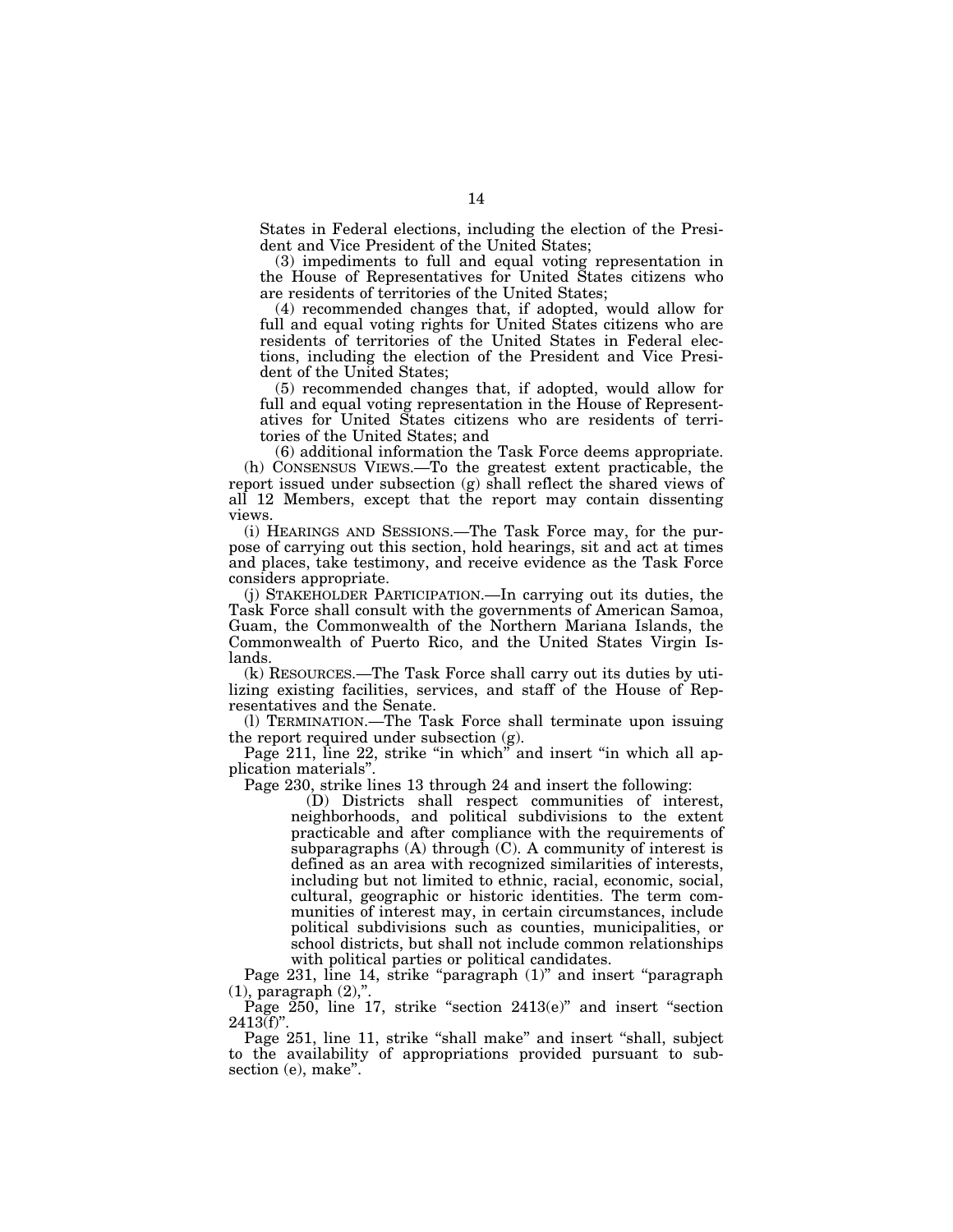Page 257, line 5, strike "paragraph (2)" and insert "paragraph  $(1)$ ".

Page 258, line 3, strike "information how" and all that follows through line 7 and insert the following: ''information on how the former registrant may contest the removal or be reinstated, including a telephone number for the appropriate election official."

Page 263, line 11, strike "section 1906(a)" and insert "section  $1905(a)$ ".

Page 272, line 21, strike "section 1906(b)" and insert "section  $1905(b)$ ".

Page  $278$ , line 7, strike "sections  $1906(a)$ " and insert "sections  $1905(a)$ ".

Page 283, line 11, strike "sections 1906(b)" and insert "sections  $1905(b)$ "

Page 285, line 5, strike "to improve" and insert "improve".

Page 295, line 3, strike "but may contain a classified annex".

Page 295, insert after line 3 the following:

(e) CIVIL RIGHTS REVIEW.—Not later than 60 days after the issuance of the national strategy required under subsection (a), and not later than 60 days after the issuance of the implementation plan required under subsection (c), the Privacy and Civil Liberties Oversight Board (established under section 1061 of the Intelligence Reform and Terrorism Prevention Act of 2004 (42 U.S.C. 2000ee)) shall submit a report to Congress on any potential privacy and civil liberties impacts of such strategy and implementation plan, respectively.

Amend section 4101 to read as follows:

#### **SEC. 4101. CLARIFICATION OF PROHIBITION ON PARTICIPATION BY FOREIGN NATIONALS IN ELECTION-RELATED ACTIVITIES.**

(a) CLARIFICATION OF PROHIBITION.—Section 319(a) of the Federal Election Campaign Act of 1971 (52 U.S.C. 30121(a)) is amended—

(1) by striking "or" at the end of paragraph  $(1)$ ;

(2) by striking the period at the end of paragraph (2) and inserting ''; or''; and

(3) by adding at the end the following new paragraph:

''(3) a foreign national to direct, dictate, control, or directly or indirectly participate in the decision making process of any person (including a corporation, labor organization, political committee, or political organization) with regard to such person's Federal or non-Federal election-related activity, including any decision concerning the making of contributions, donations, expenditures, or disbursements in connection with an election for any Federal, State, or local office or any decision concerning the administration of a political committee.''.

(b) CERTIFICATION OF COMPLIANCE.—Section 319 of such Act (52 U.S.C. 30121) is amended by adding at the end the following new subsection:

''(c) CERTIFICATION OF COMPLIANCE REQUIRED PRIOR TO CAR-RYING OUT ACTIVITY.—Prior to the making in connection with an election for Federal office of any contribution, donation, expenditure, independent expenditure, or disbursement for an electioneering communication by a corporation, limited liability corporation, or partnership during a year, the chief executive officer of the corporation, limited liability corporation, or partnership (or, if the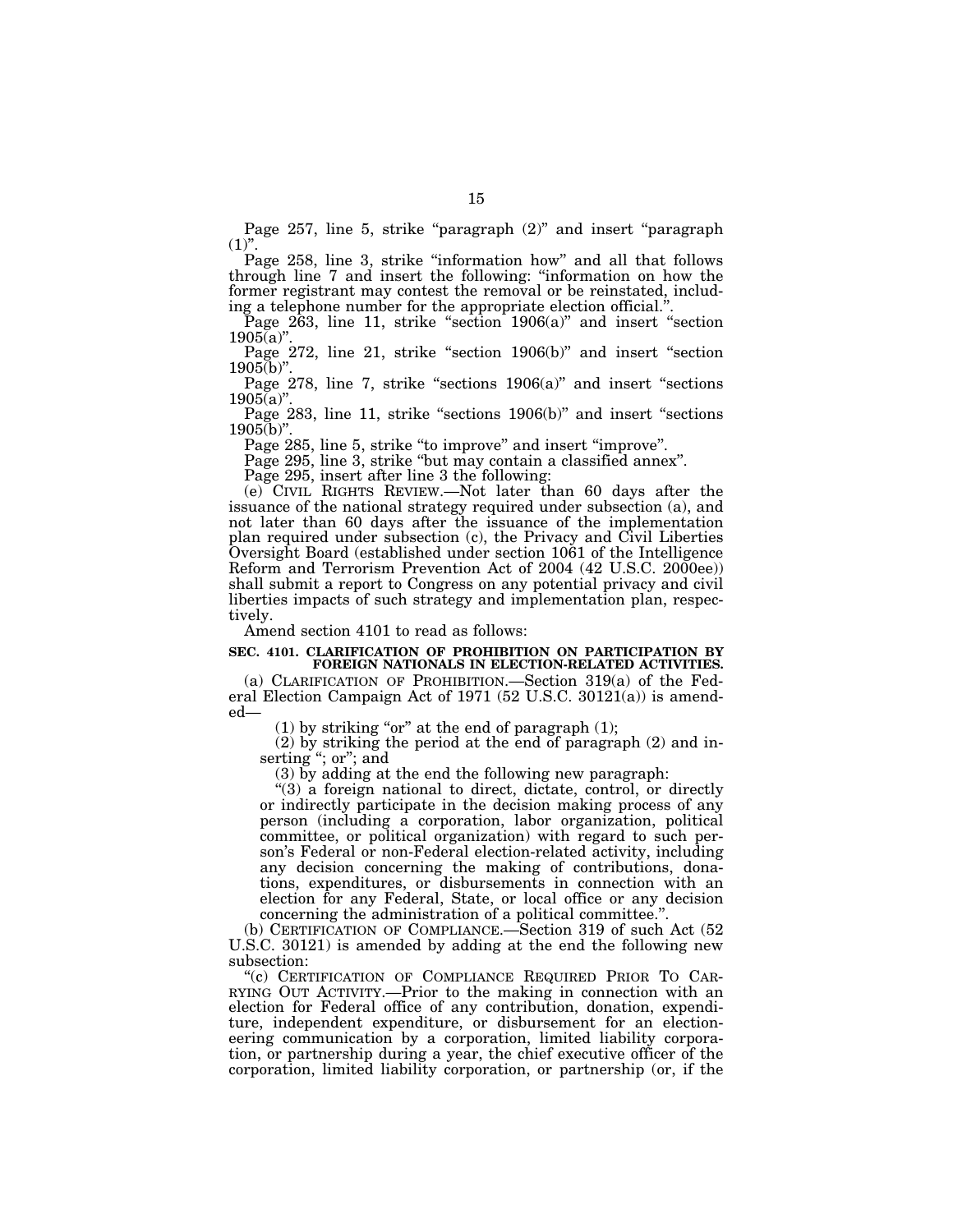corporation, limited liability corporation, or partnership does not have a chief executive officer, the highest ranking official of the corporation, limited liability corporation, or partnership), shall file a certification with the Commission, under penalty of perjury, that a foreign national did not direct, dictate, control, or directly or indirectly participate in the decision making process relating to such activity in violation of subsection (a)(3), unless the chief executive officer has previously filed such a certification during that calendar year.

(c) EFFECTIVE DATE.—The amendments made by this section shall take effect upon the expiration of the 180-day period which begins on the date of the enactment of this Act, and shall take effect without regard to whether or not the Federal Election Commission has promulgated regulations to carry out such amendments.

Page 353, strike line 25 and all that follows through page 354, line 16 and insert the following:

(1) in paragraph  $(8)(B)(v)$ , by striking "on broadcasting stations, or in newspapers, magazines, or similar types of general public political advertising'' and inserting ''in any public communication''; and

Page 368, line 6, strike "This Act" and insert "This subtitle". Page 383, insert after line 9 the following new section:

## **SEC. 4402. REPEAL OF REVENUE PROCEDURE THAT ELIMINATED RE-QUIREMENT TO REPORT INFORMATION REGARDING CON-TRIBUTORS TO CERTAIN TAX-EXEMPT ORGANIZATIONS.**

Revenue Procedure 2018–38 shall have no force and effect.

Page 404, line 20, strike " $(3)$ " and insert " $(4)$ ".

Page 440, insert after line 2 the following (and redesignate the succeeding provisions accordingly):

''(1) ASSESSMENTS AGAINST FINES, SETTLEMENTS, AND PEN- ALTIES.—Amounts transferred under section 3015 of title 18,

United States Code, section 9707 of title 31, United States Code, and section 6761 of the Internal Revenue Code of 1986.''. Page 453, line 16, strike " $(5)$ " and insert " $(6)$ ".

Page 453, line 19, strike " $(5)$ " and insert " $(6)$ ".

Page 454, insert after line 23 the following (and redesignate the succeeding section accordingly):

## **SEC. 5114. ASSESSMENTS AGAINST FINES AND PENALTIES.**

(a) ASSESSMENTS RELATING TO CRIMINAL OFFENSES.— (1) IN GENERAL.—Chapter 201 of title 18, United States Code, is amended by adding at the end the following new section:

## **''§ 3015. Special assessments for Freedom From Influence Fund**

''(a) ASSESSMENTS.—

''(1) CONVICTIONS OF CRIMES.—In addition to any assessment imposed under this chapter, the court shall assess on any organizational defendant or any defendant who is a corporate officer or person with equivalent authority in any other organization who is convicted of a criminal offense under Federal law an amount equal to 2.75 percent of any fine imposed on that defendant in the sentence imposed for that conviction.

''(2) SETTLEMENTS.—The court shall assess on any organizational defendant or defendant who is a corporate officer or per-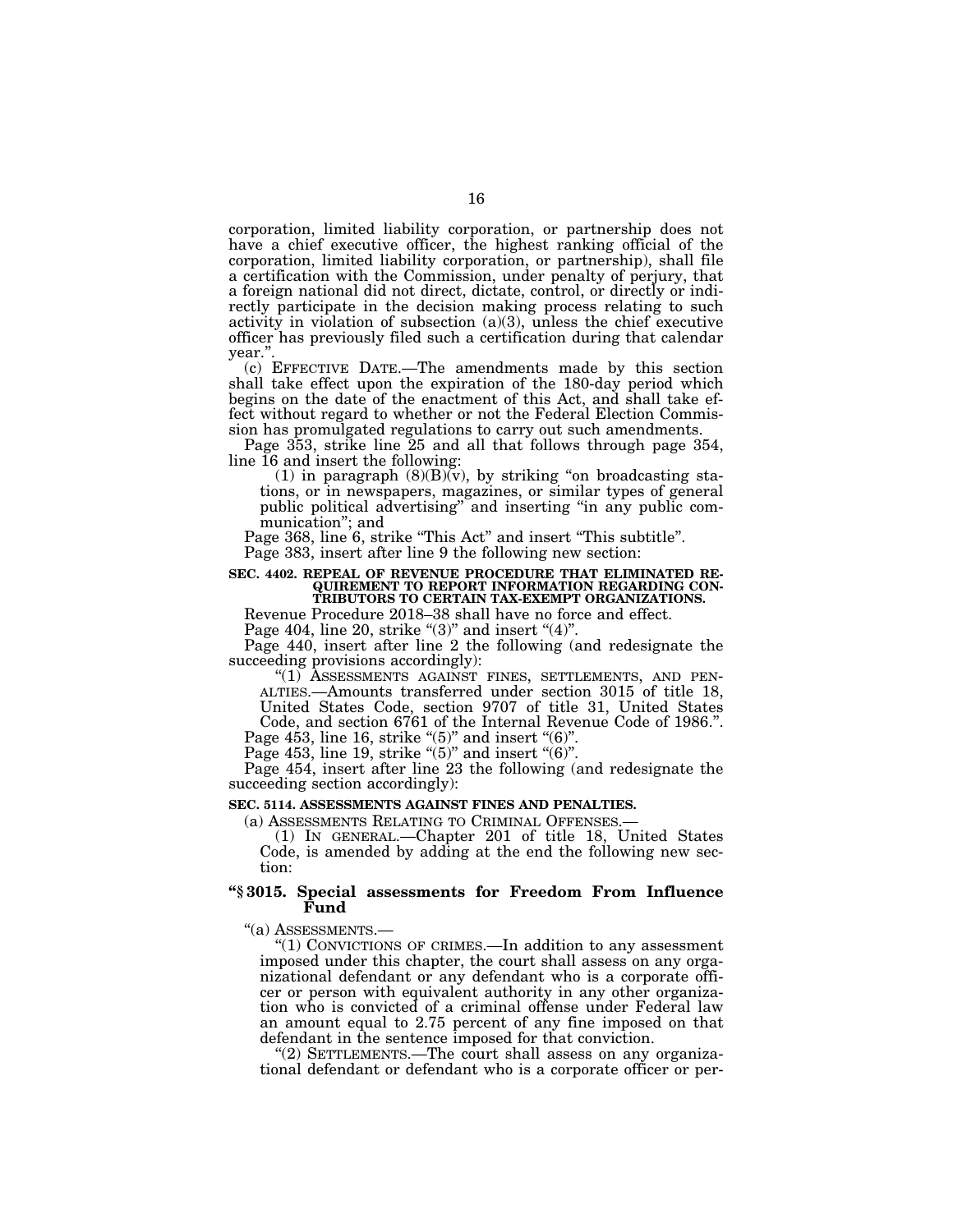son with equivalent authority in any other organization who has entered into a settlement agreement or consent decree with the United States in satisfaction of any allegation that the defendant committed a criminal offense under Federal law an amount equal to 2.75 percent of the amount of the settlement.

''(b) MANNER OF COLLECTION.—An amount assessed under subsection (a) shall be collected in the manner in which fines are collected in criminal cases.

"(c) TRANSFERS.—In a manner consistent with section  $3302(b)$  of title 31, there shall be transferred from the General Fund of the Treasury to the Freedom From Influence Fund under section 541 of the Federal Election Campaign Act of 1971 an amount equal to the amount of the assessments collected under this section.''.

(2) CLERICAL AMENDMENT.—The table of sections of chapter 201 of title 18, United States Code, is amended by adding at the end the following:

''3015. Special assessments for Freedom From Influence Fund.''.

(b) ASSESSMENTS RELATING TO CIVIL PENALTIES.

(1) IN GENERAL.—Chapter 97 of title 31, United States Code, is amended by adding at the end the following new section:

## **''§ 9707. Special assessments for Freedom From Influence Fund**

''(a) ASSESSMENTS.—

''(1) CIVIL PENALTIES.—Any entity of the Federal Government which is authorized under any law, rule, or regulation to impose a civil penalty shall assess on each person, other than a natural person who is not a corporate officer or person with equivalent authority in any other organization, on whom such a penalty is imposed an amount equal to 2.75 percent of the amount of the penalty.

"(2) ADMINISTRATIVE PENALTIES.—Any entity of the Federal Government which is authorized under any law, rule, or regulation to impose an administrative penalty shall assess on each person, other than a natural person who is not a corporate officer or person with equivalent authority in any other organization, on whom such a penalty is imposed an amount equal to 2.75 percent of the amount of the penalty.

" $(3)$  SETTLEMENTS.—Any entity of the Federal Government which is authorized under any law, rule, or regulation to enter into a settlement agreement or consent decree with any person, other than a natural person who is not a corporate officer or person with equivalent authority in any other organization, in satisfaction of any allegation of an action or omission by the person which would be subject to a civil penalty or administrative penalty shall assess on such person an amount equal to 2.75 percent of the amount of the settlement.

''(b) MANNER OF COLLECTION.—An amount assessed under subsection (a) shall be collected—

" $(1)$  in the case of an amount assessed under paragraph  $(1)$ of such subsection, in the manner in which civil penalties are collected by the entity of the Federal Government involved; and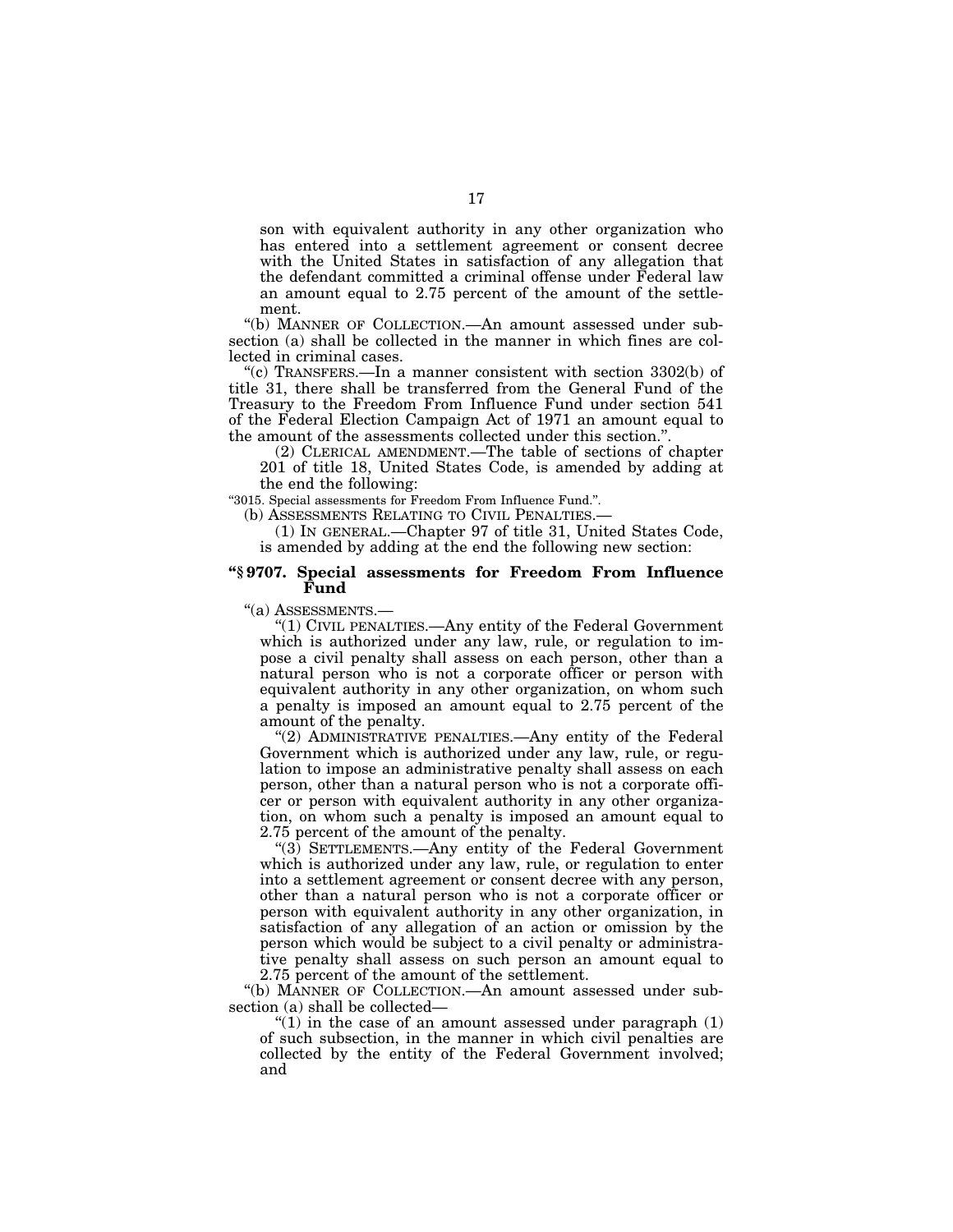" $(2)$  in the case of an amount assessed under paragraph  $(2)$ of such subsection, in the manner in which administrative penalties are collected by the entity of the Federal Government involved.

" $(3)$  in the case of an amount assessed under paragraph  $(3)$ of such subsection, in the manner in which amounts are collected pursuant to settlement agreements or consent decrees entered into by the entity of the Federal Government involved;

''(c) TRANSFERS.—In a manner consistent with section 3302(b) of this title, there shall be transferred from the General Fund of the Treasury to the Freedom From Influence Fund under section 541 of the Federal Election Campaign Act of 1971 an amount equal to the amount of the assessments collected under this section.

''(d) EXCEPTION FOR PENALTIES AND SETTLEMENTS UNDER AU- THORITY OF THE INTERNAL REVENUE CODE OF 1986.—

"(1) IN GENERAL.—No assessment shall be made under subsection (a) with respect to any civil or administrative penalty imposed, or any settlement agreement or consent decree entered into, under the authority of the Internal Revenue Code of 1986.

 $''(2)$  CROSS REFERENCE.—For application of special assessments for the Freedom From Influence Fund with respect to certain penalties under the Internal Revenue Code of 1986, see section 6761 of the Internal Revenue Code of 1986.''.

(2) CLERICAL AMENDMENT.—The table of sections of chapter 97 of title 31, United States Code, is amended by adding at the end the following:

''9707. Special assessments for Freedom From Influence Fund.''.

(c) ASSESSMENTS RELATING TO CERTAIN PENALTIES UNDER THE INTERNAL REVENUE CODE OF 1986.

(1) IN GENERAL.—Chapter 68 of the Internal Revenue Code of 1986 is amended by adding at the end the following new subchapter:

## **''Subchapter D—Special Assessments for Freedom From Influence Fund**

#### **''SEC. 6761. SPECIAL ASSESSMENTS FOR FREEDOM FROM INFLUENCE FUND.**

"(a) IN GENERAL.—Each person required to pay a covered penalty shall pay an additional amount equal to 2.75 percent of the amount of such penalty.

''(b) COVERED PENALTY.—For purposes of this section, the term 'covered penalty' means any addition to tax, additional amount, penalty, or other liability provided under subchapter A or B.

''(c) EXCEPTION FOR CERTAIN INDIVIDUALS.—

"(1) In GENERAL.—In the case of a taxpayer who is an individual, subsection (a) shall not apply to any covered penalty if such taxpayer is an exempt taxpayer for the taxable year for which such covered penalty is assessed.

"(2) EXEMPT TAXPAYER.—For purposes of ths subsection, a taxpayer is an exempt taxpayer for any taxable year if the taxable income of such taxpayer for such taxable year does not exceed the dollar amount at which begins the highest rate bracket in effect under section 1 with respect to such taxpayer for such taxable year.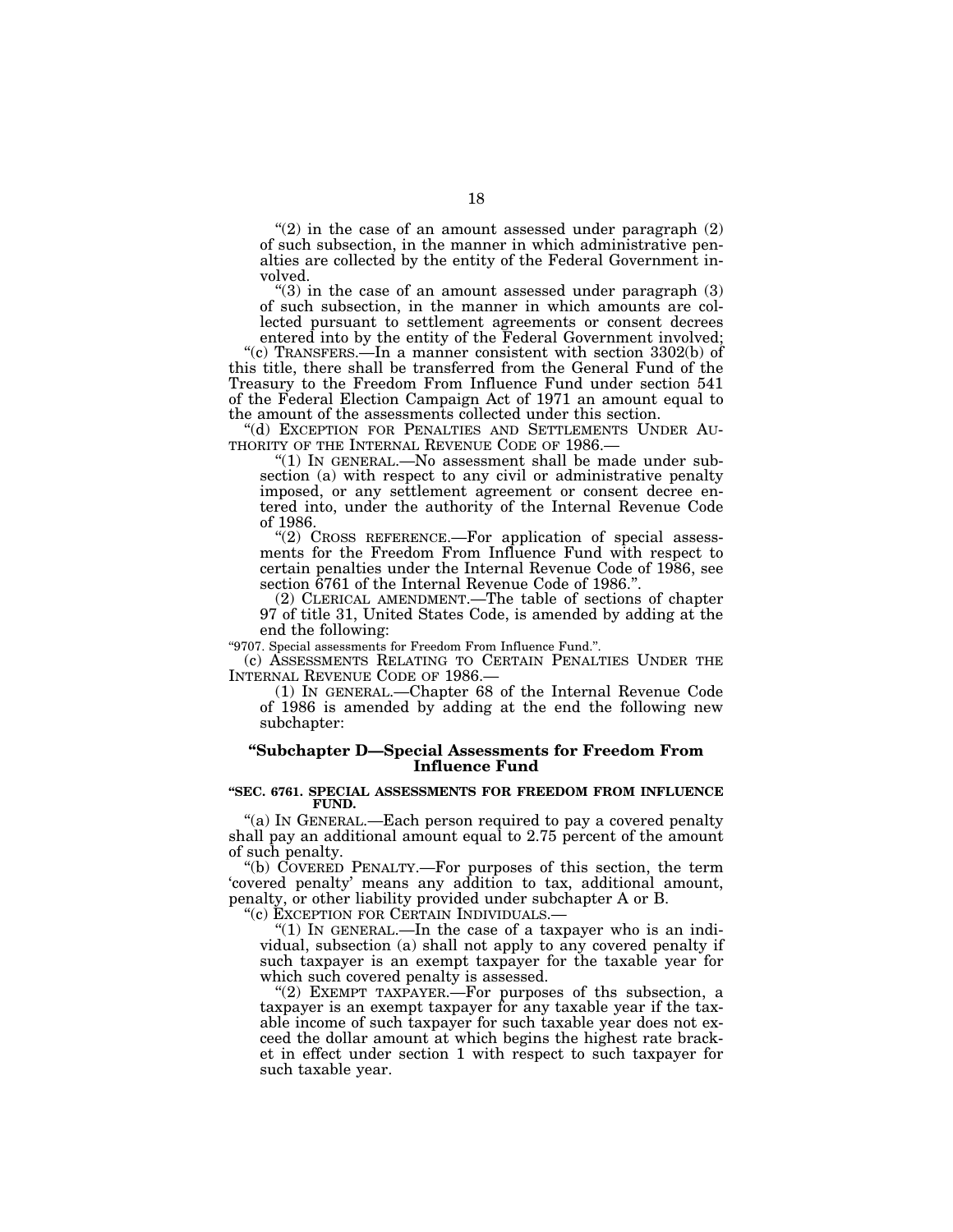''(d) APPLICATION OF CERTAIN RULES.—Except as provided in subsection (e), the additional amount determined under subsection (a) shall be treated for purposes of this title in the same manner as the covered penalty to which such additional amount relates.

''(e) TRANSFER TO FREEDOM FROM INFLUENCE FUND.—The Secretary shall deposit any additional amount under subsection (a) in the General Fund of the Treasury and shall transfer from such General Fund to the Freedom From Influence Fund established under section 541 of the Federal Election Campaign Act of 1971 an amount equal to the amounts so deposited (and, notwithstanding subsection (d), such additional amount shall not be the basis for any deposit, transfer, credit, appropriation, or any other payment, to any other trust fund or account). Rules similar to the rules of section 9601 shall apply for purposes of this subsection.''.

(2) CLERICAL AMENDMENT.—The table of subchapters for chapter 68 of such Code is amended by adding at the end the following new item:

''SUBCHAPTER D—SPECIAL ASSESSMENTS FOR FREEDOM FROM INFLUENCE FUND''.

(d) EFFECTIVE DATES.—

(1) IN GENERAL.—Except as provided in paragraph (2), the amendments made by this section shall apply with respect to convictions, agreements, and penalties which occur on or after the date of the enactment of this Act.

(2) ASSESSMENTS RELATING TO CERTAIN PENALTIES UNDER THE INTERNAL REVENUE CODE OF 1986.—The amendments made by subsection (c) shall apply to covered penalties assessed after the date of the enactment of this Act.

Page 460, line 5, strike "9034(a)" and insert "9034(b)".

Page 460, line 6, strike "Every" and insert "The total".

Page 460, line 8, strike "Every" and insert "The total".

Page 490, insert after line 6 the following:

(6) Working mothers, those caring for their elderly parents, and young professionals who rely on their jobs for health insurance should have the freedom to run to serve the people of the United States. Their networks and net worth are simply not the best indicators of their strength as prospective public servants. In fact, helping ordinary Americans to run may create better policy for all Americans.

Page 490, line 20, strike "EXPENDITURES" and insert "EXPENDI-TURE''.

Page 493, strike lines 1 through 5 and insert the following:

''(D) Health insurance premiums.''.

Page 618, strike lines 1 through 7 and insert the following:

(3) The term ''income tax return'' means, with respect to an individual, any return (as such term is defined in section 6103(b)(1) of the Internal Revenue Code of 1986, except that such term shall not include declarations of estimated tax) of—

(A) such individual, other than information returns issued to persons other than such individual, or

(B) of any corporation, partnership, or trust in which such individual holds, directly or indirectly, a significant interest as the sole or principal owner or the sole or principal beneficial owner (as such terms are defined in regula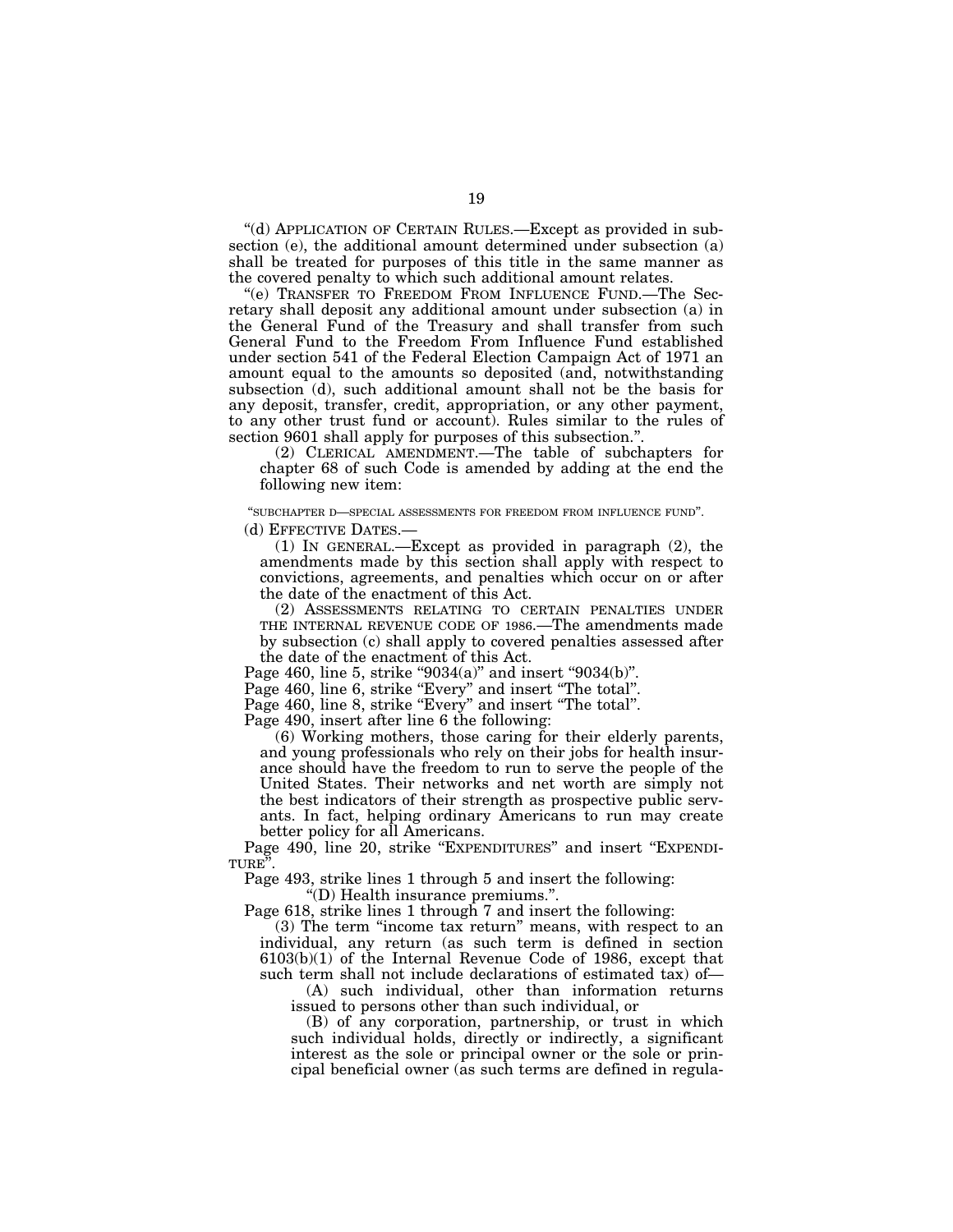tions prescribed by the Secretary of the Treasury or his delegate).

#### PART B—TEXT OF AMENDMENTS MADE IN ORDER

## 1. AN AMENDMENT TO BE OFFERED BY REPRESENTATIVE SUOZZI OF NEW YORK OR HIS DESIGNEE, DEBATABLE FOR 10 MINUTES

Page 323, after line 6, insert the following:

#### **SEC. 4103. AUDIT AND REPORT ON ILLICIT FOREIGN MONEY IN FED-ERAL ELECTIONS.**

(a) IN GENERAL.—Title III of the Federal Election Campaign Act of 1971 (52 U.S.C. 30101 et seq.), as amended by section 1821, is further amended by inserting after section 319A the following new section:

## **''SEC. 319B. AUDIT AND REPORT ON DISBURSEMENTS BY FOREIGN NA-TIONALS.**<br>"(a) AUDIT.—

"(1) IN GENERAL.—The Commission shall conduct an audit after each Federal election cycle to determine the incidence of illicit foreign money in such Federal election cycle.

"(2) PROCEDURES.—In carrying out paragraph (1), the Commission shall conduct random audits of any disbursements required to be reported under this Act, in accordance with procedures established by the Commission.

''(b) REPORT.—Not later than 180 days after the end of each Federal election cycle, the Commission shall submit to Congress a report containing—

"(1) results of the audit required by subsection  $(a)(1)$ ; and

"(2) recommendations to address the presence of illicit foreign money in elections, as appropriate.

''(c) DEFINITIONS.—As used in this section:

" $(1)$  The term 'Federal election cycle' means the period which begins on the day after the date of a regularly scheduled general election for Federal office and which ends on the date of the first regularly scheduled general election for Federal office held after such date.

"(2) The term 'illicit foreign money' means any disbursement by a foreign national (as defined in section 319(b)) prohibited under such section.''.

(b) EFFECTIVE DATE.—The amendment made by subsection (a) shall apply with respect to the Federal election cycle that began during November 2018, and each succeeding Federal election cycle.

2. AN AMENDMENT TO BE OFFERED BY REPRESENTATIVE BUTTERFIELD OF NORTH CAROLINA OR HIS DESIGNEE, DEBATABLE FOR 10 MINUTES

Page 136, strike lines 6 through 11 and insert the following: "(c) LOCATION OF POLLING PLACES.—

"(1) PROXIMITY TO PUBLIC TRANSPORTATION.—To the greatest extent practicable, a State shall ensure that each polling place which allows voting during an early voting period under subsection (a) is located within walking distance of a stop on a public transportation route.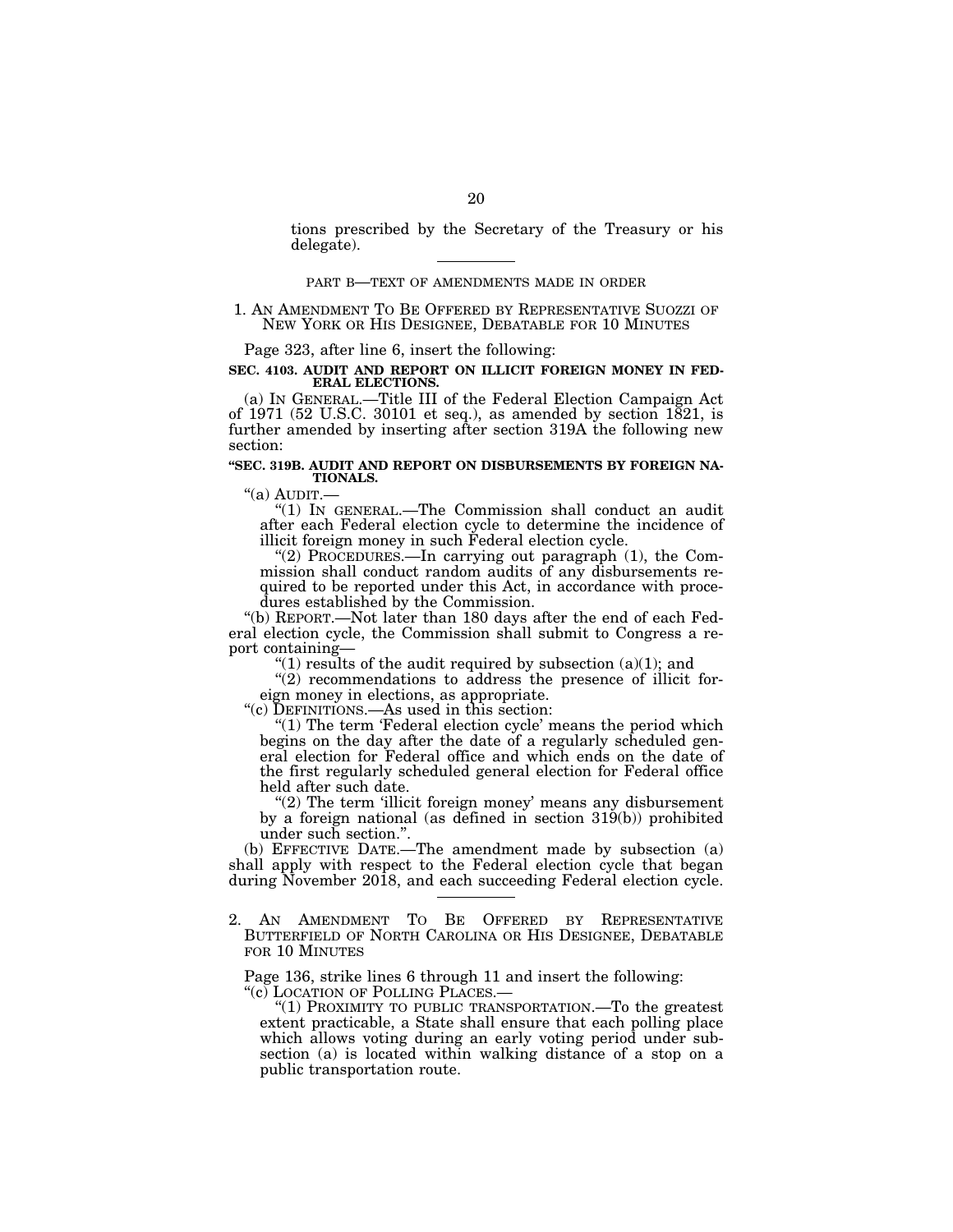"(2) AVAILABILITY IN RURAL AREAS.—The State shall ensure that polling places which allow voting during an early voting period under subsection (a) will be located in rural areas of the State, and shall ensure that such polling places are located in communities which will provide the greatest opportunity for residents of rural areas to vote during the early voting period.''.

### 3. AN AMENDMENT TO BE OFFERED BY REPRESENTATIVE RASKIN OF MARYLAND OR HIS DESIGNEE, DEBATABLE FOR 10 MINUTES

Page 383, after line 19, add the following new section:

#### **SEC. 4502. ASSESSMENT OF SHAREHOLDER PREFERENCES FOR DIS-BURSEMENTS FOR POLITICAL PURPOSES.**

(a) ASSESSMENT REQUIRED.—The Securities Exchange Act of 1934 (15 U.S.C. 78a et seq.) is amended by inserting after section 10D the following:

### **''SEC. 10E. ASSESSMENT OF SHAREHOLDER PREFERENCES FOR DIS-BURSEMENTS FOR POLITICAL PURPOSES.**

"(a) ASSESSMENT REQUIRED BEFORE MAKING A DISBURSEMENT FOR A POLITICAL PURPOSE.—

''(1) REQUIREMENT.—An issuer with an equity security listed on a national securities exchange may not make a disbursement for a political purpose unless—

''(A) the issuer has in place procedures to assess the preferences of the shareholders of the issuer with respect to making such disbursements; and

''(B) such an assessment has been made within the 1 year period ending on the date of such disbursement.

"(2) TREATMENT OF ISSUERS WHOSE SHAREHOLDERS ARE PRO-HIBITED FROM EXPRESSING PREFERENCES.—Notwithstanding paragraph (1), an issuer described under such paragraph with procedures in place to assess the preferences of its shareholders with respect to making disbursements for political purposes shall not be considered to meet the requirements of such paragraph if a majority of the number of the outstanding equity securities of the issuer are held by persons who are prohibited from expressing partisan or political preferences by law, contract, or the requirement to meet a fiduciary duty.

''(b) ASSESSMENT REQUIREMENTS.—The assessment described under subsection (a) shall assess—

 $''(1)$  which types of disbursements for a political purpose the shareholder believes the issuer should make;

" $(2)$  whether the shareholder believes that such disbursements should be made in support of, or in opposition to, Republican, Democratic, Independent, or other political party candidates and political committees;

''(3) whether the shareholder believes that such disbursements should be made with respect to elections for Federal, State, or local office; and

 $\degree$ (4) such other information as the Commission may specify, by rule.

''(c) DISBURSEMENT FOR A POLITICAL PURPOSE DEFINED.—

" $(1)$  In GENERAL.—For purposes of this section, the term 'disbursement for a political purpose' means any of the following: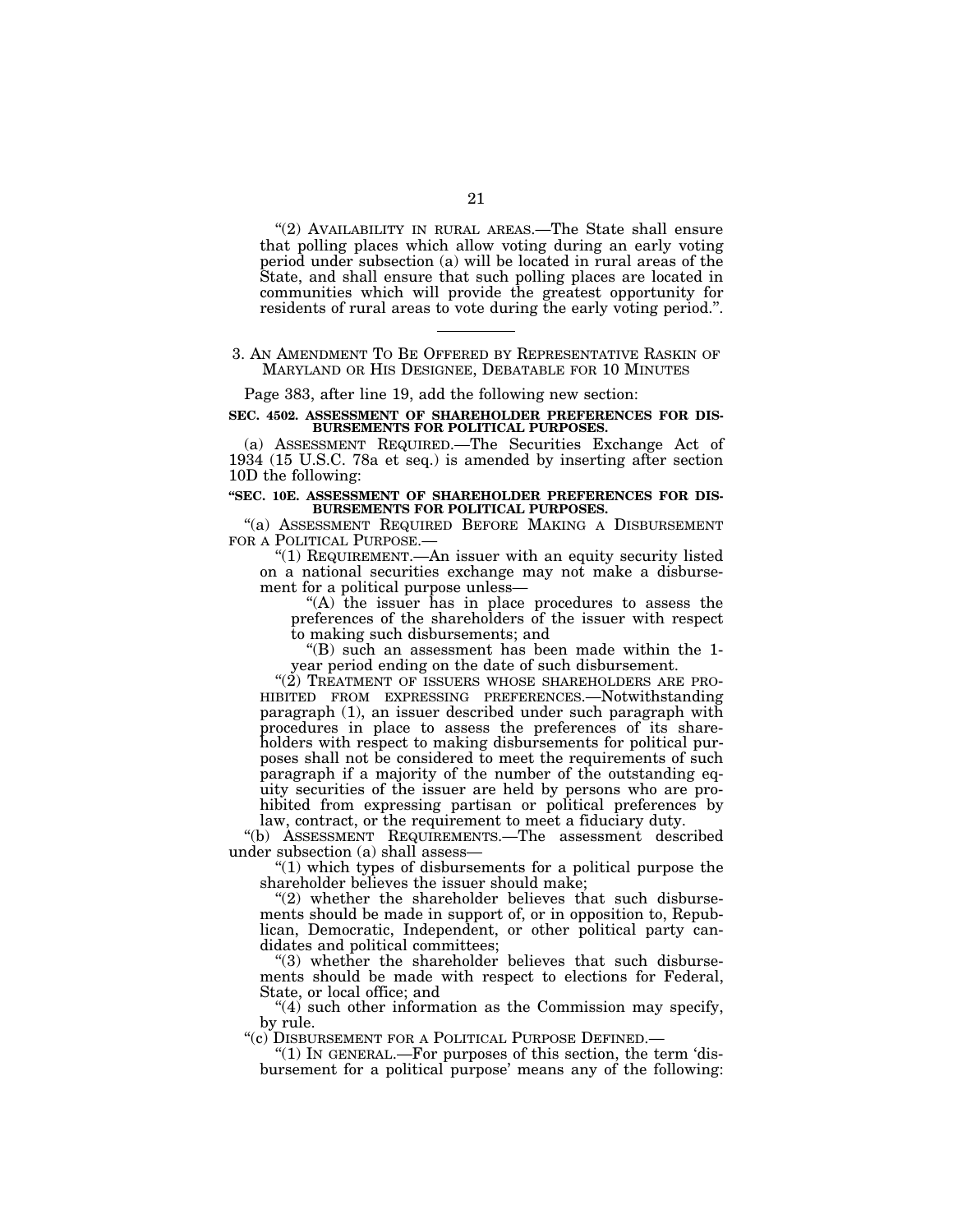''(A) A disbursement for an independent expenditure, as defined in section 301(17) of the Federal Election Campaign Act of 1971 (52 U.S.C. 30101(17)).

''(B) A disbursement for an electioneering communication, as defined in section 304(f) of the Federal Election Campaign Act of 1971 (52 U.S.C. 30104(f)).

" $(\overrightarrow{C})$  A disbursement for any public communication, as defined in section 301(22) of the Federal Election Campaign Act of 1971 (52 U.S.C. 30101(22)—

''(i) which expressly advocates the election or defeat of a clearly identified candidate for election for Federal office, or is the functional equivalent of express advocacy because, when taken as a whole, it can be interpreted by a reasonable person only as advocating the election or defeat of a candidate for election for Federal office; or

''(ii) which refers to a clearly identified candidate for election for Federal office and which promotes or support a candidate for that office, or attacks or opposes a candidate for that office, without regard to whether the communication expressly advocates a vote for or against a candidate for that office.

" $(D)$  Any other disbursement which is made for the purpose of influencing the outcome of an election for a public office.

''(E) Any transfer of funds to another person which is made with the intent that such person will use the funds to make a disbursement described in subparagraphs (A)  $through (D)$ , or with the knowledge that the person will use the funds to make such a disbursement.

''(2) EXCEPTIONS.—The term 'disbursement for a political purpose' does not include any of the following:

''(A) Any disbursement made from a separate segregated fund of the corporation under section 316 of the Federal Election Campaign Act of 1971 (52 U.S.C. 30118).

''(B) Any transfer of funds to another person which is made in a commercial transaction in the ordinary course of any trade or business conducted by the corporation or in the form of investments made by the corporation.

''(C) Any transfer of funds to another person which is subject to a written prohibition against the use of the funds for a disbursement for a political purpose.

''(d) OTHER DEFINITIONS.—In this section, each of the terms 'candidate', 'election', 'political committee', and 'political party' has the meaning given such term under section 301 of the Federal Election Campaign Act of 1971 (52 U.S.C. 30101).''.

(b) CONFORMING AMENDMENT TO FEDERAL ELECTION CAMPAIGN ACT OF 1971 TO PROHIBIT DISBURSEMENTS BY CORPORATIONS FAIL-ING TO ASSESS PREFERENCES.—Section 316 of the Federal Election Campaign Act of 1971 (52 U.S.C. 30118) is amended by adding at the end the following new subsection:

''(d) PROHIBITING DISBURSEMENTS BY CORPORATIONS FAILING TO ASSESS SHAREHOLDER PREFERENCES.—

''(1) PROHIBITION.—It shall be unlawful for a corporation to make a disbursement for a political purpose unless the cor-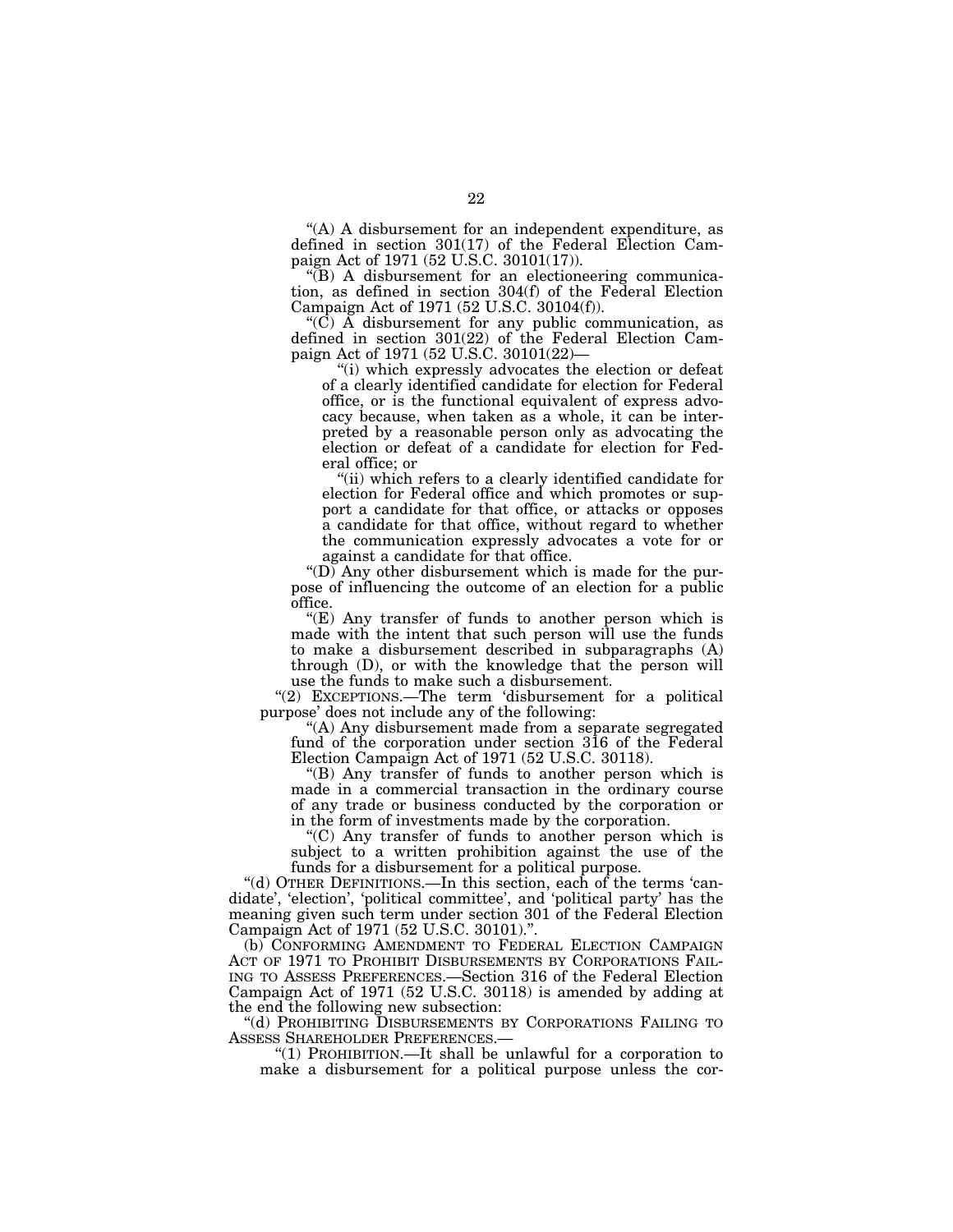poration has in place procedures to assess the preferences of its shareholders with respect to making such disbursements, as provided in section 10E of the Securities Exchange Act of 1934.

"(2) DEFINITION.—In this section, the term 'disbursement for a political purpose' has the meaning given such term in section 10E(c) of the Securities Exchange Act of 1934.''.

(c) EFFECTIVE DATE.—The amendments made by this section shall apply with respect to disbursements made on or after December 31, 2019.

4. AN AMENDMENT TO BE OFFERED BY REPRESENTATIVE HASTINGS OF FLORIDA OR HIS DESIGNEE, DEBATABLE FOR 10 MINUTES

Page 140, insert after line 19 the following:

''(3) REPORT.—

''(A) IN GENERAL.—Not later than 120 days after the end of a Federal election cycle, each chief State election official shall submit to Congress a report containing the following information for the applicable Federal election cycle in the State:

''(i) The number of ballots invalidated due to a discrepancy under this subsection.

''(ii) Description of attempts to contact voters to provide notice as required by this subsection.

"(iii) Description of the cure process developed by such State pursuant to this subsection, including the number of ballots determined valid as a result of such process.

"(B) FEDERAL ELECTION CYCLE DEFINED.—For purposes of this subsection, the term 'Federal election cycle' means the period beginning on January 1 of any odd numbered year and ending on December 31 of the following year.''.

5. AN AMENDMENT TO BE OFFERED BY REPRESENTATIVE COLE OF OKLAHOMA OR HIS DESIGNEE, DEBATABLE FOR 10 MINUTES

Strike subtitle G of title IV.

6. AN AMENDMENT TO BE OFFERED BY REPRESENTATIVE SCANLON OF PENNSYLVANIA OR HER DESIGNEE, DEBATABLE FOR 10 MINUTES

Page 311, insert after line 8 the following new subtitle (and conform the succeeding subtitles accordingly):

## **Subtitle F—Election Security Grants Advisory Committee**

## **SEC. 3501. ESTABLISHMENT OF ADVISORY COMMITTEE.**

(a) IN GENERAL.—Subtitle A of title II of the Help America Vote Act of 2002 (52 U.S.C. 20921 et seq.) is amended by adding at the end the following: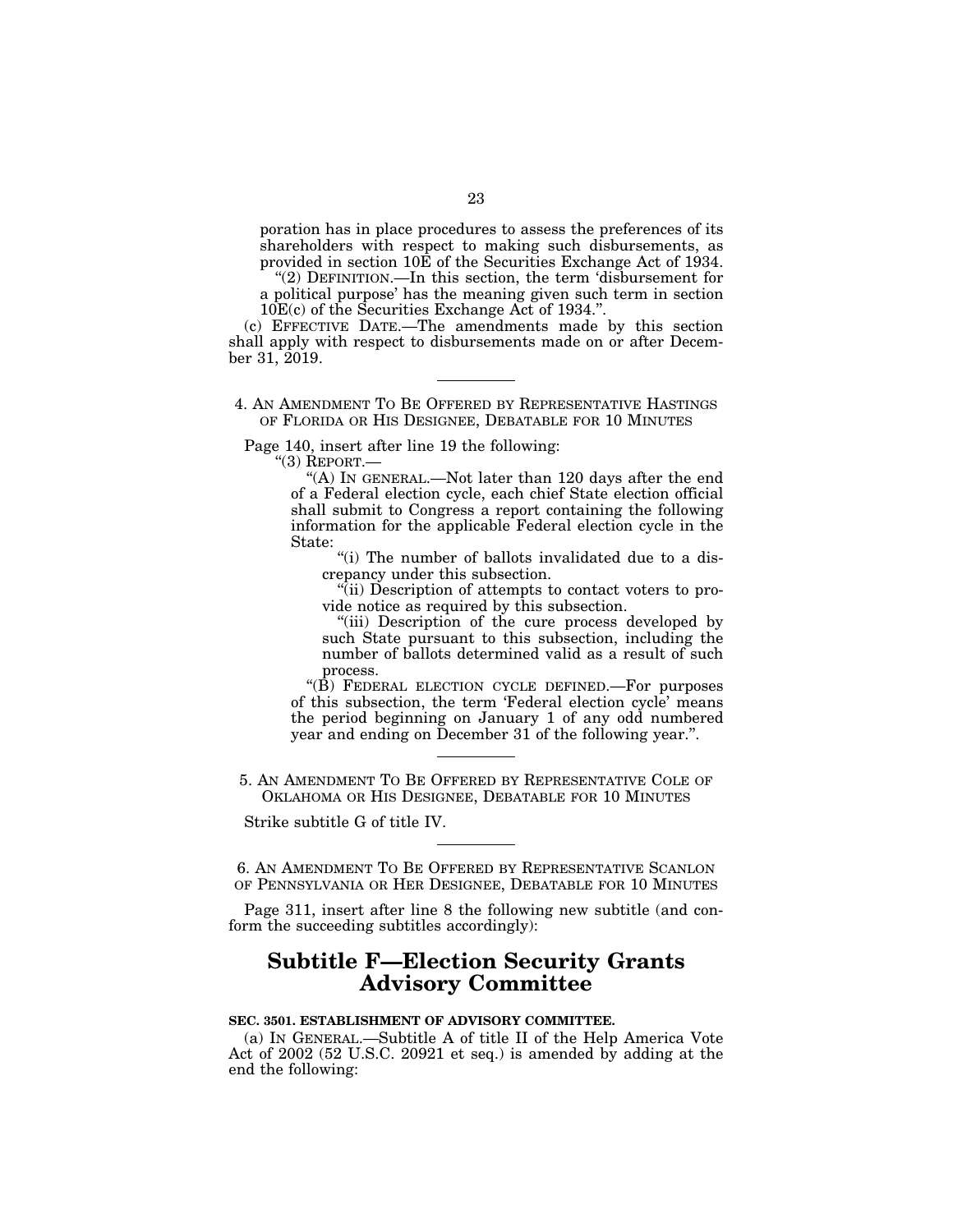## **''PART 4—ELECTION SECURITY GRANTS ADVISORY COMMITTEE**

## **''SEC. 225. ELECTION SECURITY GRANTS ADVISORY COMMITTEE.**

"(a) ESTABLISHMENT.—There is hereby established an advisory committee (hereinafter in this part referred to as the 'Committee') to assist the Commission with respect to the award of grants to States under this Act for the purpose of election security.

''(b) DUTIES.—

"(1) IN GENERAL.—The Committee shall, with respect to an application for a grant received by the Commission—

''(A) review such application; and

''(B) recommend to the Commission whether to award the grant to the applicant.

''(2) CONSIDERATIONS.—In reviewing an application pursuant to paragraph  $(1)(A)$ , the Committee shall consider-

 $\mathcal{F}(A)$  the record of the applicant with respect to-

"(i) compliance of the applicant with the requirements under subtitle A of title III; and

"(ii) adoption of voluntary guidelines issued by the Commission under subtitle B of title III; and

''(B) the goals and requirements of election security as described in title III of the For the People Act of 2019.

''(c) MEMBERSHIP.—The Committee shall be composed of 15 individuals appointed by the Executive Director of the Commission with experience and expertise in election security.

''(d) NO COMPENSATION FOR SERVICE.—Members of the Committee shall not receive any compensation for their service, but shall be paid travel expenses, including per diem in lieu of subsistence, at rates authorized for employees of agencies under subchapter I of chapter 57 of title 5, United States Code, while away from their homes or regular places of business in the performance of services for the Committee.''.

(b) EFFECTIVE DATE.—The amendments made by this section shall take effect 1 year after the date of enactment of this Act.

7. AN AMENDMENT TO BE OFFERED BY REPRESENTATIVE SCANLON OF PENNSYLVANIA OR HER DESIGNEE, DEBATABLE FOR 10 MINUTES

Page 454, insert after line 23 the following (and conform the succeeding section accordingly):

### **SEC. 5114. STUDY AND REPORT ON SMALL DOLLAR FINANCING PRO-GRAM.**

(a) STUDY AND REPORT.—Not later than 2 years after the completion of the first election cycle in which the program established under title V of the Federal Election Campaign Act of 1971, as added by section 5111, is in effect, the Federal Election Commission shall—

 $(1)$  assess—

(A) the amount of payment referred to in section 501 of such Act; and

(B) the amount of a qualified small dollar contribution referred to in section  $504(a)(1)$  of such Act; and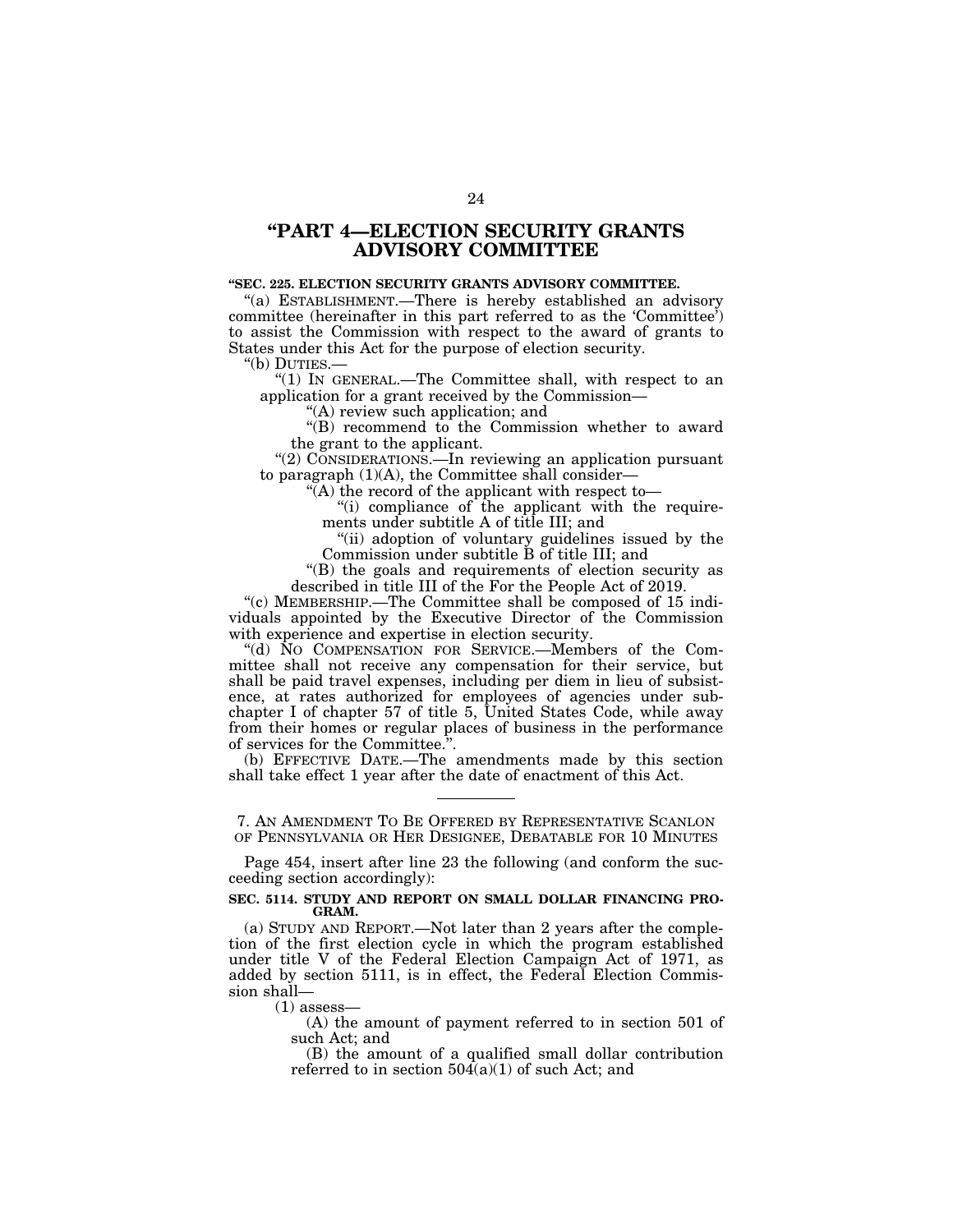(2) submit to Congress a report that discuses whether such amounts are sufficient to meet the goals of the program.

(b) UPDATE.—The Commission shall update and revise the study and report required by subsection (a) on a biennial basis.

(c) TERMINATION.—The requirements of this section shall terminate ten years after the date on which the first study and report required by subsection (a) is submitted to Congress.

## 8. AN AMENDMENT TO BE OFFERED BY REPRESENTATIVE MORELLE OF NEW YORK OR HIS DESIGNEE, DEBATABLE FOR 10 MINUTES

Page 24, line 24, strike "30 days" and insert "28 days". Page 72, insert after line 2 the following:

## **SEC. 1052. ENSURING PRE-ELECTION REGISTRATION DEADLINES ARE**

**CONSISTENT WITH TIMING OF LEGAL PUBLIC HOLIDAYS.**  (a) IN GENERAL.—Section  $8(a)(1)$  of the National Voter Registration Act of 1993 (52 U.S.C. 20507(a)(1)) is amended by striking "30 days'' each place it appears and inserting ''28 days''.

(b) EFFECTIVE DATE.—The amendment made by subsection (a) shall apply with respect to elections held in 2020 or any succeeding year.

#### 9. AN AMENDMENT TO BE OFFERED BY REPRESENTATIVE SHALALA OF FLORIDA OR HER DESIGNEE, DEBATABLE FOR 10 MINUTES

In section 8022 of title VIII, insert after subsection (c) the following (and redesignate subsection (d) as subsection (e)):

(d) REPORT TO CONGRESS.—Not later than 45 days after the date of enactment of this Act, the Director of the Office of Government Ethics shall submit a report to Congress on the impact of the application of subsection (b), including the name of any individual who received a waiver or authorization described in subsection (a) and who, by operation of subsection (b), submitted the information required by such subsection.

10. AN AMENDMENT TO BE OFFERED BY REPRESENTATIVE DEUTCH OF FLORIDA OR HIS DESIGNEE, DEBATABLE FOR 10 MINUTES

Page 570, strike lines 21 through 23.

Page 577, strike lines 1 through 13 and insert the following:

''(B) For each covered contribution made at the request of, or that was solicited in writing by or at the request of, a covered individual, the designated agency ethics official for the agency in which the covered individual has been nominated for appointment to a covered position or is serving in a covered position shall determine whether the covered contribution constitutes a conflict of interest, or an appearance thereof, with respect to the official duties of the covered individual.''.

11. AN AMENDMENT TO BE OFFERED BY REPRESENTATIVE BIGGS OF ARIZONA OR HIS DESIGNEE, DEBATABLE FOR 10 MINUTES

Page 75, after line 25, insert the following: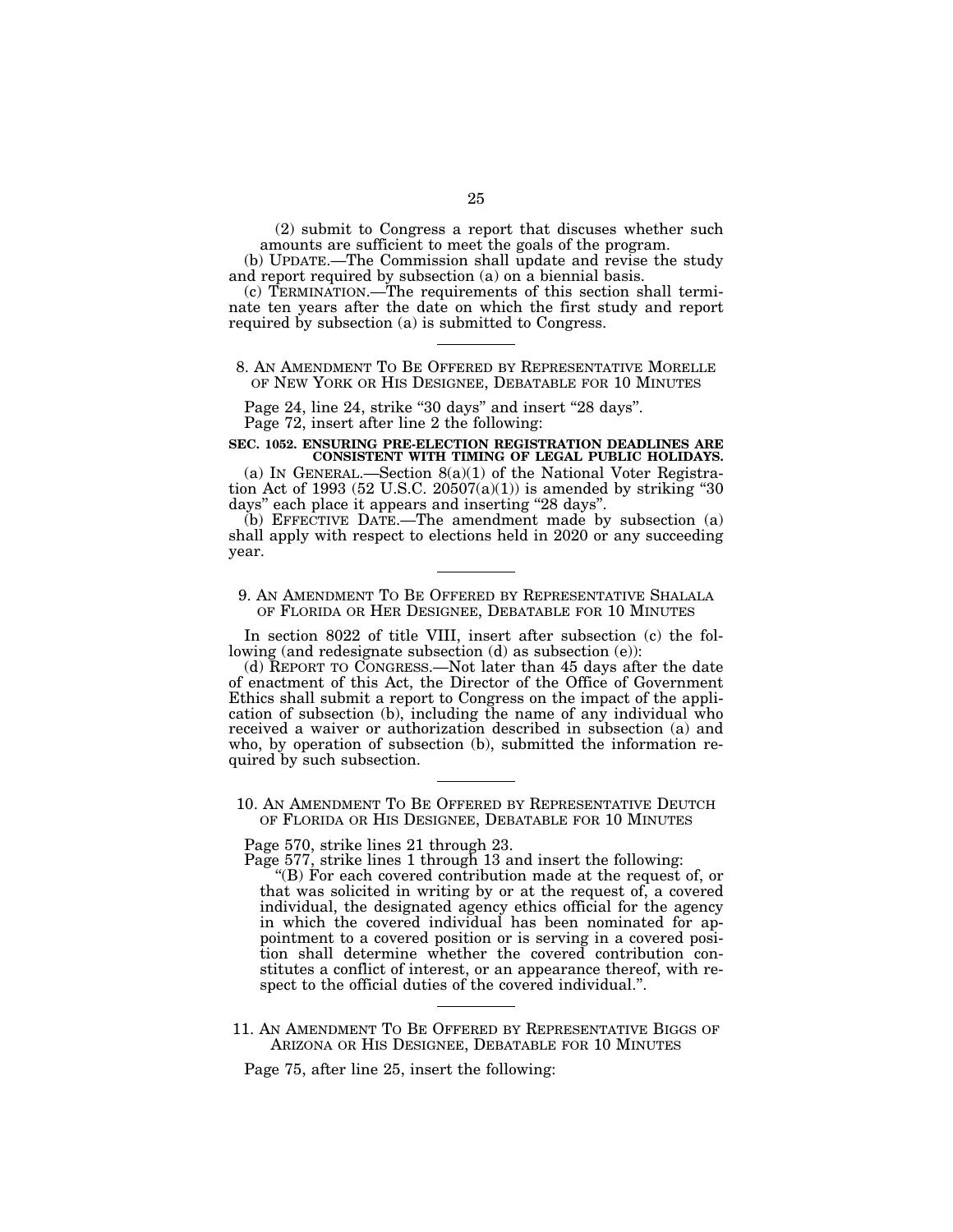## **PART 8—VOTER REGISTRATION EFFICIENCY ACT**

## **SEC. 1081. SHORT TITLE.**

This part may be cited as the "Voter Registration Efficiency Act".

#### **SEC. 1082. REQUIRING APPLICANTS FOR MOTOR VEHICLE DRIVER'S LICENSES IN NEW STATE TO INDICATE WHETHER STATE SERVES AS RESIDENCE FOR VOTER REGISTRATION PUR-POSES.**

(a) REQUIREMENTS FOR APPLICANTS FOR LICENSES.—Section 5(d) of the National Voter Registration Act of 1993 (52 U.S.C. 20504(d)) is amended—

(1) by striking "Any change" and inserting "(1) Any change"; and

(2) by adding at the end the following new paragraph:

 $C(2)(A)$  A State motor vehicle authority shall require each individual applying for a motor vehicle driver's license in the State—

> $f(i)$  to indicate whether the individual resides in another State or resided in another State prior to applying for the license, and, if so, to identify the State involved; and

> "(ii) to indicate whether the individual intends for the State to serve as the individual's residence for purposes of registering to vote in elections for Federal office.

"(B) If pursuant to subparagraph  $(A)(ii)$  an individual indicates to the State motor vehicle authority that the individual intends for the State to serve as the individual's residence for purposes of registering to vote in elections for Federal office, the authority shall notify the motor vehicle authority of the State identified by the individual pursuant to subparagraph (A)(i), who shall notify the chief State election official of such State that the individual no longer intends for that State to serve as the individual's residence for purposes of registering to vote in elections for Federal office.''.

(b) EFFECTIVE DATE.—The amendments made by subsection (a) shall take effect with respect to elections occurring in 2019 or any succeeding year.

12. AN AMENDMENT TO BE OFFERED BY REPRESENTATIVE LIEU OF CALIFORNIA OR HIS DESIGNEE, DEBATABLE FOR 10 MINUTES

After subtitle G of title VIII, insert the following (and redesignate subtitle H as subtitle I):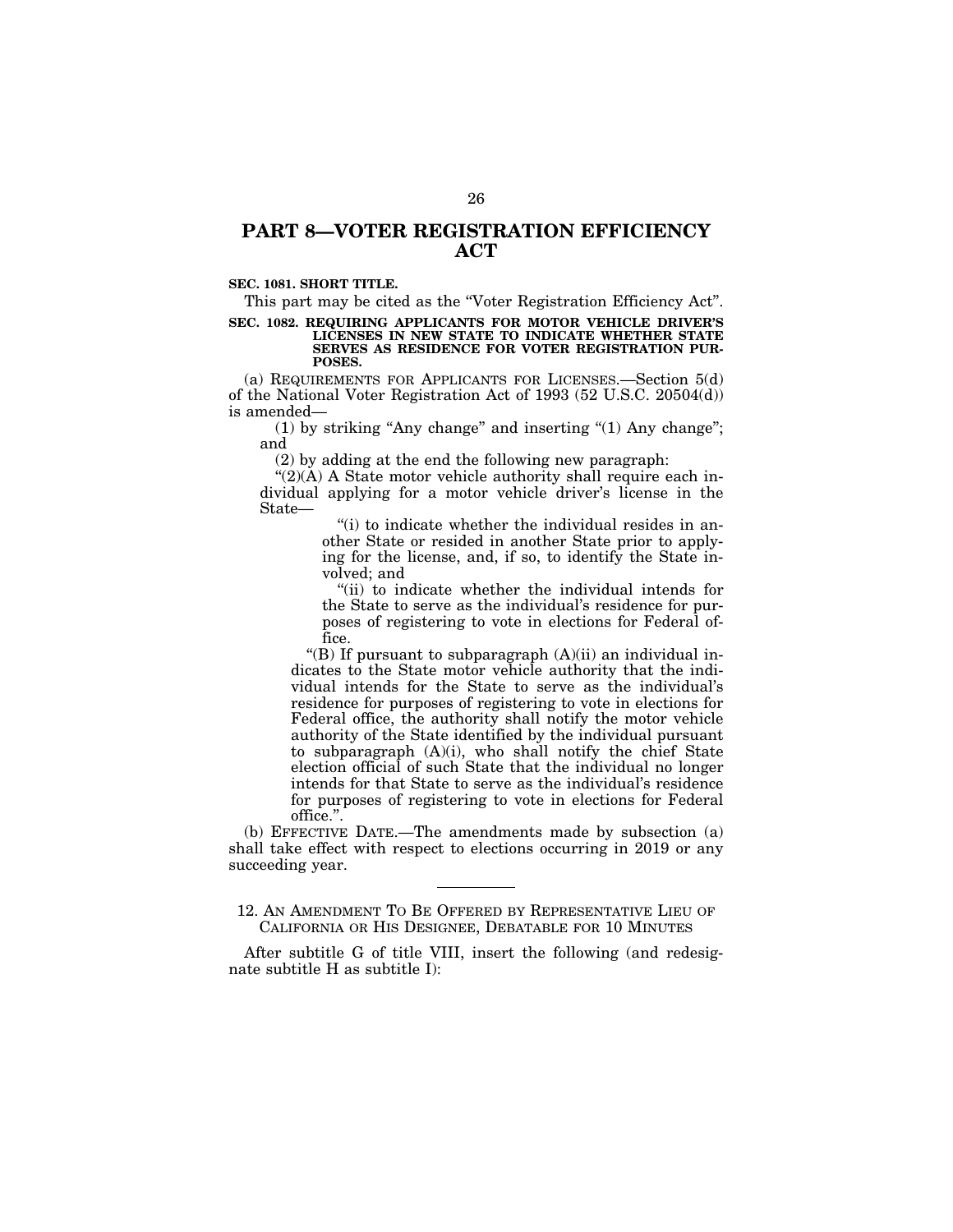## **Subtitle H—Travel on Private Aircraft by Senior Political Appointees**

#### **SECTION 8081. SHORT TITLE.**

This subtitle may be cited as the ''Stop Waste And Misuse by Presidential Flyers Landing Yet Evading Rules and Standards'' or the ''SWAMP FLYERS''.

#### **SEC. 8082. PROHIBITION ON USE OF FUNDS FOR TRAVEL ON PRIVATE AIRCRAFT.**

(a) IN GENERAL.—Beginning on the date of enactment of this subtitle, no Federal funds appropriated or otherwise made available in any fiscal year may be used to pay the travel expenses of any senior political appointee for travel on official business on a non-commercial, private, or chartered flight.

(b) EXCEPTIONS.—The limitation in subsection (a) shall not apply—

(1) if no commercial flight was available for the travel in question, consistent with subsection (c); or

(2) to any travel on aircraft owned or leased by the Government.

(c) CERTIFICATION.—

(1) IN GENERAL.—Any senior political appointee who travels on a non-commercial, private, or chartered flight under the exception provided in subsection (b)(1) shall, not later than 30 days after the date of such travel, submit a written statement to Congress certifying that no commercial flight was available.

(2) PENALTY.—Any statement submitted under paragraph (1) shall be considered a statement for purposes of applying section 1001 of title 18, United States Code.

(d) DEFINITION OF SENIOR POLITICAL APPOINTEE.—In this subtitle, the term ''senior political appointee'' means any individual occupying—

(1) a position listed under the Executive Schedule (subchapter II of chapter 53 of title 5, United States Code);

(2) a Senior Executive Service position that is not a career appointee as defined under section 3132(a)(4) of such title; or

 $(3)$  a position of a confidential or policy-determining character under schedule C of subpart C of part 213 of title 5, Code of Federal Regulations.

13. AN AMENDMENT TO BE OFFERED BY REPRESENTATIVE JAYAPAL OF WASHINGTON OR HER DESIGNEE, DEBATABLE FOR 10 MINUTES

Insert after section 8005 the following:

## **SEC. 8006. GUIDANCE ON UNPAID EMPLOYEES.**

(a) IN GENERAL.—Not later than 120 days after the date of enactment of this Act, the Director of the Office of Government Ethics shall issue guidance on ethical standards applicable to unpaid employees of an agency.

(b) DEFINITIONS.—In this section—

(1) the term ''agency'' includes the Executive Office of the President and the White House; and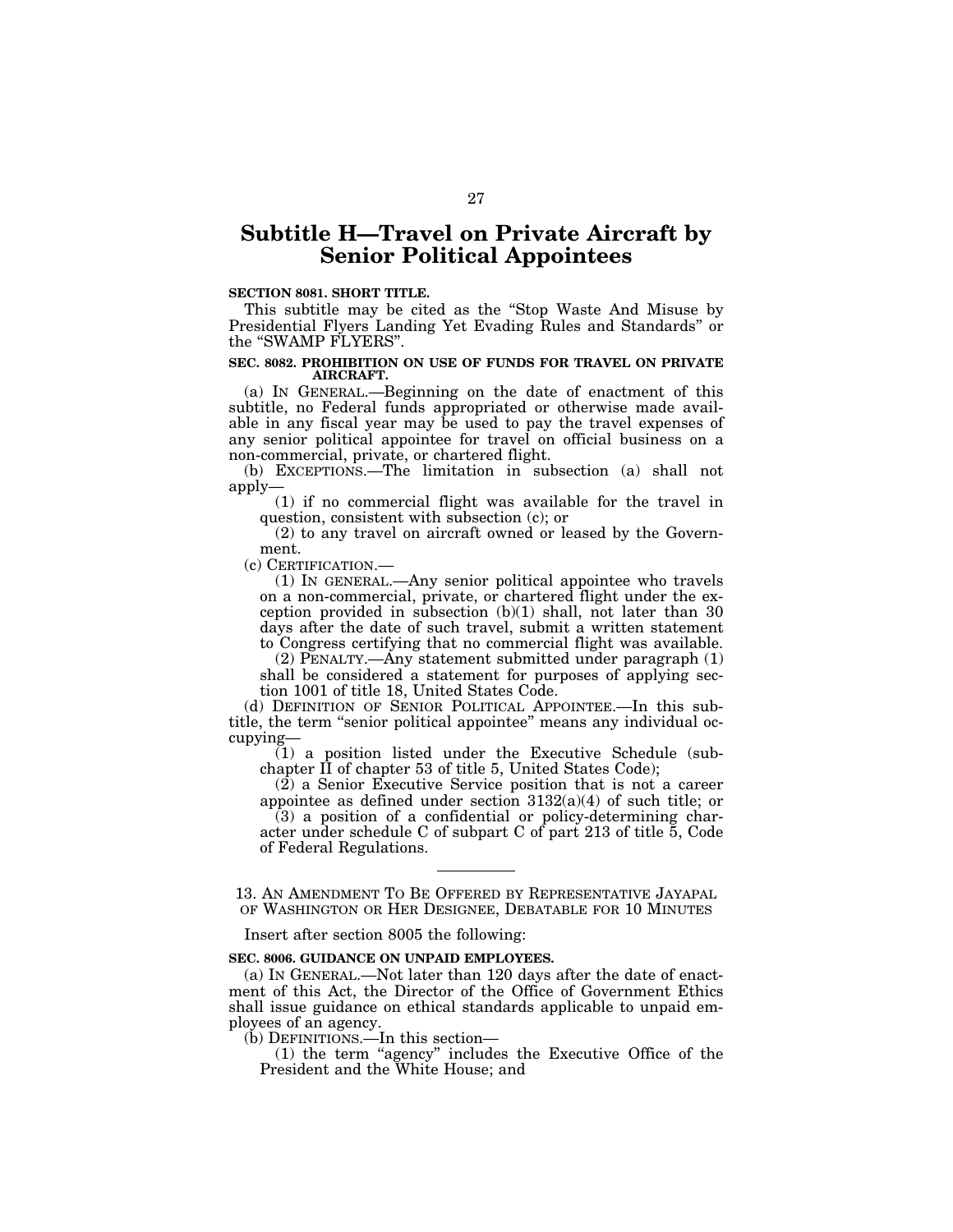(2) the term ''unpaid employee'' includes any individual occupying a position at an agency and who is unpaid by operation of section 3110 of title 5, United States Code, or any other provision of law, but does not include any employee who is unpaid due to a lapse in appropriations.

14. AN AMENDMENT TO BE OFFERED BY REPRESENTATIVE JAYAPAL OF WASHINGTON OR HER DESIGNEE, DEBATABLE FOR 10 MINUTES

Page 537, insert after line 10 the following:

#### **SEC. 7202. PROHIBITING RECEIPT OF COMPENSATION FOR LOBBYING ACTIVITIES ON BEHALF OF FOREIGN COUNTRIES VIO-LATING HUMAN RIGHTS.**

(a) PROHIBITION.—The Lobbying Disclosure Act of 1995 (2 U.S.C. 1601 et seq.) is amended by inserting after section 5 the following new section:

#### **''SEC. 5A. PROHIBITING RECEIPT OF COMPENSATION FOR LOBBYING ACTIVITIES ON BEHALF OF FOREIGN COUNTRIES VIO-LATING HUMAN RIGHTS.**

"(a) PROHIBITION.—Notwithstanding any other provision of this Act, no person may accept financial or other compensation for lobbying activity under this Act on behalf of a client who is a government which the President has determined is a government that engages in gross violations of human rights.

(b) CLARIFICATION OF TREATMENT OF DIPLOMATIC OR CONSULAR OFFICERS.—Nothing in this section may be construed to affect any activity of a duly accredited diplomatic or consular officer of a foreign government who is so recognized by the Department of State, while said officer is engaged in activities which are recognized by the Department of State as being within the scope of the functions of such officer.''.

(b) EFFECTIVE DATE.—The amendments made by this section shall apply with respect to lobbying activity under the Lobbying Disclosure Act of 1995 which occurs pursuant to contracts entered into on or after the date of the enactment of this Act.

15. AN AMENDMENT TO BE OFFERED BY REPRESENTATIVE JAYAPAL OF WASHINGTON OR HER DESIGNEE, DEBATABLE FOR 10 MINUTES

Insert after section 8014 the following:

#### **SEC. 8015. LEGAL DEFENSE FUNDS.**

(a) DEFINITIONS.—In this section—

(1) the term ''Director'' means the Director of the Office of Government Ethics;

 $(2)$  the term "legal defense fund" means a trust—

(A) that has only one beneficiary;

(B) that is subject to a trust agreement creating an enforceable fiduciary duty on the part of the trustee to the beneficiary, pursuant to the applicable law of the jurisdiction in which the trust is established;

(C) that is subject to a trust agreement that provides for the mandatory public disclosure of all donations and disbursements;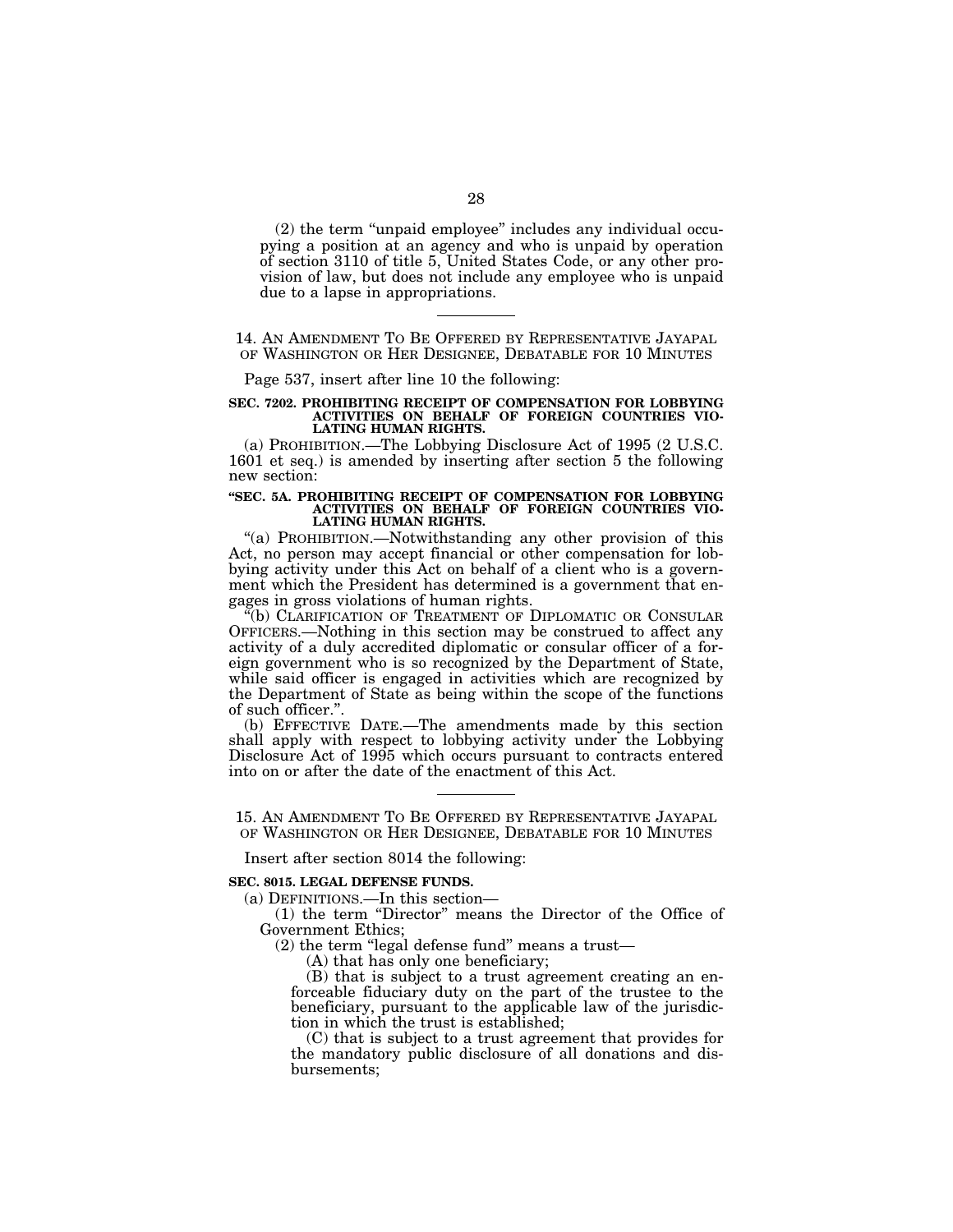(D) that is subject to a trust agreement that prohibits the use of its resources for any purpose other than—

(i) the administration of the trust;

(ii) the payment or reimbursement of legal fees or expenses incurred in investigative, civil, criminal, or other legal proceedings relating to or arising by virtue of service by the trust's beneficiary as an officer or employee, as defined in this section, or as an employee, contractor, consultant or volunteer of the campaign of the President or Vice President; or

(iii) the distribution of unused resources to a charity selected by the trustee that has not been selected or recommended by the beneficiary of the trust;

(E) that is subject to a trust agreement that prohibits the use of its resources for any other purpose or personal legal matters, including tax planning, personal injury litigation, protection of property rights, divorces, or estate probate; and

(F) that is subject to a trust agreement that prohibits the acceptance of donations, except in accordance with this section and the regulations of the Office of Government Ethics;

(3) the term ''lobbying activity'' has the meaning given that term in section 3 of the Lobbying Disclosure Act of 1995 (2 U.S.C. 1602);

(4) the term ''officer or employee'' means—

(A) an officer (as that term is defined in section 2104 of title 5, United States Code) or employee (as that term is defined in section 2105 of such title) of the executive branch of the Government;

(B) the Vice President; and

(C) the President; and

(5) the term ''relative'' has the meaning given that term in section 3110 of title 5, United States Code.

(b) LEGAL DEFENSE FUNDS.—An officer or employee may not accept or use any gift or donation for the payment or reimbursement of legal fees or expenses incurred in investigative, civil, criminal, or other legal proceedings relating to or arising by virtue of the officer or employee's service as an officer or employee, as defined in this section, or as an employee, contractor, consultant or volunteer of the campaign of the President or Vice President except through a legal defense fund that is certified by the Director of the Office of Government Ethics.

(c) LIMITS ON GIFTS AND DONATIONS.—Not later than 120 days after the date of the enactment of this Act, the Director shall promulgate regulations establishing limits with respect to gifts and donations described in subsection (b), which shall, at a minimum—

(1) prohibit the receipt of any gift or donation described in subsection (b)—<br>(A) from a single contributor (other than a relative of the

officer or employee) in a total amount of more than  $$5,000$ during any calendar year;

(B) from a registered lobbyist;

(C) from a foreign government or an agent of a foreign principal;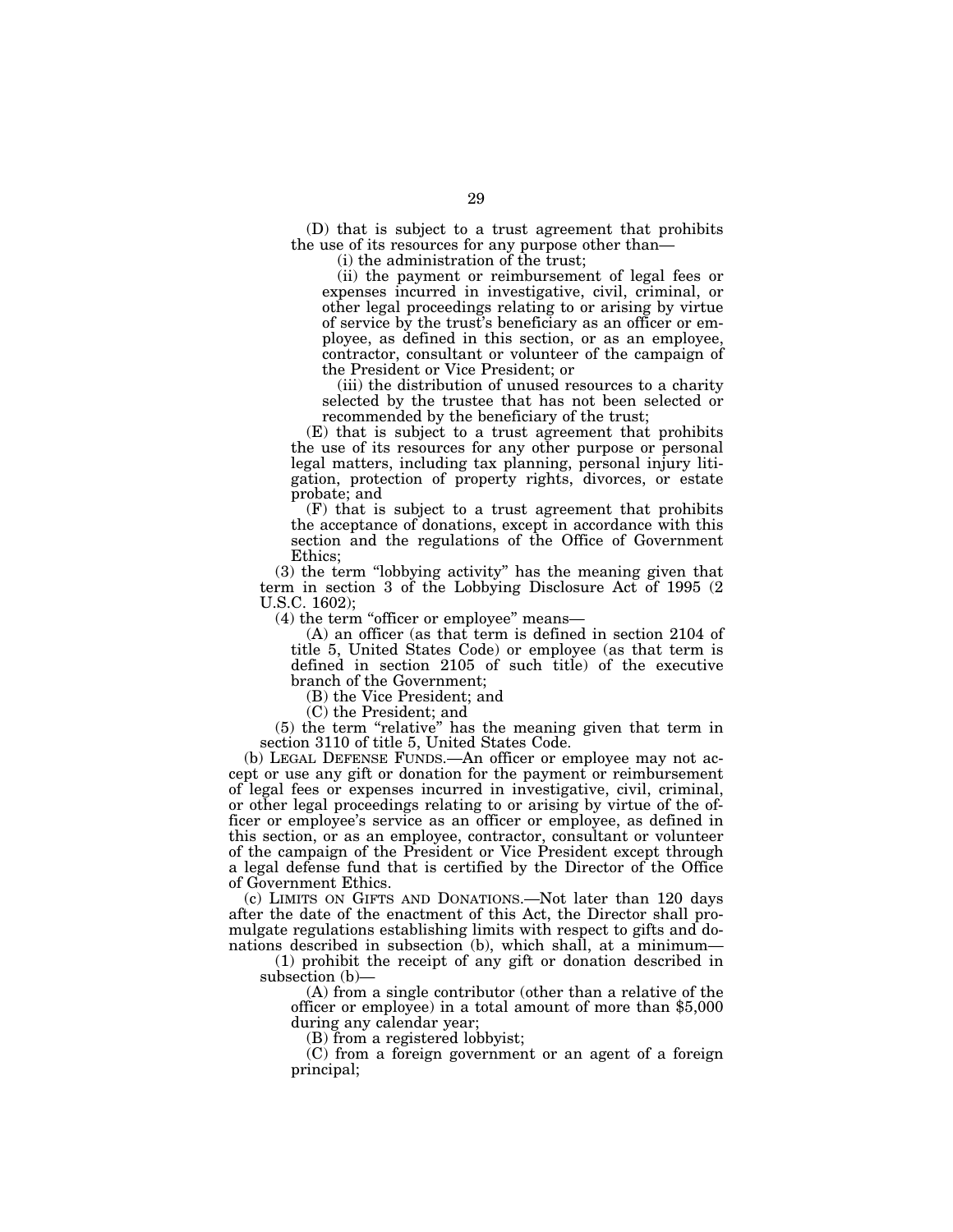(D) from a State government or an agent of a State government;

(E) from any person seeking official action from, or seeking to do or doing business with, the agency employing the officer or employee;

(F) from any person conducting activities regulated by the agency employing the officer or employee;

(G) from any person whose interests may be substantially affected by the performance or nonperformance of the official duties of the officer or employee;

(H) from an officer or employee of the executive branch; (I) from any organization a majority of whose members are described in  $(A)$ – $(H)$ ; or

(J) require that a legal defense fund, in order to be certified by the Director only permit distributions to the officer or employee.

(d) WRITTEN NOTICE.—

(1) IN GENERAL.—An officer or employee who wishes to accept funds or have a representative accept funds from a legal defense fund shall first ensure that the proposed trustee of the legal defense fund submits to the Director the following information:

(A) The name and contact information for any proposed trustee of the legal defense fund.

(B) A copy of any proposed trust document for the legal defense fund.

(C) The nature of the legal proceeding (or proceedings), investigation or other matter which give rise to the establishment of the legal defense fund.

(D) An acknowledgment signed by the officer or employee and the trustee indicating that they will be bound by the regulations and limitation under this section.

(2) APPROVAL.—An officer or employee may not accept any gift or donation to pay, or to reimburse any person for, fees or expenses described in subsection (b) of this section except through a legal defense fund that has been certified in writing by the Director following that office's receipt and approval of the information submitted under paragraph (1) and approval of the structure of the fund.

(e) REPORTING.—

(1) IN GENERAL.—An officer or employee who establishes a legal defense fund may not directly or indirectly accept distributions from a legal defense fund unless the fund has provided the Director a quarterly report for each quarter of every calendar year since the establishment of the legal defense fund that discloses, with respect to the quarter covered by the report—

(A) the source and amount of each contribution to the legal defense fund; and

(B) the amount, recipient, and purpose of each expenditure from the legal defense fund, including all distributions from the trust for any purpose.

(2) PUBLIC AVAILABILITY.—The Director shall make publicly available online—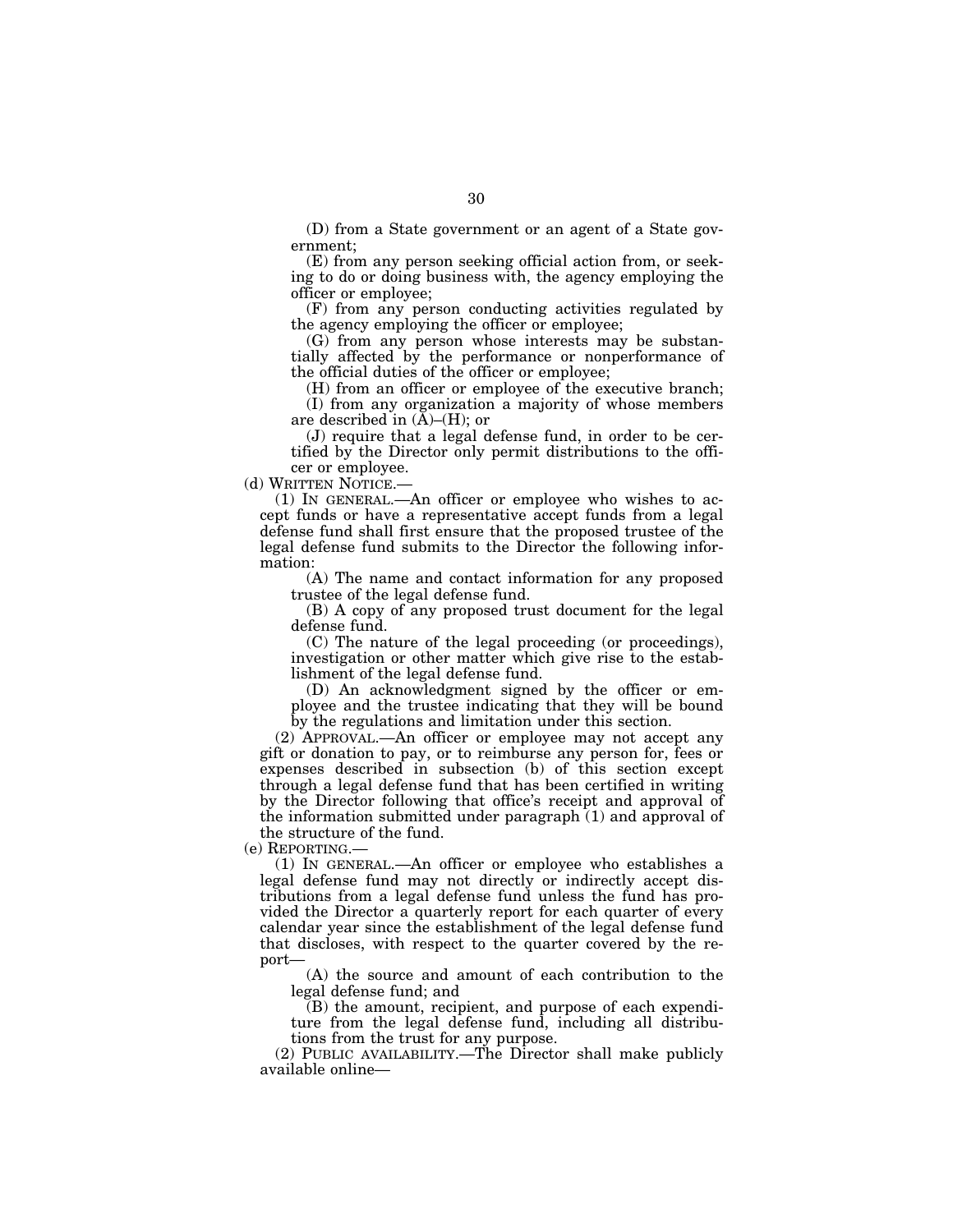(A) each report submitted under paragraph (1) in a searchable, sortable, and downloadable form;

(B) each trust agreement and any amendment thereto;

(C) the written notice and acknowledgment required by subsection (d); and

(C) the Director's written certification of the legal defense fund.

(f) RECUSAL.—An officer or employee, other than the President and the Vice President, who is the beneficiary of a legal defense fund may not participate personally and substantially in any particular matter in which the officer or employee knows a donor of any source of a gift or donation to the legal defense fund established for the officer or employee has a financial interest, for a period of two years from the date of the most recent gift or donation to the legal defense fund.

16. AN AMENDMENT TO BE OFFERED BY REPRESENTATIVE CON- NOLLY OF VIRGINIA OR HIS DESIGNEE, DEBATABLE FOR 10 MIN- UTES

Page 265, insert after line 9 the following (and conform the succeeding subsection accordingly):

''(d) SURPLUS APPROPRIATIONS.—If the amount of funds appropriated for grants authorized under section  $298D(a)(2)$  exceed the amount necessary to meet the requirements of subsection (b), the Commission shall consider the following in making a determination to award remaining funds to a State:

"(1) The record of the State in carrying out the following with respect to the administration of elections for Federal office:

''(A) Providing voting machines that are less than 10 years old.

''(B) Implementing strong chain of custody procedures for the physical security of voting equipment and paper records at all stages of the process.

''(C) Conducting pre-election testing on every voting machine and ensuring that paper ballots are available wherever electronic machines are used.

''(D) Maintaining offline backups of voter registration lists.

''(E) Providing a secure voter registration database that logs requests submitted to the database.

''(F) Publishing and enforcing a policy detailing use limitations and security safeguards to protect the personal information of voters in the voter registration process.

''(G) Providing secure processes and procedures for reporting vote tallies.

" $(H)$  Providing a secure platform for disseminating vote totals.

"(2) Evidence of established conditions of innovation and reform in providing voting system security and the proposed plan of the State for implementing additional conditions.

''(3) Evidence of collaboration between relevant stakeholders, including local election officials, in developing the grant implementation plan described in section 298B.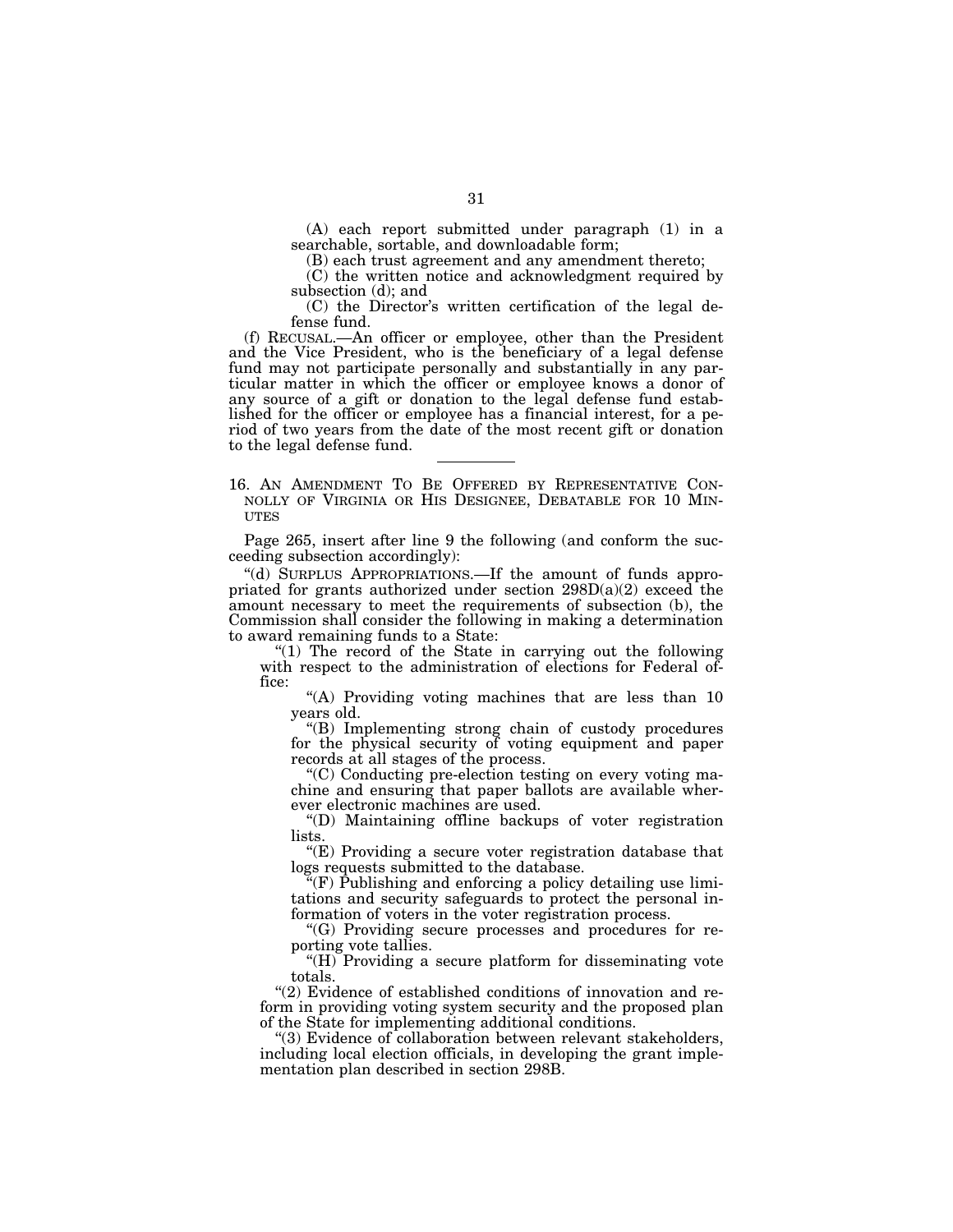$(4)$  The plan of the State to conduct a rigorous evaluation of the effectiveness of the activities carried out with the grant.''.

17. AN AMENDMENT TO BE OFFERED BY REPRESENTATIVE FOXX OF NORTH CAROLINA OR HER DESIGNEE, DEBATABLE FOR 10 MINUTES

Page 617, insert after line 2 the following (and redesignate the succeeding subtitle accordingly):

## **Subtitle E—Reports on Outside Compensation Earned by Congressional Employees**

## **SEC. 9401. REPORTS ON OUTSIDE COMPENSATION EARNED BY CON-GRESSIONAL EMPLOYEES.**

(a) REPORTS.—The supervisor of an individual who performs services for any Member, committee, or other office of the Senate or House of Representatives for a period in excess of four weeks and who receives compensation therefor from any source other than the Federal Government shall submit a report identifying the identity of the source, amount, and rate of such compensation to—

(1) the Select Committee on Ethics of the Senate, in the case of an individual who performs services for a Member, committee, or other office of the Senate; or

(2) the Committee on Ethics of the House of Representatives, in the case of an individual who performs services for a Member (including a Delegate or Resident Commissioner to the Congress), committee, or other office of the House.

(b) TIMING.—The supervisor shall submit the report required under subsection (a) with respect to an individual—

(1) when such individual first begins performing services described in such subparagraph;

(2) at the close of each calendar quarter during which such individual is performing such services; and

(3) when such individual ceases to perform such services.

18. AN AMENDMENT TO BE OFFERED BY REPRESENTATIVE LAW- RENCE OF MICHIGAN OR HER DESIGNEE, DEBATABLE FOR 10 MIN- **UTES** 

Page 555, line 16, insert "cabinet member," after "vice president,".

Page 555, line 19, strike "the President or Vice President," and insert ''the President, Vice President, or any Cabinet member''.

19. AN AMENDMENT TO BE OFFERED BY REPRESENTATIVE GOSAR OF ARIZONA OR HIS DESIGNEE, DEBATABLE FOR 10 MINUTES

Page 535, insert after line 18 the following:

## **SEC. 7105. CLARIFICATION OF PENALTY FOR FAILURE TO REGISTER.**  (a) SENSE OF CONGRESS.—It is the sense of Congress that, while Americans have a right to use their expertise to petition their government, it is the patriotic duty of all Americans to put the interests of the United States first, and those who lobby for foreign gov-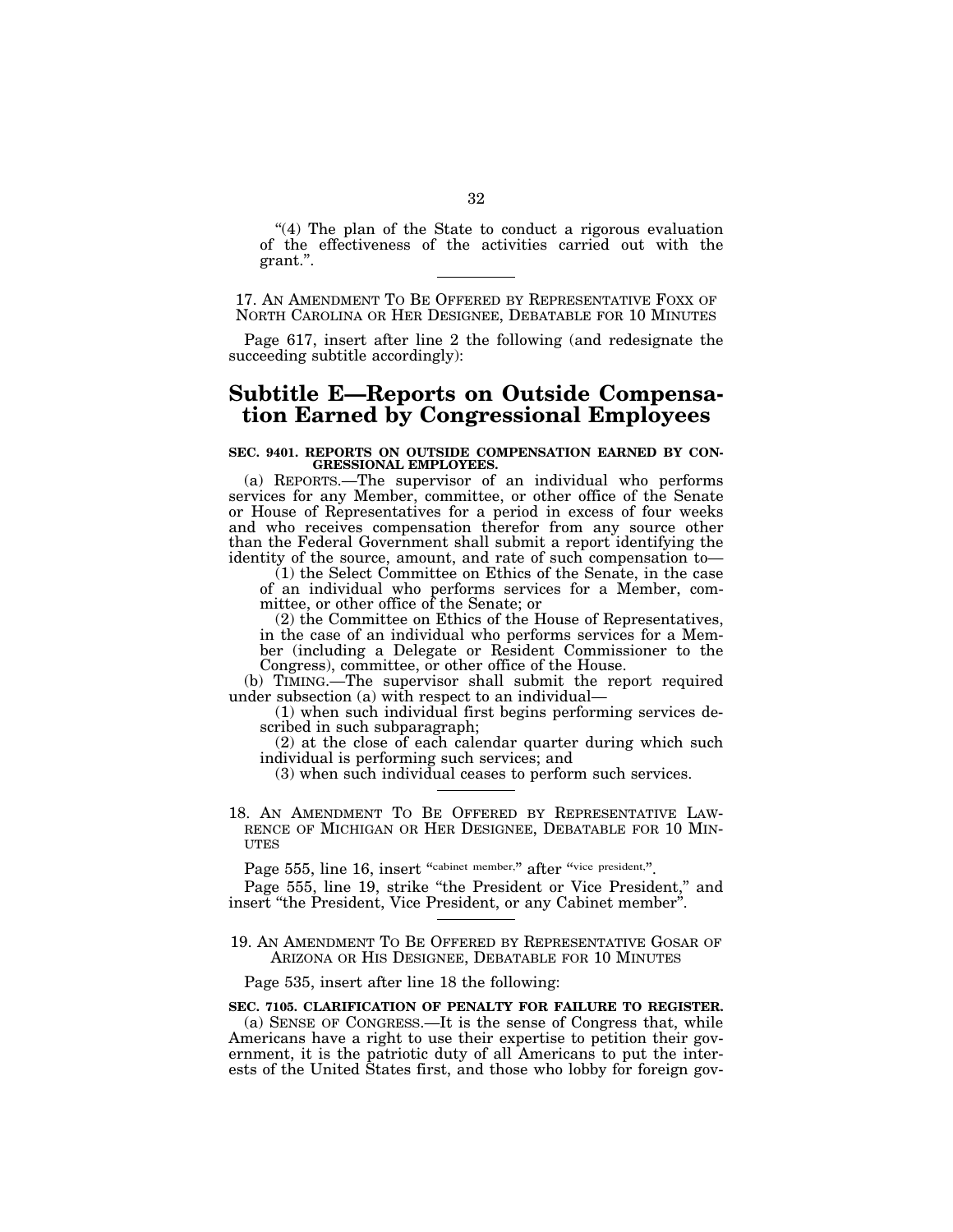ernments should do so without compromising the interests of the United States or the principles on which the United States was founded.

(b) IMPOSITION OF TERM OF IMPRISONMENT FOR EACH INSTANCE OF FAILING TO REGISTER.—Section 8(a) of the Foreign Agents Registration Act of 1938, as amended (22 U.S.C. 618(a)) is amended by striking "not more than 5 years, or both" and inserting "not more than 5 years, or both, for each such violation''.

### 20. AN AMENDMENT TO BE OFFERED BY REPRESENTATIVE ROUDA OF CALIFORNIA OR HIS DESIGNEE, DEBATABLE FOR 10 MINUTES

Page 127, insert after line 17 the following new section (and conform the succeeding section accordingly):

### **SEC. 1505. PAPER BALLOT PRINTING REQUIREMENTS.**

(a) IN GENERAL.—Section 301(a) of the Help America Vote Act of 2002 (52 U.S.C. 21081(a)), as amended by section 1504, is amended by adding at the end the following new paragraph:

"(8) PRINTING REQUIREMENTS FOR BALLOTS.—All paper ballots used in an election for Federal office shall be printed on recycled paper.''.

(b) EFFECTIVE DATE.—The amendments made by this section shall apply with respect to elections occurring on or after January 1, 2021.

Page 128, line 4, strike "subparagraphs (B) and (C)" and insert ''section 1505(b) of the For the People Act of 2019 and subparagraphs  $(B)$  and  $(C)$ ".

## 21. AN AMENDMENT TO BE OFFERED BY REPRESENTATIVE ROUDA OF CALIFORNIA OR HIS DESIGNEE, DEBATABLE FOR 10 MINUTES

Page 127, insert after line 17 the following (and conform the succeeding section accordingly):

#### **SEC. 1505. STUDY AND REPORT ON OPTIMAL BALLOT DESIGN.**

(a) STUDY.—The Election Assistance Commission shall conduct a study of the best ways to design ballots used in elections for public office, including paper ballots and electronic or digital ballots, to minimize confusion and user errors.

(b) REPORT.—Not later than January 1, 2020, the Election Assistance Commission shall submit to Congress a report on the study conducted under subsection (a).

22. AN AMENDMENT TO BE OFFERED BY REPRESENTATIVE ROUDA OF CALIFORNIA OR HIS DESIGNEE, DEBATABLE FOR 10 MINUTES

Page 72, insert after line 2 the following:

#### **SEC. 1052. USE OF POSTAL SERVICE HARD COPY CHANGE OF ADDRESS FORM TO REMIND INDIVIDUALS TO UPDATE VOTER REG-ISTRATION.**

(a) IN GENERAL.—Not later than 1 year after the date of the enactment of this Act, the Postmaster General shall modify any hard copy change of address form used by the United States Postal Service so that such form contains a reminder that any individual using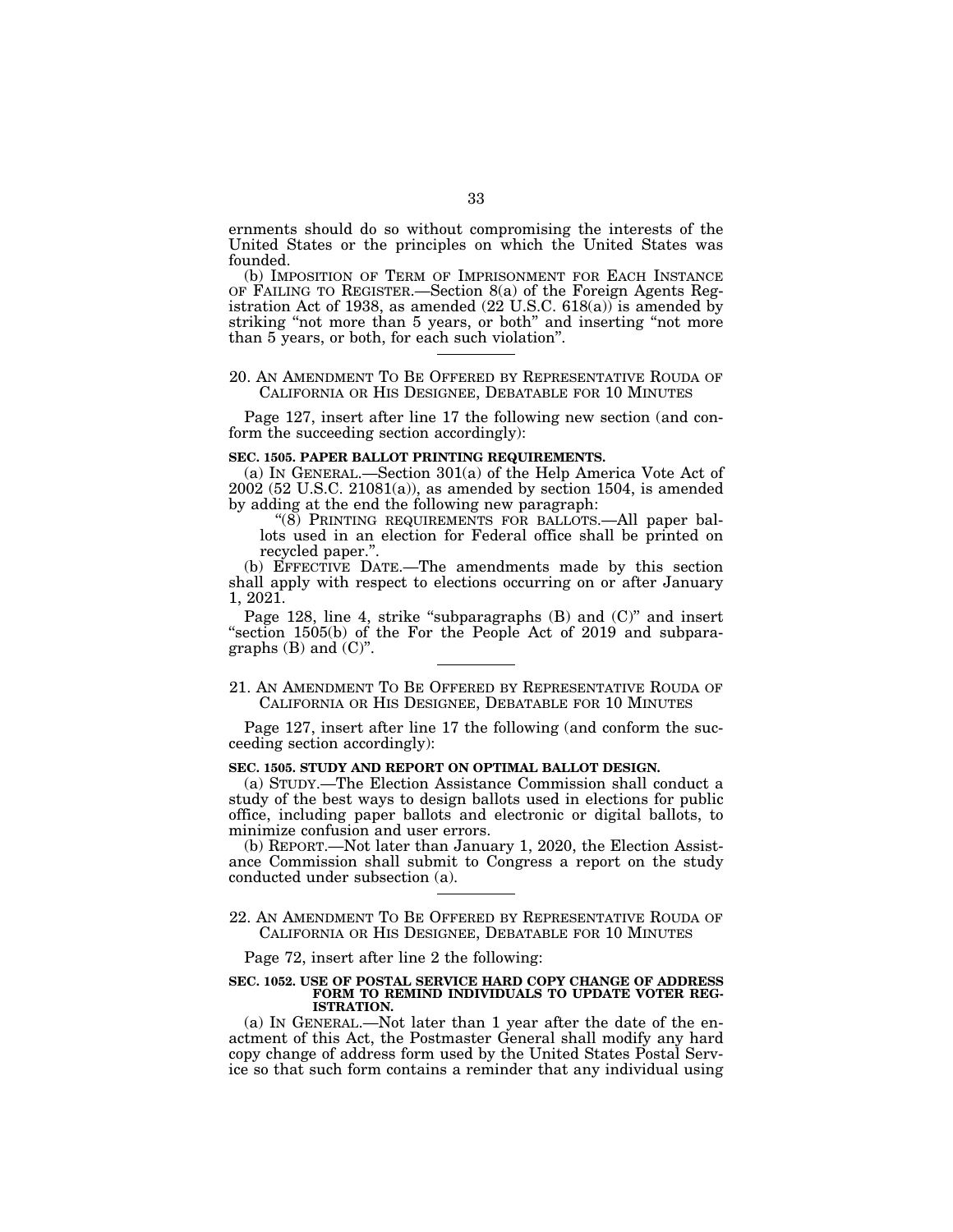such form should update the individual's voter registration as a result of any change in address.

(b) APPLICATION.—The requirement in subsection (a) shall not apply to any electronic version of a change of address form used by the United States Postal Service.

### 23. AN AMENDMENT TO BE OFFERED BY REPRESENTATIVE HICE OF GEORGIA OR HIS DESIGNEE, DEBATABLE FOR 10 MINUTES

Page 565, strike line 12 and all that follows through "court.'" on  $line 20$ .

24. AN AMENDMENT TO BE OFFERED BY REPRESENTATIVE PRESSLEY OF MASSACHUSETTS OR HER DESIGNEE, DEBATABLE FOR 10 MIN- UTES

Page 72, insert after line 2 the following:

#### **SEC. 1052. LOWERING MANDATORY MINIMUM VOTING AGE IN FED-ERAL ELECTIONS.**

(a) LOWERING VOTING AGE TO 16 YEARS OF AGE.—A State may not refuse to permit an individual to register to vote or vote in an election for Federal office held in the State on the grounds of the individual's age if the individual will be at least 16 years of age on the date of the election.

(b) EFFECTIVE DATE.—This section shall apply with respect to elections held in 2020 or any succeeding year.

25. AN AMENDMENT TO BE OFFERED BY REPRESENTATIVE GREEN OF TENNESSEE OR HIS DESIGNEE, DEBATABLE FOR 10 MINUTES

Page 315, line 1, strike ''**Relating to Illicit Money Undermining Our Democracy**''.

Page 317, insert after line 6 the following:

#### **SEC. 4002. FINDINGS RELATING TO FREEDOM OF SPEECH AS A FUNDA-MENTAL RIGHT.**

Congress finds the following:

(1) The First Amendment to the United States Constitution guarantees the most fundamental right of our democratic society: "Congress shall make no law . . . abridging the freedom of speech''.

(2) The right to free speech guarantees that the American people can freely speak about their political beliefs.

(3) The Federal government should not concern itself with the political ideology or affiliation of any of its citizens, when applying the law, offering services, or evaluating applications for federal benefits or awards.

(4) The protection of free speech is broad and covers expressive and political speech.

(5) Political speech, including the financial contributions to political or issue advocacy campaigns, is a vital part of our Nation's free exchange of ideas and avenues of free expression must be preserved and protected.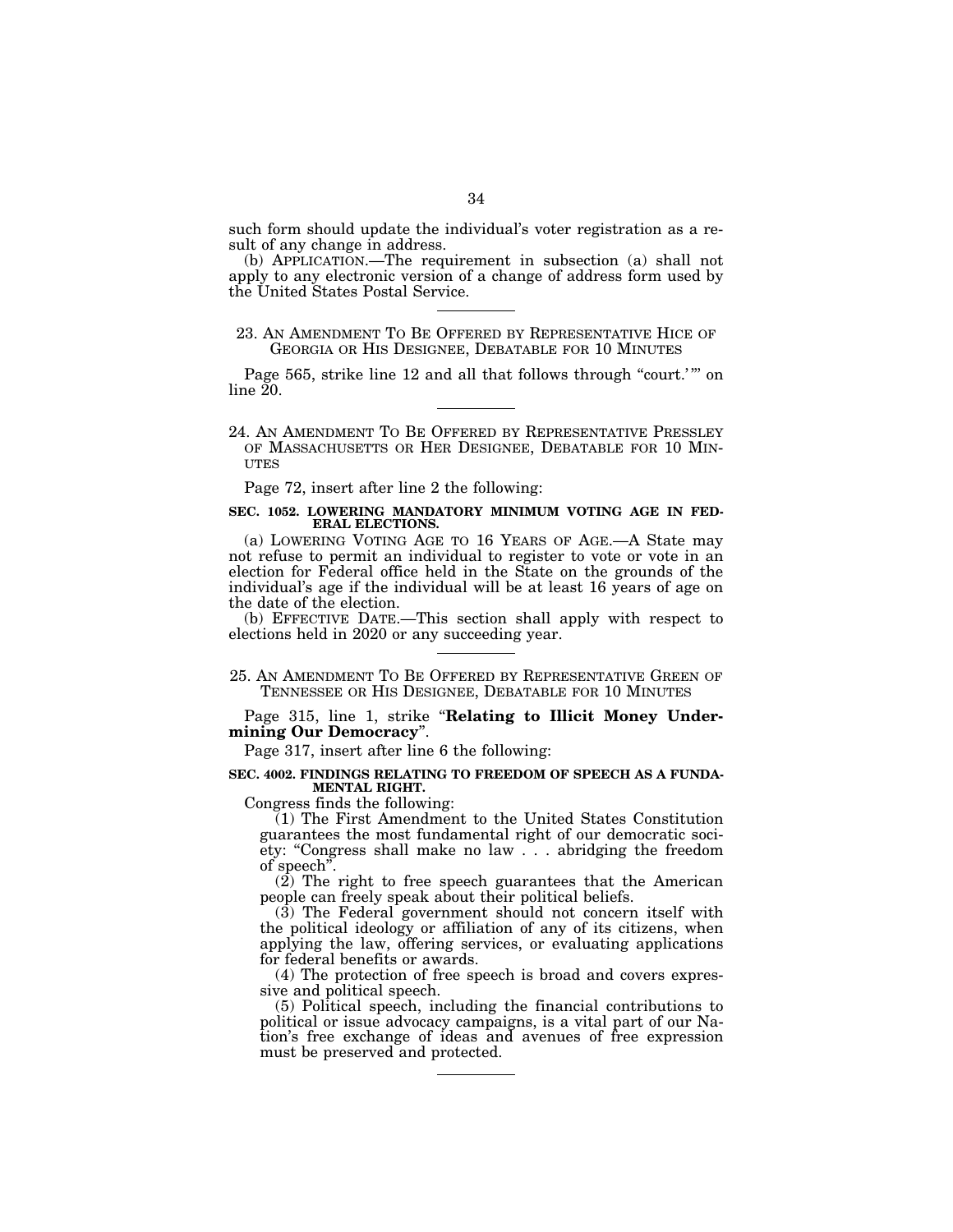### 26. AN AMENDMENT TO BE OFFERED BY REPRESENTATIVE GREEN OF TEXAS OR HIS DESIGNEE, DEBATABLE FOR 10 MINUTES

Add at the end of subtitle A of title I the following:

## **PART 8—PROVIDING VOTER REGISTRATION INFORMATION TO SECONDARY SCHOOL STU-DENTS**

#### **SEC. 1081. PILOT PROGRAM FOR PROVIDING VOTER REGISTRATION INFORMATION TO SECONDARY SCHOOL STUDENTS PRIOR TO GRADUATION.**

(a) PILOT PROGRAM.—The Election Assistance Commission (hereafter in this part referred to as the ''Commission'') shall carry out a pilot program under which the Commission shall provide funds during the one-year period beginning after the date of the enactment of this part to eligible local educational agencies for initiatives to provide information on registering to vote in elections for public office to secondary school students in the 12th grade.

(b) ELIGIBILITY.—A local educational agency is eligible to receive funds under the pilot program under this part if the agency submits to the Commission, at such time and in such form as the Commission may require, an application containing—

(1) a description of the initiatives the agency intends to carry out with the funds;

(2) an estimate of the costs associated with such initiatives; and

(3) such other information and assurances as the Commission may require.

(c) CONSULTATION WITH ELECTION OFFICIALS.—A local educational agency receiving funds under the pilot program shall consult with the State and local election officials who are responsible for administering elections for public office in the area served by the agency in developing the initiatives the agency will carry out with the funds.

(d) DEFINITIONS.—In this part, the terms ''local educational agency'' and ''secondary school'' have the meanings given such terms in section 8101 of the Elementary and Secondary Education Act of 1965 (20 U.S.C. 7801).

#### **SEC. 1082. REPORTS.**

(a) REPORTS BY RECIPIENTS OF FUNDS.—Not later than the expiration of the 90-day period which begins on the date of the receipt of the funds, each local educational agency receiving funds under the pilot program under this part shall submit a report to the Commission describing the initiatives carried out with the funds and analyzing their effectiveness.

(b) REPORT BY COMMISSION.—Not later than the expiration of the 60-day period which begins on the date the Commission receives the final report submitted by a local educational agency under subsection (a), the Commission shall submit a report to Congress on the pilot program under this part.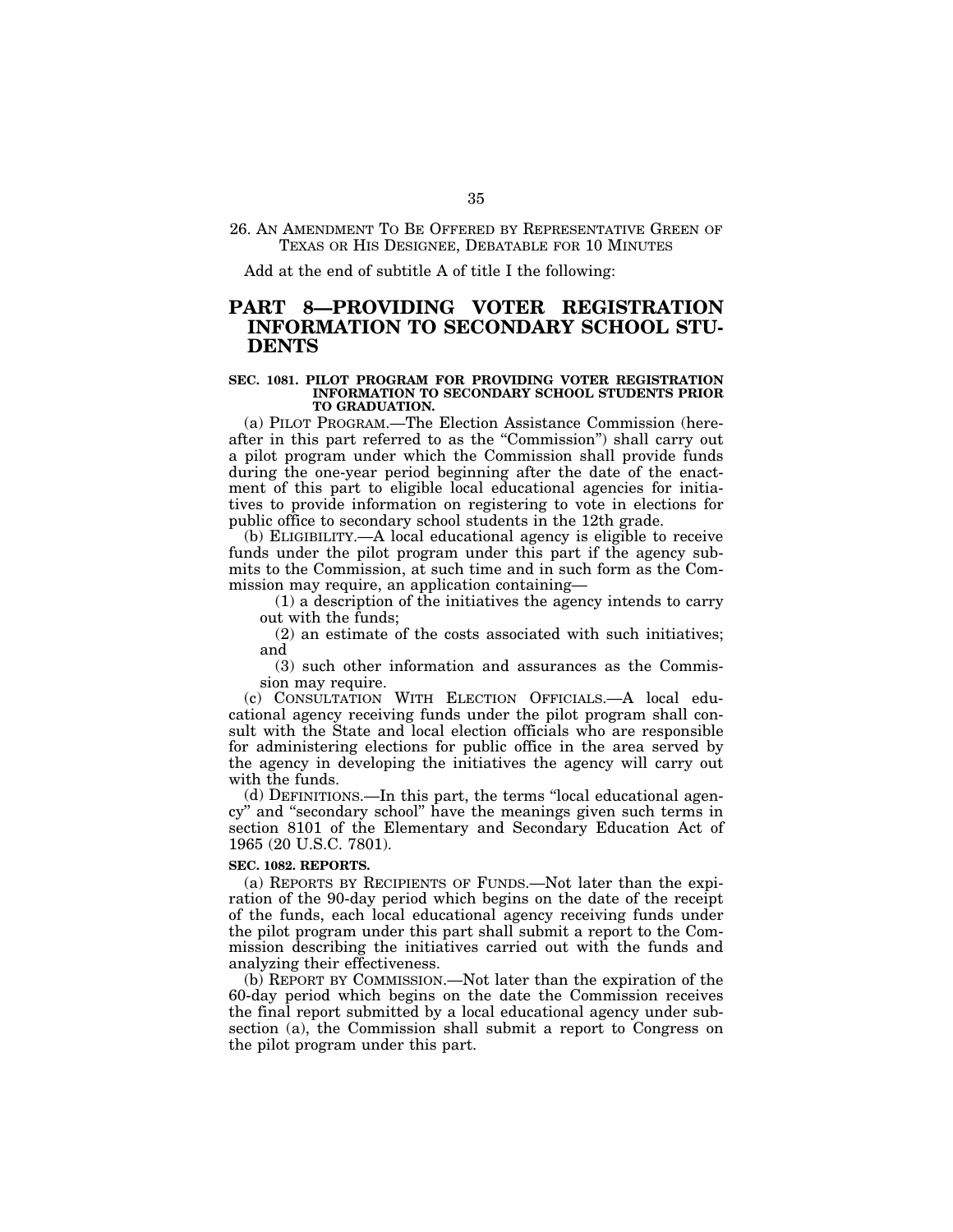## **SEC. 1083. AUTHORIZATION OF APPROPRIATIONS.**

There are authorized to be appropriated such sums as may be necessary to carry out this part.

## 27. AN AMENDMENT TO BE OFFERED BY REPRESENTATIVE GRIJALVA OF ARIZONA OR HIS DESIGNEE, DEBATABLE FOR 10 MINUTES

Page 142, insert after line 3 the following (and redesignate the succeeding provisions accordingly):

"(g) PERMITTING VOTERS TO RETURN BALLOT TO POLLING PLACE ON DATE OF ELECTION.—The State shall permit an individual to whom a ballot in an election was provided under this section to cast the ballot on the date of election by delivering the ballot on that date to a polling place.''.

## 28. AN AMENDMENT TO BE OFFERED BY REPRESENTATIVE YOHO OF FLORIDA OR HIS DESIGNEE, DEBATABLE FOR 10 MINUTES

Page 529, line 12, strike "Not later than" and insert "(a) IN GEN-ERAL—Not later than''.

Page 530, after line 3, insert the following:

''(b) CONTENTS.—The code of conduct issued under subsection (a) shall contain requirements that are at least as stringent as the requirements placed on Members of Congress under Rule XXIII of the Rules of the House of Representatives (known as the Code of Official Conduct).''.

## 29. AN AMENDMENT TO BE OFFERED BY REPRESENTATIVE MOORE OF WISCONSIN OR HER DESIGNEE, DEBATABLE FOR 10 MINUTES

Page 111, line 21, after "such election", insert the following: "and provide such individual with any materials that are necessary to register to vote in any such election''.

Page 112, line 23, after "such election", insert the following: "and provide such individual with any materials that are necessary to register to vote in any such election''.

30. AN AMENDMENT TO BE OFFERED BY REPRESENTATIVE MOORE OF WISCONSIN OR HER DESIGNEE, DEBATABLE FOR 10 MINUTES

Page 90, insert after line 11 the following new section:

#### **SEC. 1103. GAO ANALYSIS AND REPORT ON VOTING ACCESS FOR INDI-VIDUALS WITH DISABILITIES.**

(a) ANALYSIS.—The Comptroller General of the United States shall conduct an analysis after each regularly scheduled general election for Federal office with respect to the following:

(1) In relation to polling places located in houses of worship or other facilities that may be exempt from accessibility requirements under the Americans with Disabilities Act—

(A) efforts to overcome accessibility challenges posed by such facilities; and

(B) the extent to which such facilities are used as polling places in elections for Federal office.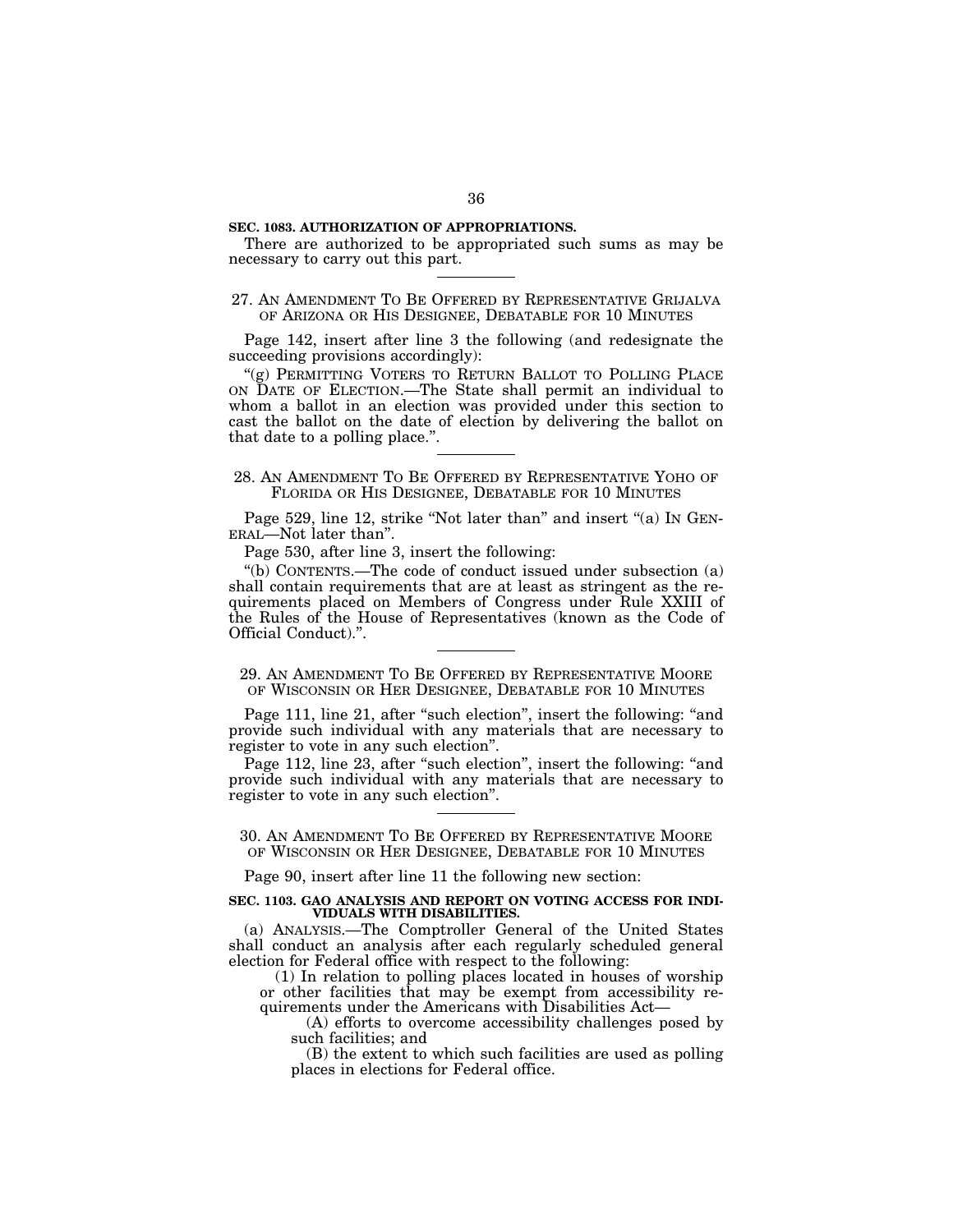(2) Assistance provided by the Election Assistance Commission, Department of Justice, or other Federal agencies to help State and local officials improve voting access for individuals with disabilities during elections for Federal office.

(3) When accessible voting machines are available at a polling place, the extent to which such machines—

(A) are located in places that are difficult to access;

(B) malfunction; or

(C) fail to provide sufficient privacy to ensure that the ballot of the individual cannot be seen by another individual.

(4) The process by which Federal, State, and local governments track compliance with accessibility requirements related to voting access, including methods to receive and address complaints.

(5) The extent to which poll workers receive training on how to assist individuals with disabilities, including the receipt by such poll workers of information on legal requirements related to voting rights for individuals with disabilities.

(6) The extent and effectiveness of training provided to poll workers on the operation of accessible voting machines.

(7) The extent to which individuals with a developmental or psychiatric disability experience greater barriers to voting, and whether poll worker training adequately addresses the needs of such individuals.

(8) The extent to which State or local governments employ, or attempt to employ, individuals with disabilities to work at polling sites.

(b) REPORT.—

(1) IN GENERAL.—Not later than 9 months after the date of a regularly scheduled general election for Federal office, the Comptroller General shall submit to the appropriate congressional committees a report with respect to the most recent regularly scheduled general election for Federal office that contains the following:

(A) The analysis required by subsection (a).

(B) Recommendations, as appropriate, to promote the use of best practices used by State and local officials to address barriers to accessibility and privacy concerns for individuals with disabilities in elections for Federal office.

(2) APPROPRIATE CONGRESSIONAL COMMITTEES.—For purposes of this subsection, the term ''appropriate congressional committees'' means—

(A) the Committee on House Administration of the House of Representatives;

(B) the Committee on Rules and Administration of the Senate;

(C) the Committee on Appropriations of the House of Representatives; and

(D) the Committee on Appropriations of the Senate.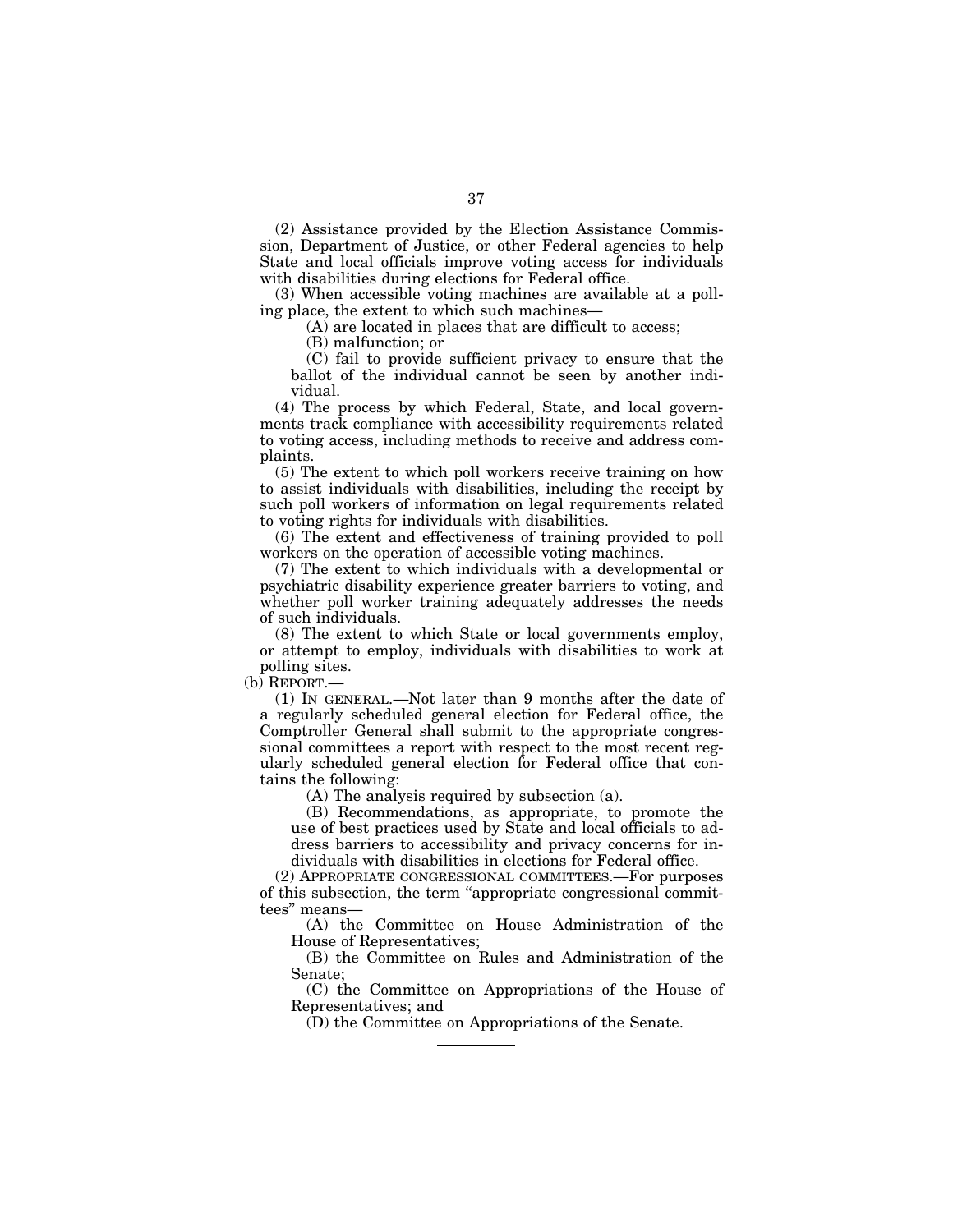31. AN AMENDMENT TO BE OFFERED BY REPRESENTATIVE DAVIDSON OF OHIO OR HIS DESIGNEE, DEBATABLE FOR 10 MINUTES

Page 63, strike line 19 and all that follows through page 64, line 7 and insert the following:

(3) The term ''exempt State'' means any of the following States:

(A) A State which, under law which is in effect continuously on and after the date of the enactment of this Act, operates an automatic voter registration program under which an individual is automatically registered to vote in elections for Federal office in the State if the individual provides the motor vehicle authority of the State (or, in the case of a State in which an individual is automatically registered to vote at the time the individual applies for benefits or services with a Permanent Dividend Fund of the State, provides the appropriate official of such Fund) with such identifying information as the State may require.

(B) A State in which the percentage of the aggregate number of individuals who were eligible to vote in the regularly scheduled general elections for Federal office held in the State in November 2018 and who voted in such elections was more than 5 percentage points greater than the percentage of the aggregate number of individuals who were eligible to vote in the regularly scheduled general elections for Federal office held in the State in November 2014 and who voted in such elections.

32. AN AMENDMENT TO BE OFFERED BY REPRESENTATIVE DAVIDSON OF OHIO OR HIS DESIGNEE, DEBATABLE FOR 10 MINUTES

Strike subtitle F of title IV.

33. AN AMENDMENT TO BE OFFERED BY REPRESENTATIVE DAVIDSON OF OHIO OR HIS DESIGNEE, DEBATABLE FOR 10 MINUTES

Strike subtitle E of title IV.

34. AN AMENDMENT TO BE OFFERED BY REPRESENTATIVE LUJAN OF NEW MEXICO OR HIS DESIGNEE, DEBATABLE FOR 10 MINUTES

Page 285, line 1, insert "and the Director of the National Institute of Standards and Technology'' after ''National Science Foundation''.

Page 285, line 7, insert ", and increase voter participation" after ''infrastructure''.

Page 285, line 17, insert ", and on voter participation" after "infrastructure''.

Page 285, line 20, strike "\$6,250,000" and insert "\$20,000,000".

35. AN AMENDMENT TO BE OFFERED BY REPRESENTATIVE PORTER OF CALIFORNIA OR HER DESIGNEE, DEBATABLE FOR 10 MINUTES

Page 323, insert after line 6 the following new section: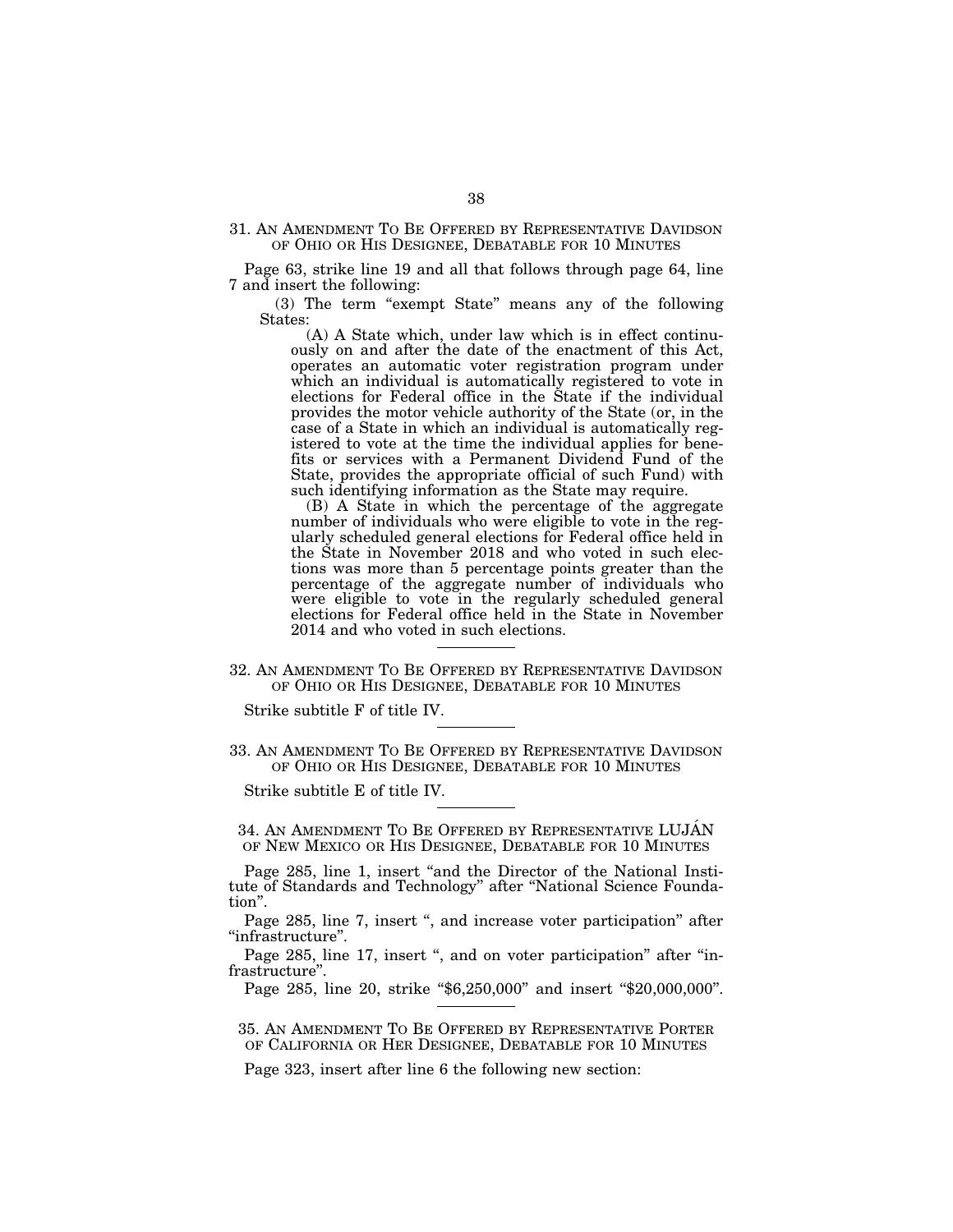# **SEC. 4103. PROHIBITION ON CONTRIBUTIONS AND DONATIONS BY FOREIGN NATIONALS IN CONNECTIONS WITH BALLOT INI-TIATIVES AND REFERENDA.**

(a) IN GENERAL.—Section  $319(a)(1)(A)$  of the Federal Election Campaign Act of 1971 (52 U.S.C.  $30121(a)(1)(A)$ ) is amended by striking "election;" and inserting the following: "election, including a State or local ballot initiative or referendum;'

(b) EFFECTIVE DATE.—The amendment made by this section shall apply with respect to elections held in 2020 or any succeeding year.

#### 36. AN AMENDMENT TO BE OFFERED BY REPRESENTATIVE POCAN OF WISCONSIN OR HIS DESIGNEE, DEBATABLE FOR 10 MINUTES

Page 539, insert after line 16 the following (and redesignate the succeeding subtitle accordingly):

## **Subtitle E—Clearinghouse on Lobbying Information**

## **SEC. 7401. ESTABLISHMENT OF CLEARINGHOUSE.**

(a) ESTABLISHMENT.—The Attorney General shall establish and operate within the Department of Justice a clearinghouse through which members of the public may obtain copies (including in electronic form) of registration statements filed under the Lobbying Disclosure Act of 1995 (2 U.S.C. 1601 et seq.) and the Foreign Agents Registration Act of 1938, as amended (22 U.S.C. 611 et seq.).

(b) FORMAT.—The Attorney General shall ensure that the information in the clearinghouse established under this Act is maintained in a searchable and sortable format.

(c) AGREEMENTS WITH CLERK OF HOUSE AND SECRETARY OF THE SENATE.—The Attorney General shall enter into such agreements with the Clerk of the House of Representatives and the Secretary of the Senate as may be necessary for the Attorney General to obtain registration statements filed with the Clerk and the Secretary under the Lobbying Disclosure Act of 1995 for inclusion in the clearinghouse.

37. AN AMENDMENT TO BE OFFERED BY REPRESENTATIVE POCAN OF WISCONSIN OR HIS DESIGNEE, DEBATABLE FOR 10 MINUTES

After subtitle G of title II, insert the following (and redesignate subtitle H as subtitle I):

## **Subtitle H—Residence of Incarcerated Individuals**

## **SEC. 2701. RESIDENCE OF INCARCERATED INDIVIDUALS.**

Section 141 of title 13, United States Code, is amended

(1) by redesignating subsection (g) as subsection (h); and

(2) by inserting after subsection (f) the following:

" $(g)(1)$  Effective beginning with the 2020 decennial census of population, in taking any tabulation of total population by States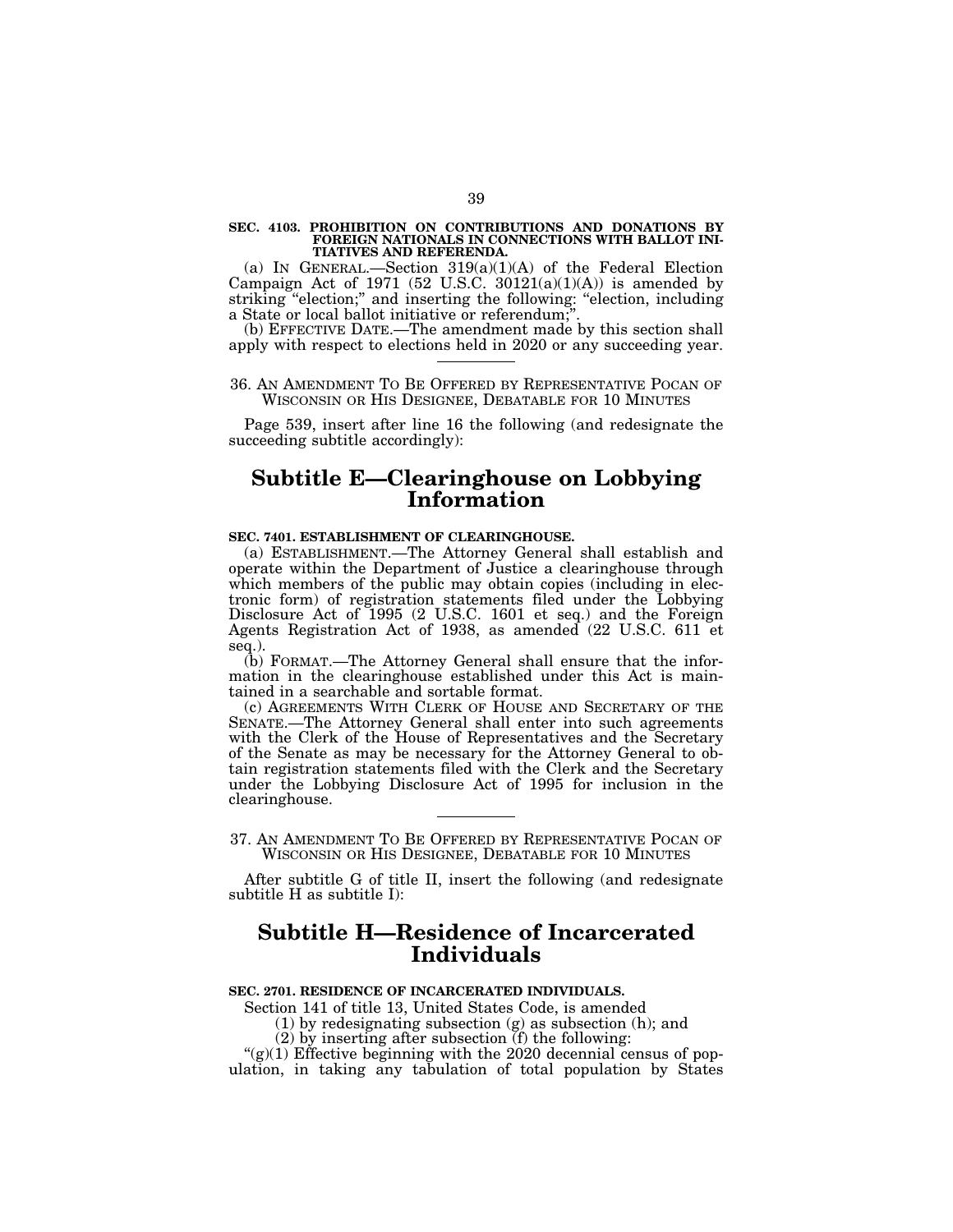under subsection (a) for purposes of the apportionment of Representatives in Congress among the several States, the Secretary shall, with respect to an individual incarcerated in a State, Federal, county, or municipal correctional center as of the date on which such census is taken, attribute such individual to such individual's last place of residence before incarceration.

"(2) In carrying out this subsection, the Secretary shall consult with each State department of corrections to collect the information necessary to make the determination required under paragraph  $(1).$ ".

38. AN AMENDMENT TO BE OFFERED BY REPRESENTATIVE POCAN OF WISCONSIN OR HIS DESIGNEE, DEBATABLE FOR 10 MINUTES

In title III of the bill—

(1) redesignate subtitle G as subtitle H (and conform the succeeding subtitle accordingly); and

 $(2)$  insert after subtitle  $\overrightarrow{F}$  the following new subtitle:

## **Subtitle G—Use of Voting Machines Manufactured in the United States**

#### **SEC. 3601. USE OF VOTING MACHINES MANUFACTURED IN THE UNITED STATES.**

Section 301(a) of the Help America Vote Act of 2002 (52 U.S.C.  $21081(a)$ , as amended by section 1504, is amended by adding at the end the following new paragraph:

''(8) VOTING MACHINE REQUIREMENTS.—By not later than the date of the regularly scheduled general election for Federal office occurring in November 2022, each State shall seek to ensure that any voting machine used in such election and in any subsequent election for Federal office is manufactured in the United States.''.

39. AN AMENDMENT TO BE OFFERED BY REPRESENTATIVE FRANKEL OF FLORIDA OR HER DESIGNEE, DEBATABLE FOR 10 MINUTES

Page 264, line 14, strike "and".

Page 264, line 19, strike "office." and insert "office; and".

Page 264, insert after line 19 the following:

''(3) to implement and model best practices for ballot design, ballot instructions, and the testing of ballots.''.

40. AN AMENDMENT TO BE OFFERED BY REPRESENTATIVE RUIZ OF CALIFORNIA OR HIS DESIGNEE, DEBATABLE FOR 10 MINUTES

At the end of subtitle A of title VIII, add the following:

#### **SEC. 8006. LIMITATION ON USE OF FEDERAL FUNDS AND CON-TRACTING AT BUSINESSES OWNED BY CERTAIN GOVERN-MENT OFFICERS AND EMPLOYEES.**

(a) LIMITATION ON FEDERAL FUNDS.—Beginning in fiscal year 2020 and in each fiscal year thereafter, no Federal funds may be obligated or expended for purposes of procuring goods or services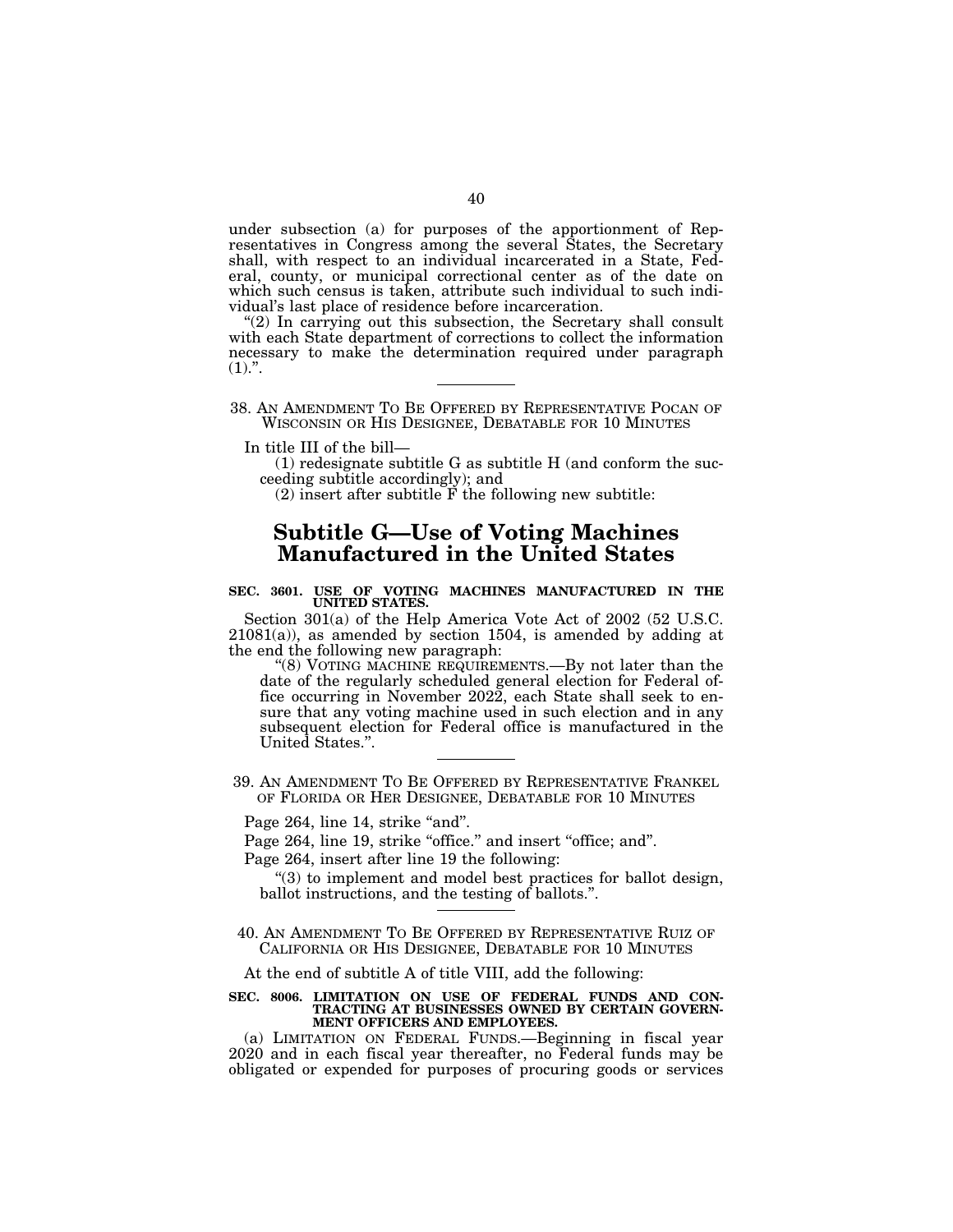at any business owned or controlled by a covered individual or any family member of such an individual, unless such obligation or expenditure of funds is necessary for the security of a covered individual or family member.

(b) PROHIBITION ON CONTRACTS.—No federal agency may enter into a contract with a business owned or controlled by a covered individual or any family member of such an individual.

(c) DETERMINATION OF OWNERSHIP.—For purposes of this section, a business shall be deemed to be owned or controlled by a covered individual or any family member of such an individual if the covered individual or member of family (as the case may be)—

(1) is a member of the board of directors or similar governing body of the business; or

(2) directly or indirectly owns or controls 51 percent or more of the voting shares of the business.

(d) DEFINITIONS.—In this section:

(1) COVERED INDIVIDUAL.—The term ''covered individual'' means—

(A) the President;

(B) the Vice President;

(C) the head of any Executive department (as that term is defined in section 101 of title 5, United States Code); and

(D) any individual occupying a position designated by the President as a Cabinet-level position.

(2) FAMILY MEMBER.—The term ''family member'' means an individual with any of the following relationships to a covered individual:

(A) Spouse, and parents thereof.

(B) Sons and daughters, and spouses thereof.

(C) Parents, and spouses thereof.

(D) Brothers and sisters, and spouses thereof.

(E) Grandparents and grandchildren, and spouses thereof.

(F) Domestic partner and parents thereof, including domestic partners of any individual in paragraphs (2) through (5).

(3) FEDERAL AGENCY.—The term ''federal agency'' has the meaning given that term in section 102 of title 40, United States Code.

41. AN AMENDMENT TO BE OFFERED BY REPRESENTATIVE TAKANO OF CALIFORNIA OR HIS DESIGNEE, DEBATABLE FOR 10 MINUTES

In title VI of the bill—

(1) redesignate subtitle C as subtitle D (and conform the succeeding subtitle accordingly); and

(2) insert after subtitle B the following: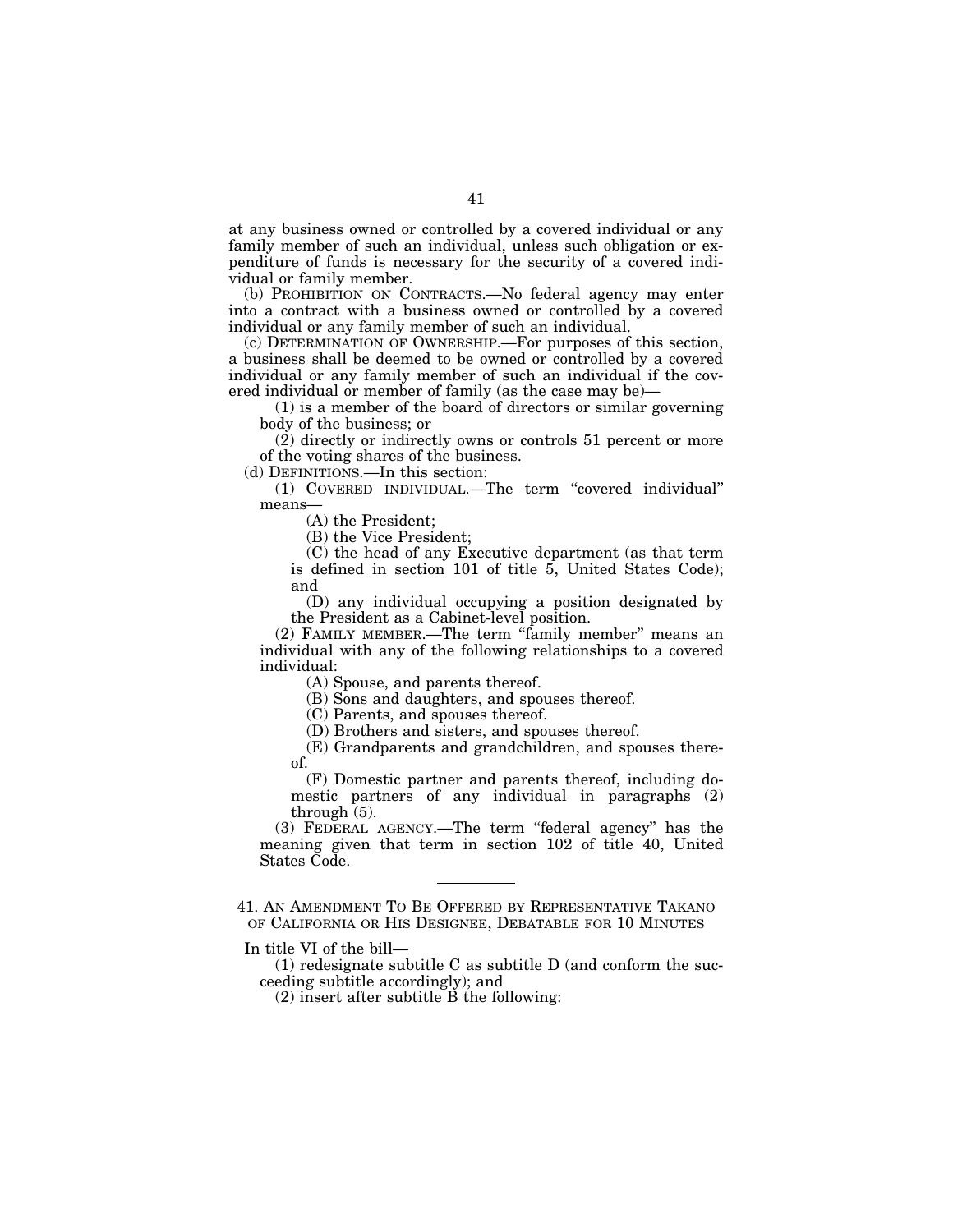## **Subtitle C—Disposal of Contributions or Donations**

#### **SEC. 6201. TIMEFRAME FOR AND PRIORITIZATION OF DISPOSAL OF CONTRIBUTIONS OR DONATIONS.**

Section 313 of the Federal Election Campaign Act of 1971 (52 U.S.C. 30114), as amended by section 5113 and section 5302, is amended—

(1) by redesignating subsections (c), (d), and (e) as subsections (d), (e), and (f), respectively; and

(2) by inserting after subsection (b) the following new sub-

section:<br>"(c) DISPOSAL.-

"(1) TIMEFRAME.-Contributions or donations described in subsection (a) may only be used—

"(A) in the case of an individual who is not a candidate with respect to an election for any Federal office for a 6 year period beginning on the day after the date of the most recent such election in which the individual was a candidate for any such office, during such 6-year period; or

''(B) in the case of an individual who becomes a registered lobbyist under the Lobbying Disclosure Act of 1995, before the date on which such individual becomes such a registered lobbyist.

"(2) MEANS OF DISPOSAL; PRIORITIZATION.—Beginning on the date the 6-year period described in subparagraph (A) of paragraph (1) ends (or, in the case of an individual described in subparagraph (B) of such paragraph, the date on which the individual becomes a registered lobbyist under the Lobbying Disclosure Act of 1995), contributions or donations that remain available to an individual described in such paragraph shall be disposed of, not later than 30 days after such date, as follows:

"(A) First, to pay any debts or obligations owed in connection with the campaign for election for Federal office of the individual.

''(B) Second, to the extent such contribution or donations remain available after the application of subparagraph (A), through any of the following means of disposal (or a combination thereof), in any order the individual considers appropriate:

''(i) Returning such contributions or donations to the individuals, entities, or both, who made such contributions or donations.

''(ii) Making contributions to an organization described in section 170(c) of the Internal Revenue Code of 1986.

''(iii) Making transfers to a national, State, or local committee of a political party.''.

## **SEC. 6202. 1-YEAR TRANSITION PERIOD FOR CERTAIN INDIVIDUALS.**

(a) IN GENERAL.—In the case of an individual described in subsection (b), any contributions or donations remaining available to the individual shall be disposed of—

(1) not later than one year after the date of the enactment of this section; and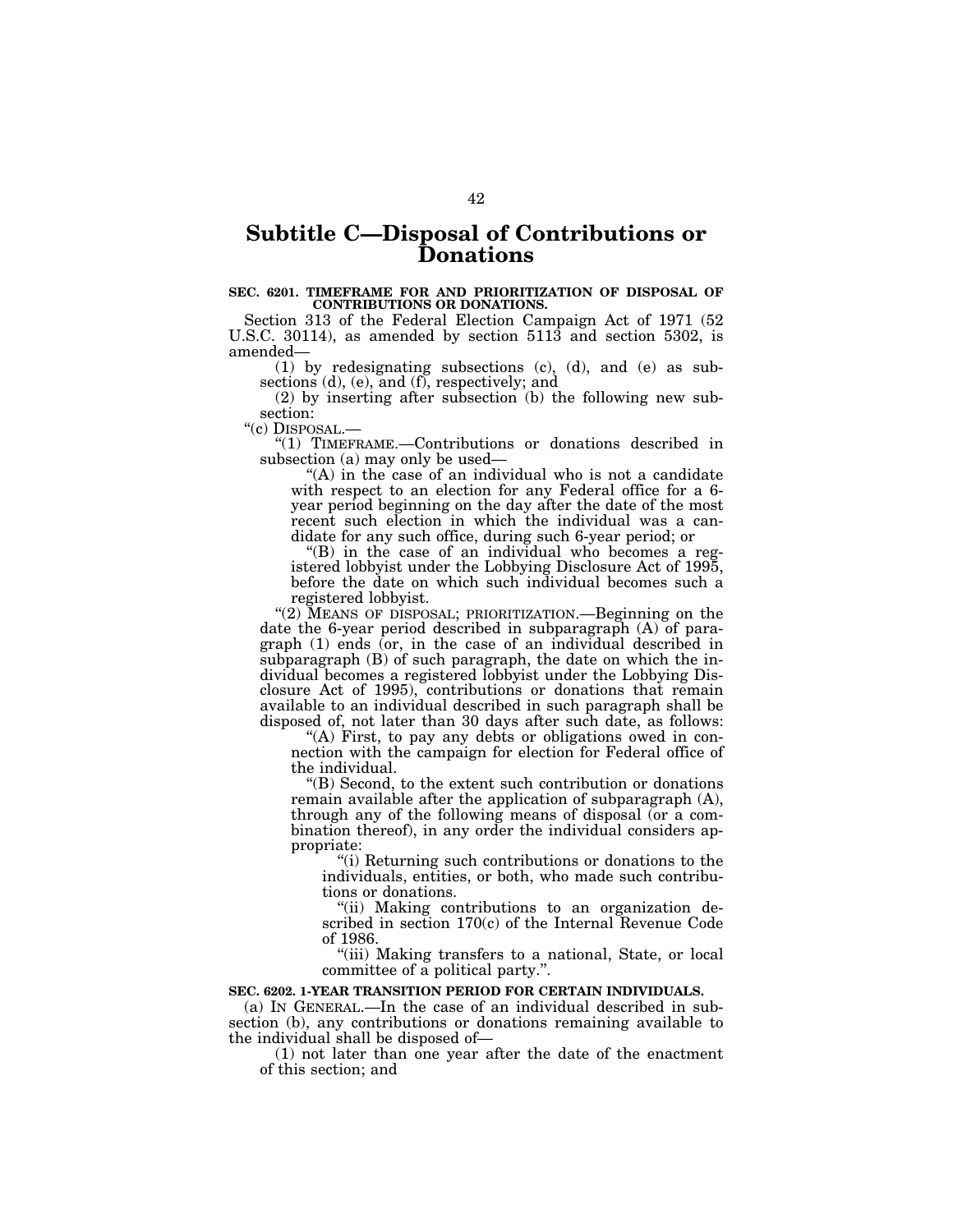(2) in accordance with the prioritization specified in subparagraphs (A) through (D) of subsection (c)(2) of section 313 of the Federal Election Campaign Act of 1971 (52 U.S.C. 30114), as amended by section 6201 of this subtitle.

(b) INDIVIDUALS DESCRIBED.—An individual described in this subsection is an individual who, as of the date of the enactment of this section—

(1)(A) is not a candidate with respect to an election for any Federal office for a period of not less than 6 years beginning on the day after the date of the most recent such election in which the individual was a candidate for any such office; or

(B) is an individual who becomes a registered lobbyist under the Lobbying Disclosure Act of 1995; and

(2) would be in violation of subsection (c) of section 313 of the Federal Election Campaign Act of 1971 (52 U.S.C. 30114), as amended by section 6201 of this subtitle.

### 42. AN AMENDMENT TO BE OFFERED BY REPRESENTATIVE MENG OF NEW YORK OR HER DESIGNEE, DEBATABLE FOR 10 MINUTES

Page 153, insert after line 13 the following:

(3) ACCESS AND CULTURAL CONSIDERATIONS.—The Commission shall ensure that the manual described in paragraph (2) provides training in methods that will enable poll workers to provide access and delivery of services in a culturally competent manner to all voters who use their services, including those with limited English proficiency, diverse cultural and ethnic backgrounds, disabilities, and regardless of gender, sexual orientation, or gender identity. These methods must ensure that each voter will have access to poll worker services that are delivered in a manner that meets the unique needs of the voter.

43. AN AMENDMENT TO BE OFFERED BY REPRESENTATIVE BEYER OF VIRGINIA OR HIS DESIGNEE, DEBATABLE FOR 10 MINUTES

In part 5 of subtitle A of title I of division A (page 72, beginning line 3), add at the end the following:

## **SEC. 1052. GRANTS TO STATES FOR ACTIVITIES TO ENCOURAGE IN-VOLVEMENT OF MINORS IN ELECTION ACTIVITIES.**

(a) GRANTS.— (1) IN GENERAL.—The Election Assistance Commission (hereafter in this section referred to as the ''Commission'') shall make grants to eligible States to enable such States to carry out a plan to increase the involvement of individuals under 18 years of age in public election activities in the State.

(2) CONTENTS OF PLANS.—A State's plan under this subsection shall include—

(A) methods to promote the use of the pre-registration process implemented under section 8A of the National Voter Registration Act of 1993 (as added by section  $2(a)$ );

(B) modifications to the curriculum of secondary schools in the State to promote civic engagement; and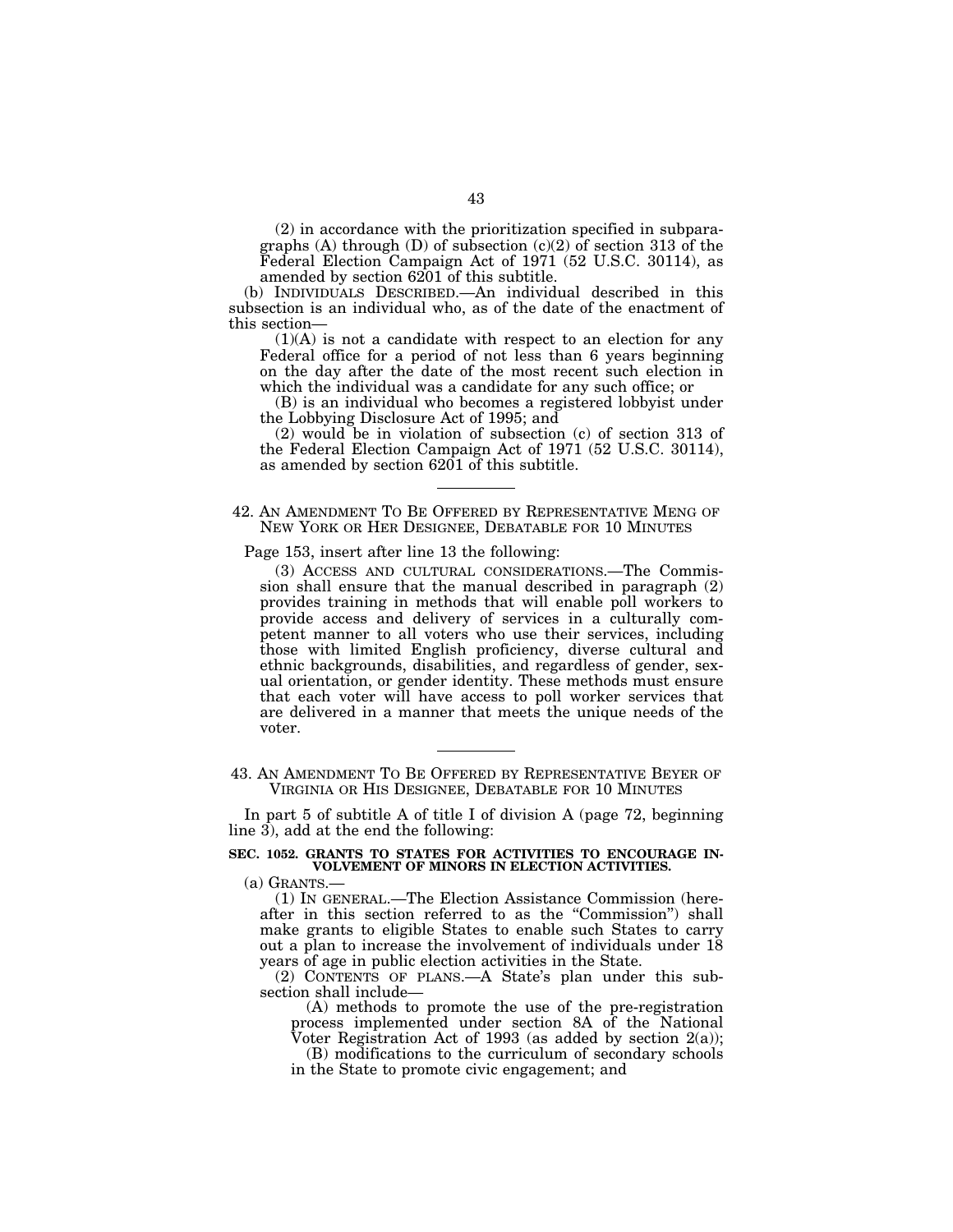(C) such other activities to encourage the involvement of young people in the electoral process as the State considers appropriate.

(b) ELIGIBILITY.—A State is eligible to receive a grant under this section if the State submits to the Commission, at such time and in such form as the Commission may require, an application containing—

(1) a description of the State's plan under subsection (a);

(2) a description of the performance measures and targets the State will use to determine its success in carrying out the plan; and

(3) such other information and assurances as the Commission may require.<br>(c) PERIOD OF GRANT; REPORT.—

(1) PERIOD OF GRANT.—A State receiving a grant under this section shall use the funds provided by the grant over a 2-year period agreed to between the State and the Commission.

(2) REPORT.—Not later than 6 months after the end of the 2-year period agreed to under paragraph (1), the State shall submit to the Commission a report on the activities the State carried out with the funds provided by the grant, and shall include in the report an analysis of the extent to which the State met the performance measures and targets included in its application under subsection (b)(2).

(d) STATE DEFINED.—In this section, the term ''State'' means each of the several States and the District of Columbia.

(e) AUTHORIZATION OF APPROPRIATIONS.—There are authorized to be appropriated for grants under this section \$25,000,000, to remain available until expended.

44. AN AMENDMENT TO BE OFFERED BY REPRESENTATIVE SCHNEI-DER OF ILLINOIS OR HIS DESIGNEE, DEBATABLE FOR 10 MINUTES

Page 528, insert after line 19 the following (and redesignate the succeeding subtitle accordingly):

## **Subtitle C—Recommendations to Ensure Filing of Reports Before Date of Election**

#### **SEC. 6201. RECOMMENDATIONS TO ENSURE FILING OF REPORTS BE-FORE DATE OF ELECTION.**

Not later than 180 days after the date of the enactment of this Act, the Federal Election Commission shall submit a report to Congress providing recommendations, including recommendations for changes to existing law, on how to ensure that each political committee under the Federal Election Campaign Act of 1971, including a committee which accepts donations or contributions that do not comply with the limitations, prohibitions, and reporting requirements of such Act, will file a report under section 304 of such Act prior to the date of the election for which the committee receives contributions or makes disbursements, without regard to the date on which the committee first registered under such Act, and shall include specific recommendations to ensure that such committees will not delay until after the date of the election the reporting of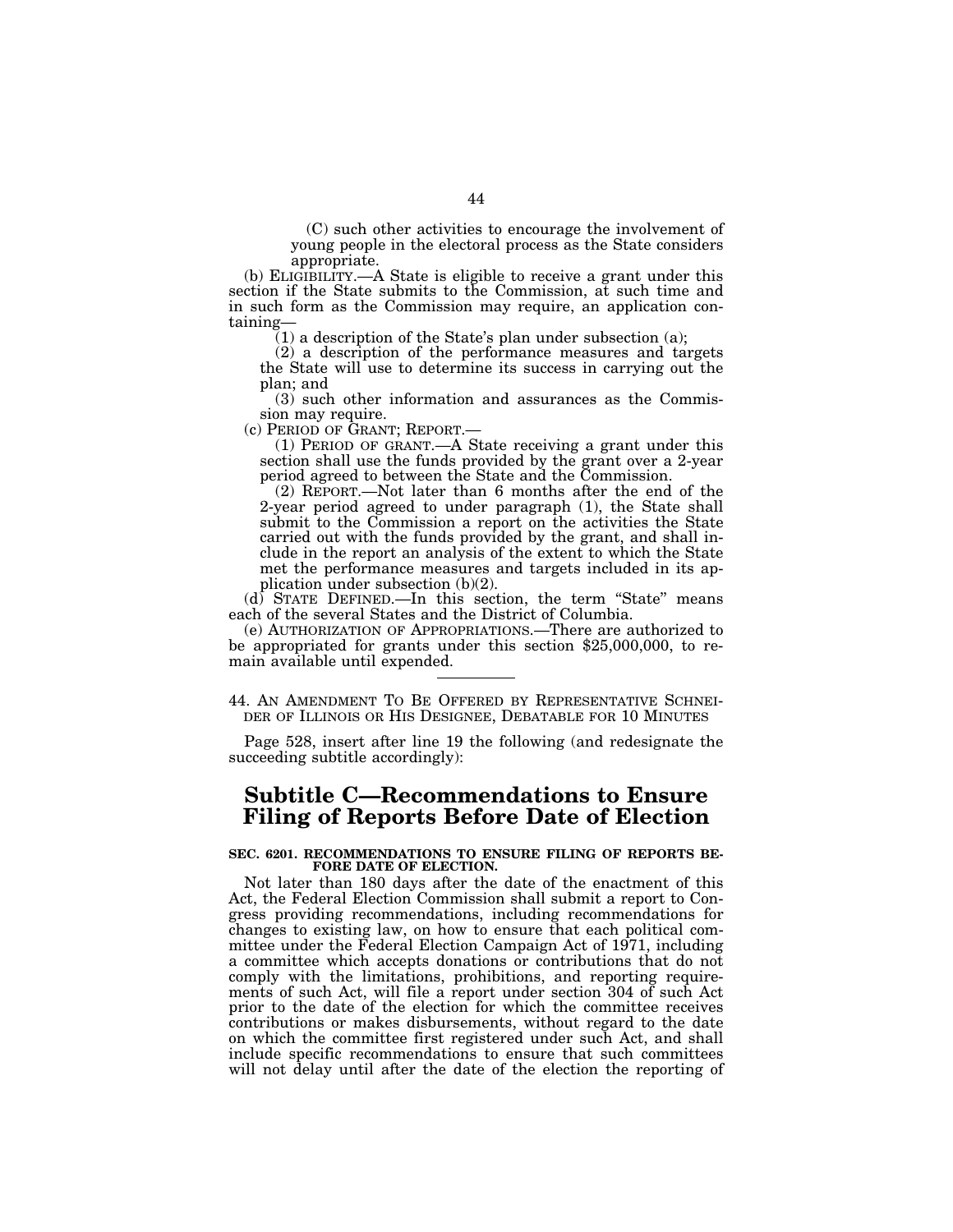the identification of persons making contributions that will be used to repay debt incurred by the committee.

45. AN AMENDMENT TO BE OFFERED BY REPRESENTATIVE BROWN OF MARYLAND OR HIS DESIGNEE, DEBATABLE FOR 10 MINUTES

Page 136, beginning line 2, strike ", except that" and all that follows through "Sundays".

46. AN AMENDMENT TO BE OFFERED BY REPRESENTATIVE BROWN OF MARYLAND OR HIS DESIGNEE, DEBATABLE FOR 10 MINUTES

Page 71, strike lines 6 through 13 and insert the following:

(b) BREAKDOWN OF INFORMATION.—In preparing the report under this section, the State shall, for each category of information described in subsection (a), include a breakdown by race, ethnicity, age, and gender of the individuals whose information is included in the category, to the extent that information on the race, ethnicity, age, and gender of such individuals is available to the State.

47. AN AMENDMENT TO BE OFFERED BY REPRESENTATIVE BROWN OF MARYLAND OR HIS DESIGNEE, DEBATABLE FOR 10 MINUTES

Page 168, line 7, strike "before the date of the election;" and insert ''before the date of the election or the first day of an early voting period (whichever occurs first);''.

48. AN AMENDMENT TO BE OFFERED BY REPRESENTATIVE BROWN OF MARYLAND OR HIS DESIGNEE, DEBATABLE FOR 10 MINUTES

Page 136, line 3, strike "and".

Page 136, line 5, strike the period and insert "; and".

Page 136, insert after line 5 the following:

''(3) allow such voting to be held for some period of time prior to 9:00 a.m (local time) and some period of time after  $5:00$  p.m. (local time).''.

49. AN AMENDMENT TO BE OFFERED BY REPRESENTATIVE BROWN OF MARYLAND OR HIS DESIGNEE, DEBATABLE FOR 10 MINUTES

Page 182, line 21, strike the semicolon and insert the following: '', together with a description of any actions taken in response to such instances of voter intimidation or suppression;".

50. AN AMENDMENT TO BE OFFERED BY REPRESENTATIVE ESPAILLAT OF NEW YORK OR HIS DESIGNEE, DEBATABLE FOR 10 MINUTES

At the end of part 2 of subtitle E of title II of division A (page 246, after line 8), add the following new section: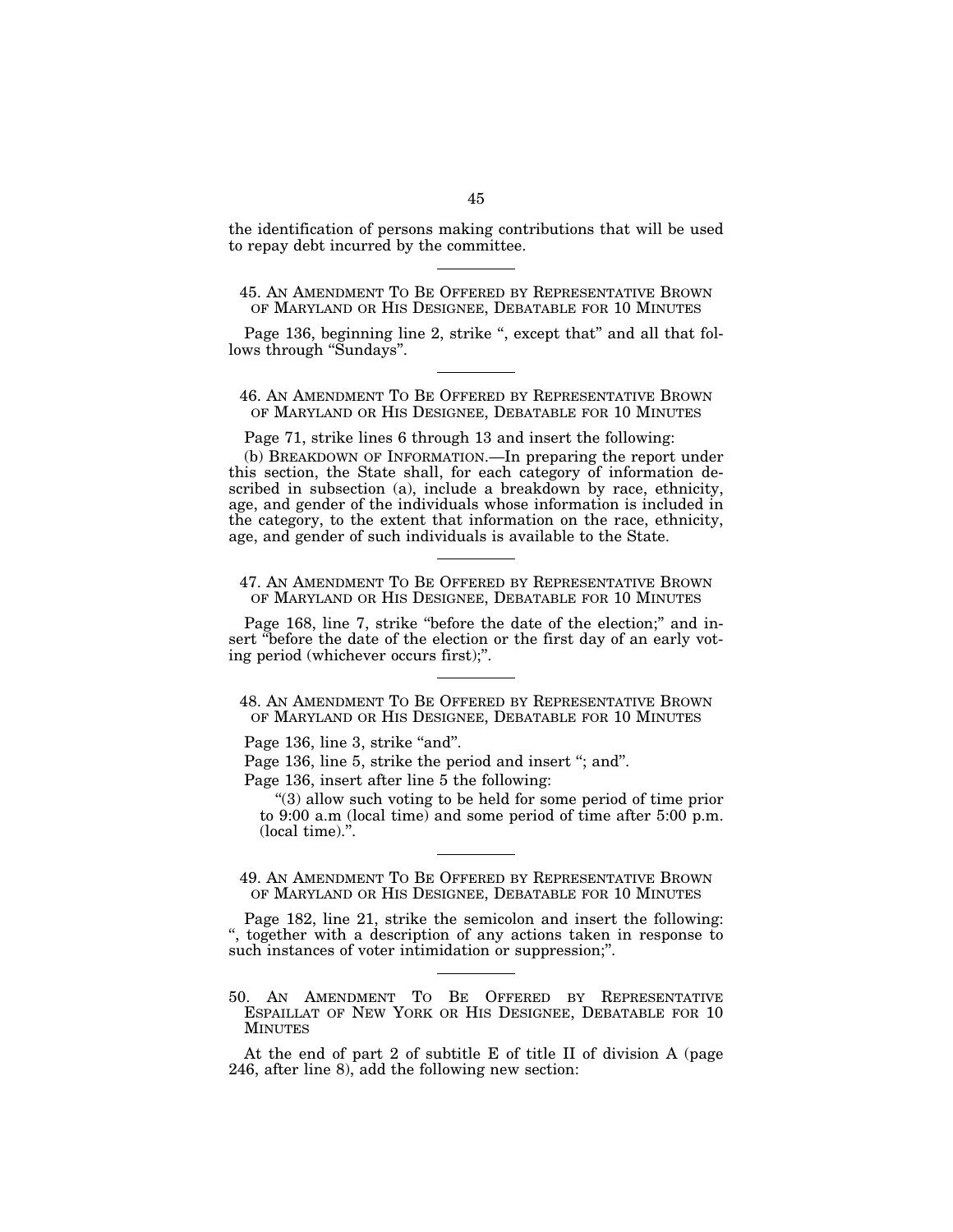#### **SEC. 2415. REPORT ON DIVERSITY OF MEMBERSHIPS OF INDE-PENDENT REDISTRICTING COMMISSIONS.**

Not later than May 15 of a year ending in the numeral one, the Comptroller General of the United States shall submit to Congress a report on the extent to which the memberships of independent redistricting commissions for States established under this part with respect to the immediately preceding year ending in the numeral zero meet the diversity requirements as provided for in sections  $2411(a)(2)(B)$  and  $2412(b)(2)$ .

51. AN AMENDMENT TO BE OFFERED BY REPRESENTATIVE O'HALLERAN OF ARIZONA OR HIS DESIGNEE, DEBATABLE FOR 10 MINUTES

#### Insert after section 8035 the following:

#### **SEC. 8036. PROHIBITION ON USE OF FUNDS FOR CERTAIN FEDERAL EMPLOYEE TRAVEL IN CONTRAVENTION OF CERTAIN REGULATIONS.**

(a) IN GENERAL.—Beginning on the date of enactment of this Act, no Federal funds appropriated or otherwise made available in any fiscal year may be used for the travel expenses of any senior Federal official in contravention of sections 301–10.260 through 301– 10.266 of title 41, Code of Federal Regulations, or any successor regulation.

(b) QUARTERLY REPORT ON TRAVEL.—

 $(1)$  In GENERAL.—Not later than 90 days after the date of enactment of this Act and every 90 days thereafter, the head of each Federal agency shall submit a report to the Committee on Oversight and Reform of the House of Representatives and the Committee on Homeland Security and Governmental Affairs of the Senate detailing travel on Government aircraft by any senior Federal official employed at the applicable agency.

(2) APPLICATION.—Any report required under paragraph (1) shall not include any classified travel, and nothing in this Act shall be construed to supersede, alter, or otherwise affect the application of section 101–37.408 of title 41, Code of Federal Regulations, or any successor regulation.

(c) TRAVEL REGULATION REPORT.—Not later than one year after enactment of this Act, the Director of the Office of Government Ethics shall submit a report to Congress detailing suggestions on strengthening Federal travel regulations. On the date such report is so submitted, the Director shall publish such report on the Office's public website.

(d) DEFINITION OF SENIOR FEDERAL OFFICIAL.—In this Act, the term ''senior Federal official'' has the meaning given that term in section 101–37.100 of title 41, Code of Federal Regulations, as in effect on the date of enactment of this Act, and includes any senior executive branch official (as that term is defined in such section).

52. AN AMENDMENT TO BE OFFERED BY REPRESENTATIVE O'HALLERAN OF ARIZONA OR HIS DESIGNEE, DEBATABLE FOR 10 MINUTES

Insert after section 8035 the following: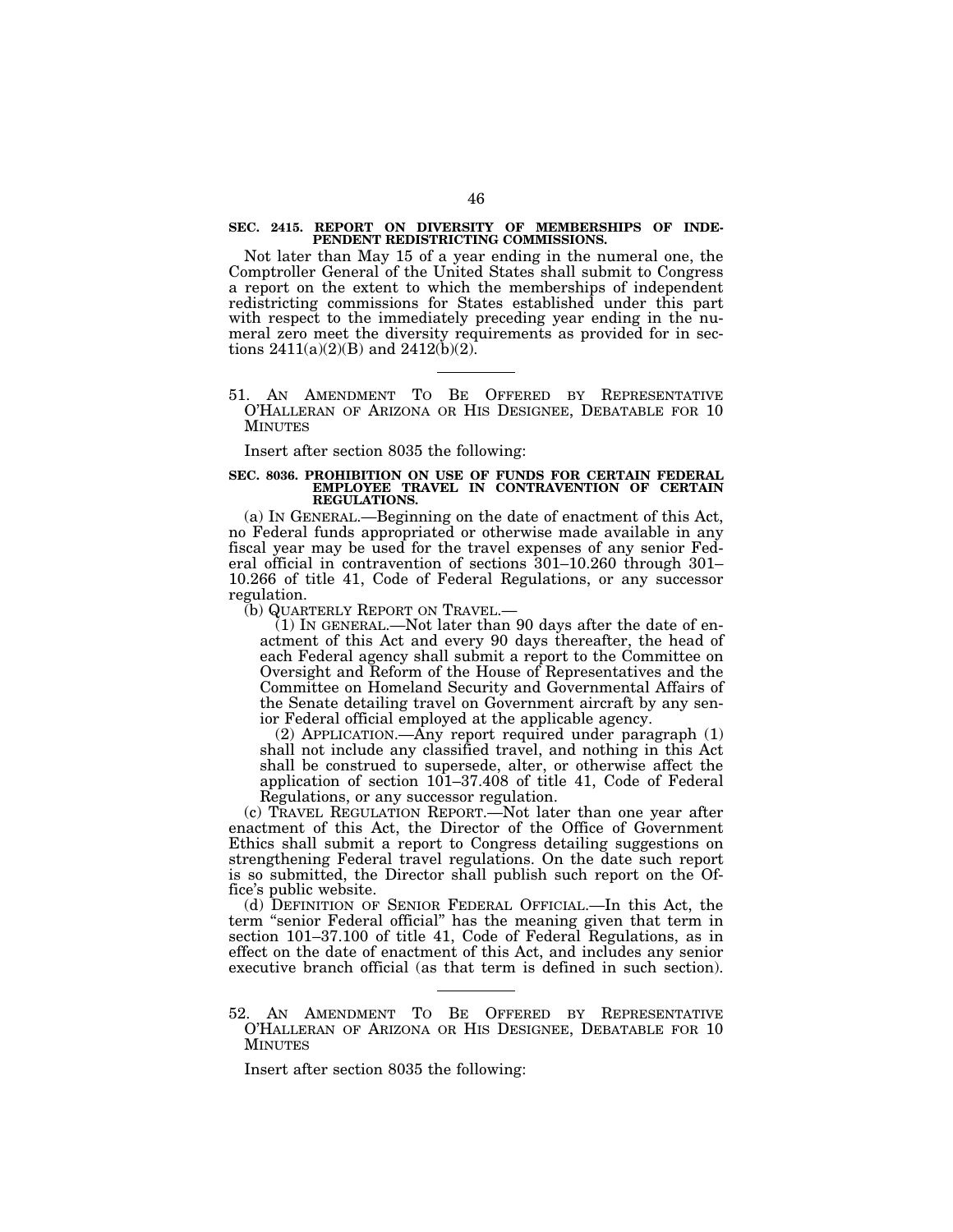## **SEC. 8036. REPORTS ON COST OF PRESIDENTIAL TRAVEL.**

(a) REPORT REQUIRED.—Not later than 90 days after the date of the enactment of this Act, and every 90 days thereafter, the Secretary of Defense, in consultation with the Secretary of the Air Force, shall submit to the Chairman and Ranking Member of the Committee on Armed Services of the House of Representatives a report detailing the direct and indirect costs to the Department of Defense in support of presidential travel. Each such report shall include costs incurred for travel to a property owned or operated by the individual serving as President or an immediate family member of such individual.

(b) IMMEDIATE FAMILY MEMBER DEFINED.—In this section, the term ''immediate family member'' means the spouse of such individual, the adult or minor child of such individual, or the spouse of an adult child of such individual.

53. AN AMENDMENT TO BE OFFERED BY REPRESENTATIVE O'HALLERAN OF ARIZONA OR HIS DESIGNEE, DEBATABLE FOR 10 MINUTES

Insert after section 8035 the following:

#### **SEC. 8036. REPORTS ON COST OF SENIOR EXECUTIVE TRAVEL.**

(a) REPORTS ON SENIOR EXECUTIVE TRAVEL.—Not later than 90 days after the date of the enactment of this Act, and every 90 days thereafter, the Secretary of Defense shall submit to the Chairman and Ranking Member of the Committee on Armed Services of the House of Representatives a report detailing the direct and indirect costs to the Department of Defense in support of travel by senior executive officials on military aircraft. Each such report shall include whether spousal travel furnished by the Department was reimbursed to the Federal Government.

(b) EXCEPTION.—Required use travel, as outlined in Department of Defense Directive 4500.56, shall not be included in reports under subsection (a)

(c) SENIOR EXECUTIVE OFFICIAL DEFINED.—In this section, the term ''senior executive official'' has the meaning given the term "senior Federal official" in section 101–37.100 of title 41, Code of Federal Regulations, as in effect on the date of enactment of this Act, and includes any senior executive branch official (as that term is defined in such section).

54. AN AMENDMENT TO BE OFFERED BY REPRESENTATIVE BRINDISI OF NEW YORK OR HIS DESIGNEE, DEBATABLE FOR 10 MINUTES

Page 184, insert after line 2 the following:

#### **SEC. 1908. LIMITING VARIATIONS ON NUMBER OF HOURS OF OPER-ATION FOR POLLING PLACES WITHIN A STATE.**

(a) LIMITING VARIATIONS.—Subtitle A of title III of the Help America Vote Act of 2002 (52 U.S.C. 21081 et seq.), as amended by section 1031(a), section 1101(a), section 1611(a), and section  $1621(a)$ , is amended-

(1) by redesignating sections 308 and 309 as sections 309 and 310; and

(2) by inserting after section 307 the following new section: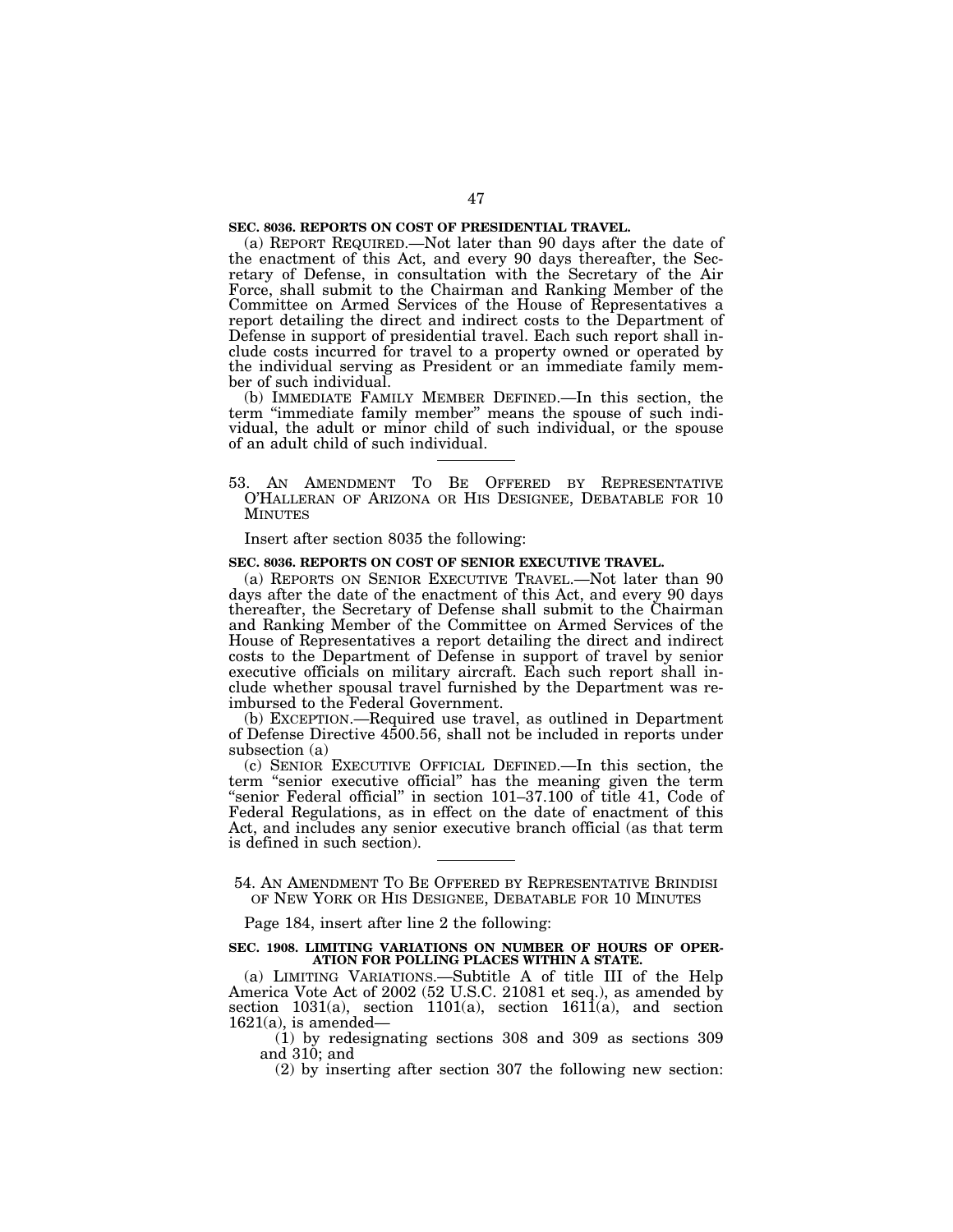#### **''SEC. 308. LIMITING VARIATIONS ON NUMBER OF HOURS OF OPER-ATION OF POLLING PLACES WITH A STATE.**

"(a) LIMITATION.-

"(1) In GENERAL.—Except as provided in paragraph (2) and subsection (b), each State shall establish hours of operation for all polling places in the State on the date of any election for Federal office held in the State such that the polling place with the greatest number of hours of operation on such date is not in operation for more than 2 hours longer than the polling place with the fewest number of hours of operation on such date.

"(2) PERMITTING VARIANCE ON BASIS OF POPULATION.—Paragraph (1) does not apply to the extent that the State establishes variations in the hours of operation of polling places on the basis of the overall population or the voting age population (as the State may select) of the unit of local government in which such polling places are located.

"(b) EXCEPTIONS FOR POLLING PLACES WITH HOURS ESTABLISHED BY UNITS OF LOCAL GOVERNMENT.—Subsection (a) does not apply in the case of a polling place—

"(1) whose hours of operation are established, in accordance with State law, by the unit of local government in which the polling place is located; or

" $(2)$  which is required pursuant to an order by a court to extend its hours of operation beyond the hours otherwise established.''.

(b) CLERICAL AMENDMENT.—The table of contents of such Act, as amended by section 1031(c), section 1101(d), section 1611(c), and section  $1621(c)$ , is amended–

(1) by redesignating the items relating to sections 308 and 309 as relating to sections 309 and 310; and

(2) by inserting after the item relating to section 307 the following new item: "Sec. 308. Limiting variations on number of hours of operation of polling places with a State.''.

55. AN AMENDMENT TO BE OFFERED BY REPRESENTATIVE MCADAMS OF UTAH OR HIS DESIGNEE, DEBATABLE FOR 10 MINUTES

Page 537, insert after line 7 the following (and redesignate the succeeding subsection accordingly):

(b) REDUCTION OF PERCENTAGE EXEMPTION FOR DETERMINATION OF THRESHOLD OF LOBBYING CONTACTS REQUIRED FOR INDIVIDUALS TO REGISTER AS LOBBYISTS.—Section 3(10) of the Lobbying Disclosure Act of 1995  $(2 \text{ U.S.C. } 1602(10))$  is amended by striking "less than 20 percent" and inserting "less than 10 percent".

56. AN AMENDMENT TO BE OFFERED BY REPRESENTATIVE CASE OF HAWAII OR HIS DESIGNEE, DEBATABLE FOR 10 MINUTES

Page 453, line 16, strike " $(5)$ " and insert " $(6)$ ".

Page 453, line 19, strike " $(5)$ " and insert " $(6)$ ".

Page 493, insert after line 8 the following new subtitle (and redesignate the succeeding subtitle accordingly):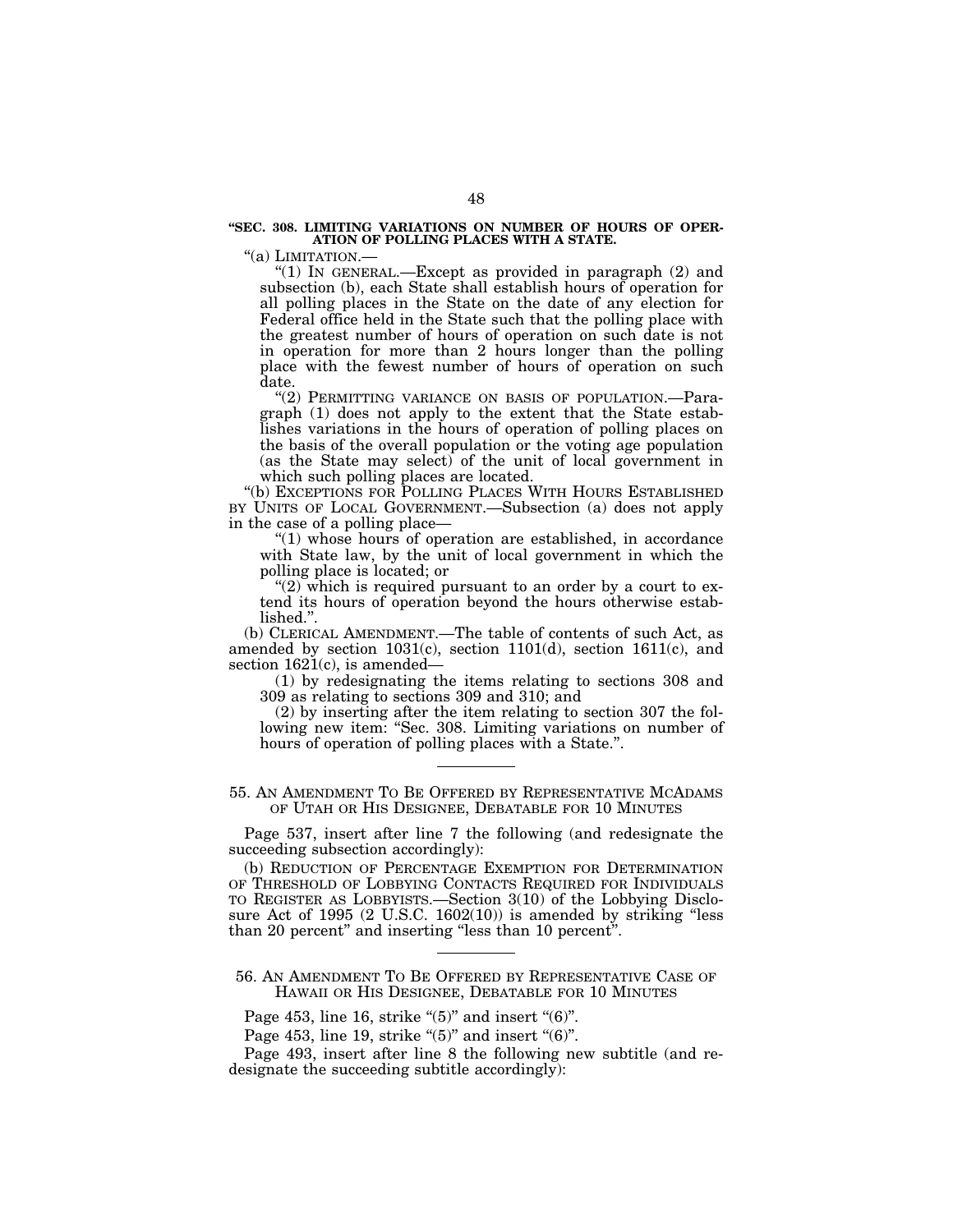## **Subtitle E—Empowering Small Dollar Donations**

## **SEC. 5401. PERMITTING POLITICAL PARTY COMMITTEES TO PROVIDE ENHANCED SUPPORT FOR CANDIDATES THROUGH USE OF SEPARATE SMALL DOLLAR ACCOUNTS.**

(a) INCREASE IN LIMIT ON CONTRIBUTIONS TO CANDIDATES.—Section  $315(a)(2)(A)$  of the Federal Election Campaign Act of 1971 (52) U.S.C.  $30116(a)(2)(A)$  is amended by striking "exceed \$5,000" and inserting "exceed \$5,000 or, in the case of a contribution made by a national committee of a political party from an account described in paragraph  $(11)$ , exceed  $$10,000$ ".

(b) ELIMINATION OF LIMIT ON COORDINATED EXPENDITURES.—Section  $315(d)(5)$  of such Act  $(52 \text{ U.S.C. } 30116(d)(5))$  is amended by striking "subsection  $(a)(9)$ " and inserting "subsection  $(a)(9)$  or subsection  $(a)(11)$ ".

(c) ACCOUNTS DESCRIBED.—Section 315(a) of such Act (52 U.S.C.  $30116(a)$ , as amended by section  $5112(a)$ , is amended by adding at the end the following new paragraph:

" $(11)$  An account described in this paragraph is a separate, segregated account of a national committee of a political party (including a national congressional campaign committee of a political party) consisting exclusively of contributions made during a calendar year by individuals whose aggregate contributions to the committee during the year do not exceed \$200.''.

(d) EFFECTIVE DATE.—The amendments made by this section shall apply with respect to elections held on or after the date of the enactment of this Act.

57. AN AMENDMENT TO BE OFFERED BY REPRESENTATIVE HOULAHAN OF PENNSYLVANIA OR HER DESIGNEE, DEBATABLE FOR 10 MINUTES

Page 136, line 1, strike "4 hours" and insert "10 hours". Page 136, line 3, strike "4 hours" and insert "10 hours".

58. AN AMENDMENT TO BE OFFERED BY REPRESENTATIVE PHILLIPS OF MINNESOTA OR HIS DESIGNEE, DEBATABLE FOR 10 MINUTES

Page 514, insert after line 17 the following new section (and redesignate the succeeding section accordingly):

#### **SECTION 6008. CLARIFYING AUTHORITY OF FEC ATTORNEYS TO REP-RESENT FEC IN SUPREME COURT.**

(a) CLARIFYING AUTHORITY.—Section 306(f)(4) of the Federal Election Campaign Act of 1971 (52 U.S.C.  $30106(f)(4)$ ) is amended by striking ''any action instituted under this Act, either (A) by attorneys'' and inserting ''any action instituted under this Act, including an action before the Supreme Court of the United States, either (A) by the General Counsel of the Commission and other attorneys''.

(b) EFFECTIVE DATE.—The amendment made by paragraph (1) shall apply with respect to actions instituted before, on, or after the date of the enactment of this Act.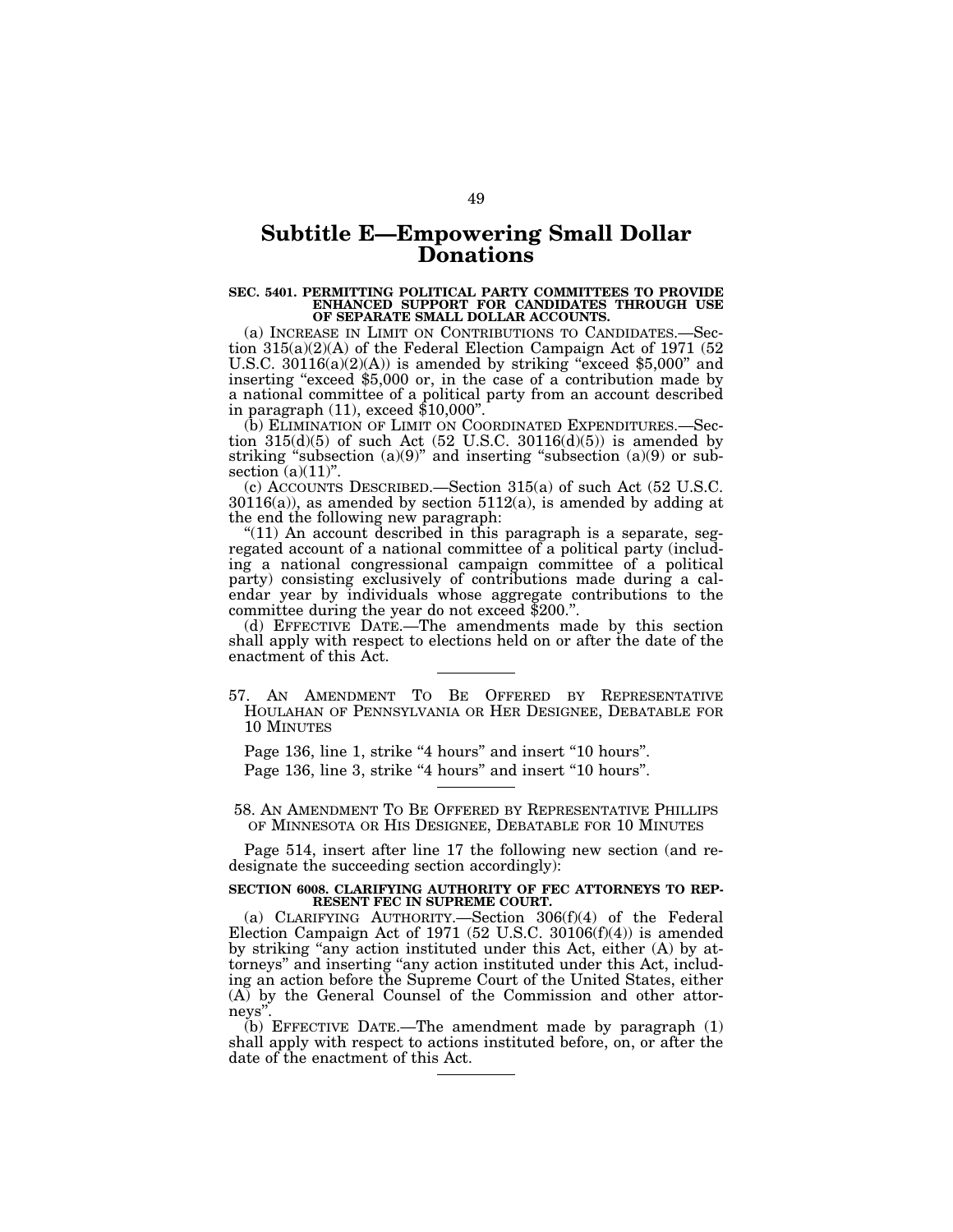## 59. AN AMENDMENT TO BE OFFERED BY REPRESENTATIVE PHILLIPS OF MINNESOTA OR HIS DESIGNEE, DEBATABLE FOR 10 MINUTES

Page 552, strike lines 1 and 2 and insert the following:

 $(2)$  in paragraph  $(1)$ —

 $(A)$  by striking "1 year" in each instance and inserting "2 years"; and

(B) by inserting '', or conducts any lobbying activity to facilitate any communication to or appearance before,'' after "any communication to or appearance before"; and

60. AN AMENDMENT TO BE OFFERED BY REPRESENTATIVE PHILLIPS OF MINNESOTA OR HIS DESIGNEE, DEBATABLE FOR 10 MINUTES

Page 499, line 4, strike ", consisting" and insert "that includes individuals representing each major political party and individuals who are independent of a political party and that consists''.

Page 499, line 11, insert "The President shall also make reasonable efforts to encourage racial, ethnic, and gender diversity on the panel.'' after the period.

61. AN AMENDMENT TO BE OFFERED BY REPRESENTATIVE LEVIN OF MICHIGAN OR HIS DESIGNEE, DEBATABLE FOR 10 MINUTES

Page 220, insert after line 16 the following:

(E) The individual or (in the case of the covered periods described in subparagraphs  $(A)$  and  $(B)$  of paragraph  $(3)$ ) an immediate family member of the individual paid a civil money penalty or criminal fine, or was sentenced to a term of imprisonment, for violating any provision of the Federal Election Campaign Act of 1971 (52 U.S.C. 30101 et seq.).

62. AN AMENDMENT TO BE OFFERED BY REPRESENTATIVE TRAHAN OF MASSACHUSETTS OR HER DESIGNEE, DEBATABLE FOR 10 MIN-**UTES** 

Page 220, insert after line 16 the following:

(E) The individual or (in the case of the covered periods described in subparagraphs  $(A)$  and  $(B)$  of paragraph  $(3)$ ) an immediate family member of the individual is an agent of a foreign principal under the Foreign Agents Registration Act of 1938, as amended (22 U.S.C. 611 et seq.).

63. AN AMENDMENT TO BE OFFERED BY REPRESENTATIVE TRAHAN OF MASSACHUSETTS OR HER DESIGNEE, DEBATABLE FOR 10 MIN-**UTES** 

In subtitle J of title I, insert after section 1704 the following (and redesignate the succeeding provision accordingly):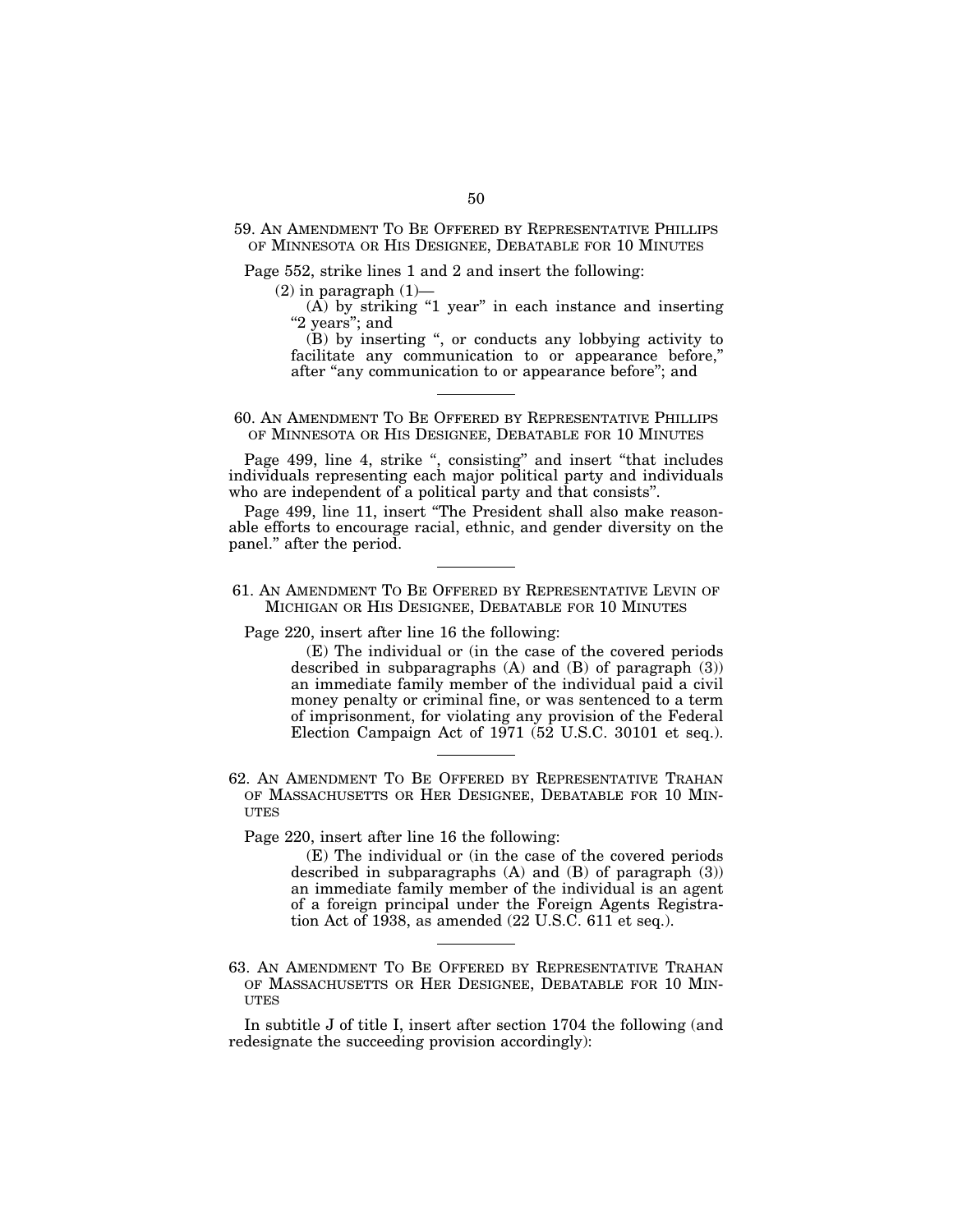#### **SEC. 1705. EXTENDING GUARANTEE OF RESIDENCY FOR VOTING PUR-POSES TO FAMILY MEMBERS OF ABSENT MILITARY PER-SONNEL.**

Section 102 of the Uniformed and Overseas Citizens Absentee Voting Act (52 U.S.C. 20302) is amended by adding at the end the following new subsection:

''(j) GUARANTEE OF RESIDENCY FOR SPOUSES AND DEPENDENTS OF ABSENT MEMBERS OF UNIFORMED SERVICE.—For the purposes of voting for in any election for any Federal office or any State or local office, a spouse or dependent of an individual who is an absent uniformed services voter described in subparagraph (A) or (B) of section 107(1) shall not, solely by reason of that individual's absence and without regard to whether or not such spouse or dependent is accompanying that individual—

''(1) be deemed to have lost a residence or domicile in that State, without regard to whether or not that individual intends to return to that State;

''(2) be deemed to have acquired a residence or domicile in any other State; or

"(3) be deemed to have become a resident in or a resident of any other State.''.

64. AN AMENDMENT TO BE OFFERED BY REPRESENTATIVE KIM OF NEW JERSEY OR HIS DESIGNEE, DEBATABLE FOR 10 MINUTES

In subtitle F of title I of the bill—

(1) redesignate section 1505 as section 1506; and

(2) insert after section 1504 the following new section:

#### **SEC. 1505. PAPER BALLOT PRINTING REQUIREMENTS.**

Section 301(a) of the Help America Vote Act of 2002 (52 U.S.C.  $21081(a)$ , as amended by section 1504, is amended by adding at the end the following new paragraph:

"(8) PRINTING REQUIREMENTS FOR BALLOTS.—All paper ballots used in an election for Federal office shall be printed in the United States on paper manufactured in the United States.''.

65. AN AMENDMENT TO BE OFFERED BY REPRESENTATIVE HARDER OF CALIFORNIA OR HIS DESIGNEE, DEBATABLE FOR 10 MINUTES

Add at the end of subtitle C of title VII the following new section:

#### **SEC. 7202. REQUIRING LOBBYISTS TO DISCLOSE STATUS AS LOBBY-ISTS UPON MAKING ANY LOBBYING CONTACTS.**

(a) MANDATORY DISCLOSURE AT TIME OF CONTACT.—Section 14 of the Lobbying Disclosure Act of 1995 (2 U.S.C. 1609) is amended—

(1) by striking subsections (a) and (b) and inserting the following:

"(a) REQUIRING IDENTIFICATION AT TIME OF LOBBYING CON-TACT.—Any person or entity that makes a lobbying contact with a covered legislative branch official or a covered executive branch official shall, at the time of the lobbying contact—

 $''(1)$  indicate whether the person or entity is registered under this chapter and identify the client on whose behalf the lobbying contact is made; and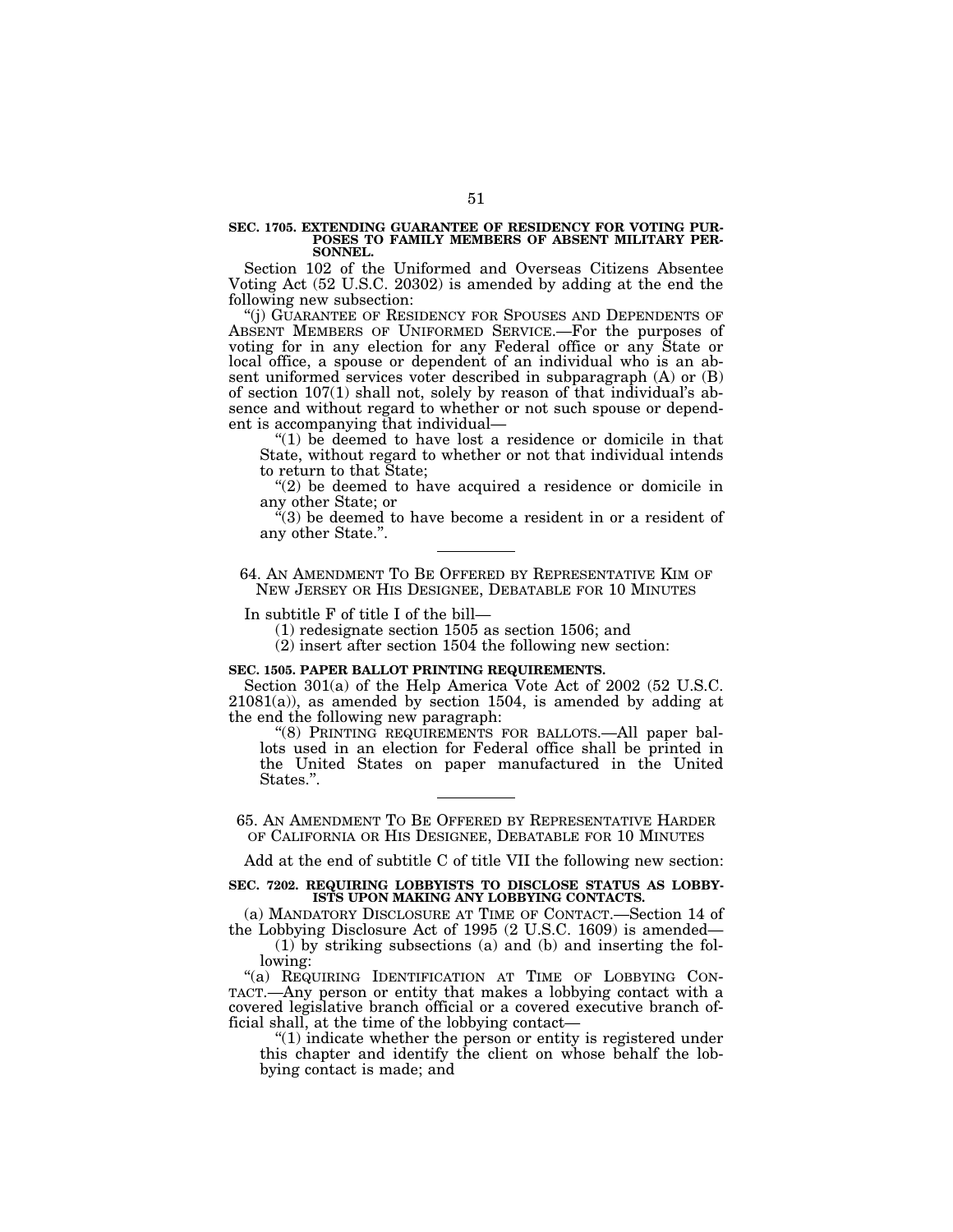$''(2)$  indicate whether such client is a foreign entity and identify any foreign entity required to be disclosed under section 4(b)(4) that has a direct interest in the outcome of the lobbying activity.''; and

(2) by redesignating subsection (c) as subsection (b).

(b) EFFECTIVE DATE.—The amendment made by subsection (a) shall apply with respect to lobbying contacts made on or after the date of the enactment of this Act.

66. AN AMENDMENT TO BE OFFERED BY REPRESENTATIVE HORSFORD OF NEVADA OR HIS DESIGNEE, DEBATABLE FOR 10 MINUTES

In subtitle A of title VI of the bill, insert after section 6006 the following new section (and redesignate the succeeding provision accordingly):

### **SEC. 6007. REQUIRING FORMS TO PERMIT USE OF ACCENT MARKS.**

(a) REQUIREMENT.—Section  $311(a)(1)$  of the Federal Election Campaign Act of 1971 (52 U.S.C.  $30111(a)(1)$ ) is amended by striking the semicolon at the end and inserting the following: '', and shall ensure that all such forms (including forms in an electronic format) permit the person using the form to include an accent mark as part of the person's identification;''.

(b) EFFECTIVE DATE.—The amendment made by subsection (a) shall take effect upon the expiration of the 90-day period which begins on the date of the enactment of this Act.

67. AN AMENDMENT TO BE OFFERED BY REPRESENTATIVE FINKENAUER OF IOWA OR HER DESIGNEE, DEBATABLE FOR 10 MINUTES

Page 201, line 7, strike "subsection (c)" and insert "subsection (c) and subsection (d)''.

Page 204, insert after line 10 the following:

(d) TREATMENT OF STATE OF IOWA.—Subsection (a) does not apply to the State of Iowa, so long as congressional redistricting in such State is carried out in accordance with a plan developed by the Iowa Legislative Services Agency with the assistance of a Temporary Redistricting Advisory Commission, under law which was in effect for the most recent congressional redistricting carried out in the State prior to the date of the enactment of this Act and which remains in effect continuously on and after the date of the enactment of this Act.

Page 204, line 13, strike "section  $2401(c)$ " and insert "sections  $2401(c)$  or section  $2401(d)$ ".

Page 252, line 4, strike "paragraph  $(2)$ " and insert "paragraph  $(2)$ and paragraph (3)''.

Page 252, insert after line 19 the following:

(3) EXCEPTION FOR STATE OF IOWA.—In the case of the State of Iowa, the Commission may not make a payment to the State under this section until the State certifies to the Commission that it will carry out congressional redistricting pursuant to the State's apportionment notice in accordance with a plan de-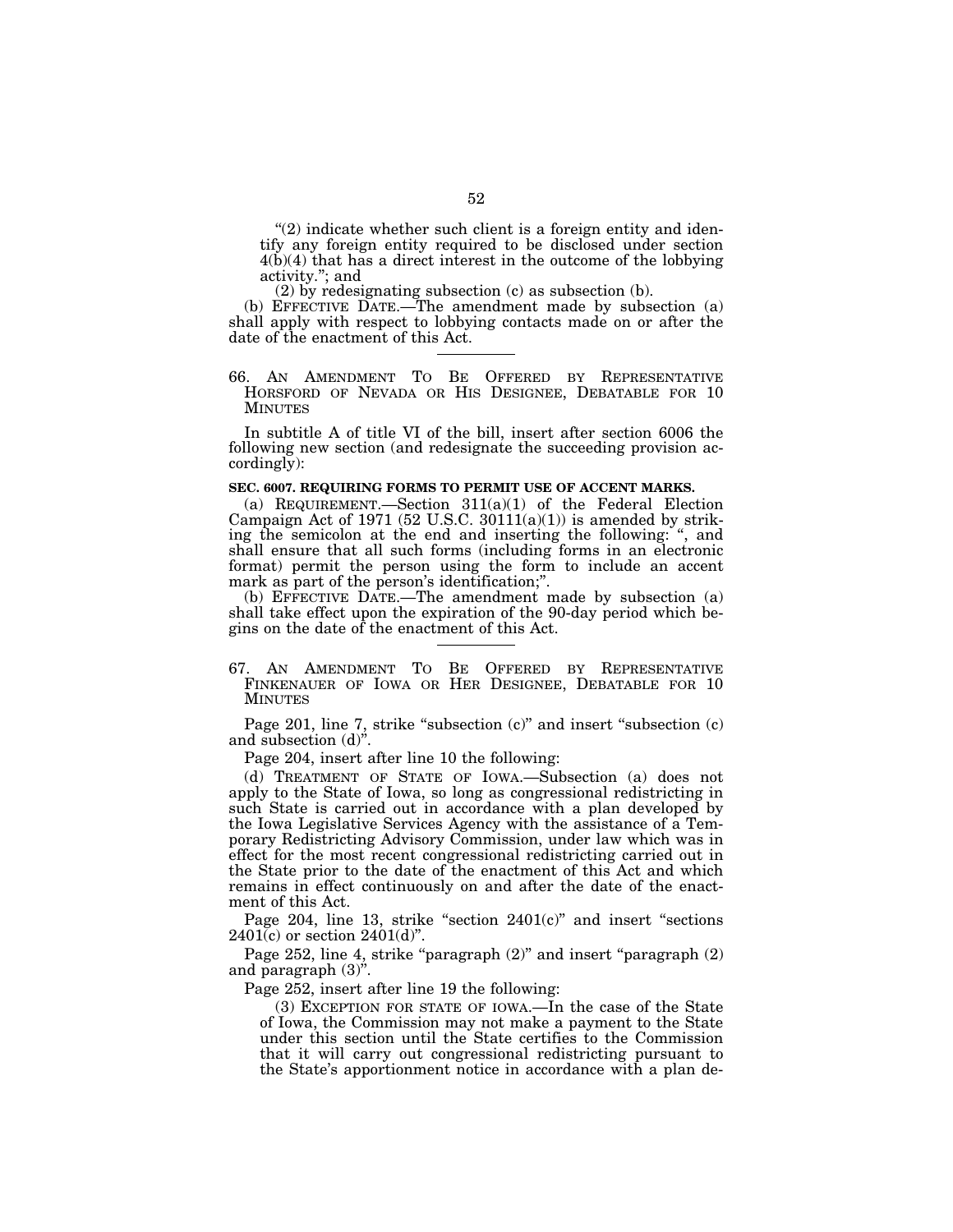veloped by the Iowa Legislative Services Agency with the assistance of a Temporary Redistricting Advisory Commission, as provided under the law described in section 2401(d).

68. AN AMENDMENT TO BE OFFERED BY REPRESENTATIVE SPANBERGER OF VIRGINIA OR HER DESIGNEE, DEBATABLE FOR 10 MINUTES

Page 291, insert after line 20 the following:

### **SEC. 3106. PRE-ELECTION THREAT ASSESSMENTS.**

(a) SUBMISSION OF ASSESSMENT BY DNI.—Not later than 180 days before the date of each regularly scheduled general election for Federal office, the Director of National Intelligence shall submit an assessment of the full scope of threats to election infrastructure, including cybersecurity threats posed by state actors and terrorist groups, and recommendations to address or mitigate the threats, as developed by the Secretary and Chairman, to—

(1) the chief State election official of each State;

(2) the Committees on Homeland Security and House Administration of the House of Representatives and the Committees on Homeland Security and Governmental Affairs and Rules and Administration of the Senate; and

(3) any other appropriate congressional committees.

(b) UPDATES TO INITIAL ASSESSMENTS.—If, at any time after submitting an assessment with respect to an election under subsection (a), the Director of National Intelligence determines that the assessment should be updated to reflect new information regarding the threats involved, the Director shall submit a revised assessment under such subsection.

(c) DEFINITIONS.—In this section, the following definitions apply:  $(1)$  The term "Chairman" means the chair of the Election As-

sistance Commission.

(2) The term ''chief State election official'' means, with respect to a State, the individual designated by the State under section 10 of the National Voter Registration Act of 1993 (52 U.S.C. 20509) to be responsible for coordination of the State's responsibilities under such Act.

 $(3)$  The term "election infrastructure" means storage facilities, polling places, and centralized vote tabulation locations used to support the administration of elections for public office, as well as related information and communications technology, including voter registration databases, voting machines, electronic mail and other communications systems (including electronic mail and other systems of vendors who have entered into contracts with election agencies to support the administration of elections, manage the election process, and report and display election results), and other systems used to manage the election process and to report and display election results on behalf of an election agency.

(4) The term ''Secretary'' means the Secretary of Homeland Security.

(5) The term ''State'' has the meaning given such term in section 901 of the Help America Vote Act of 2002 (52 U.S.C. 21141).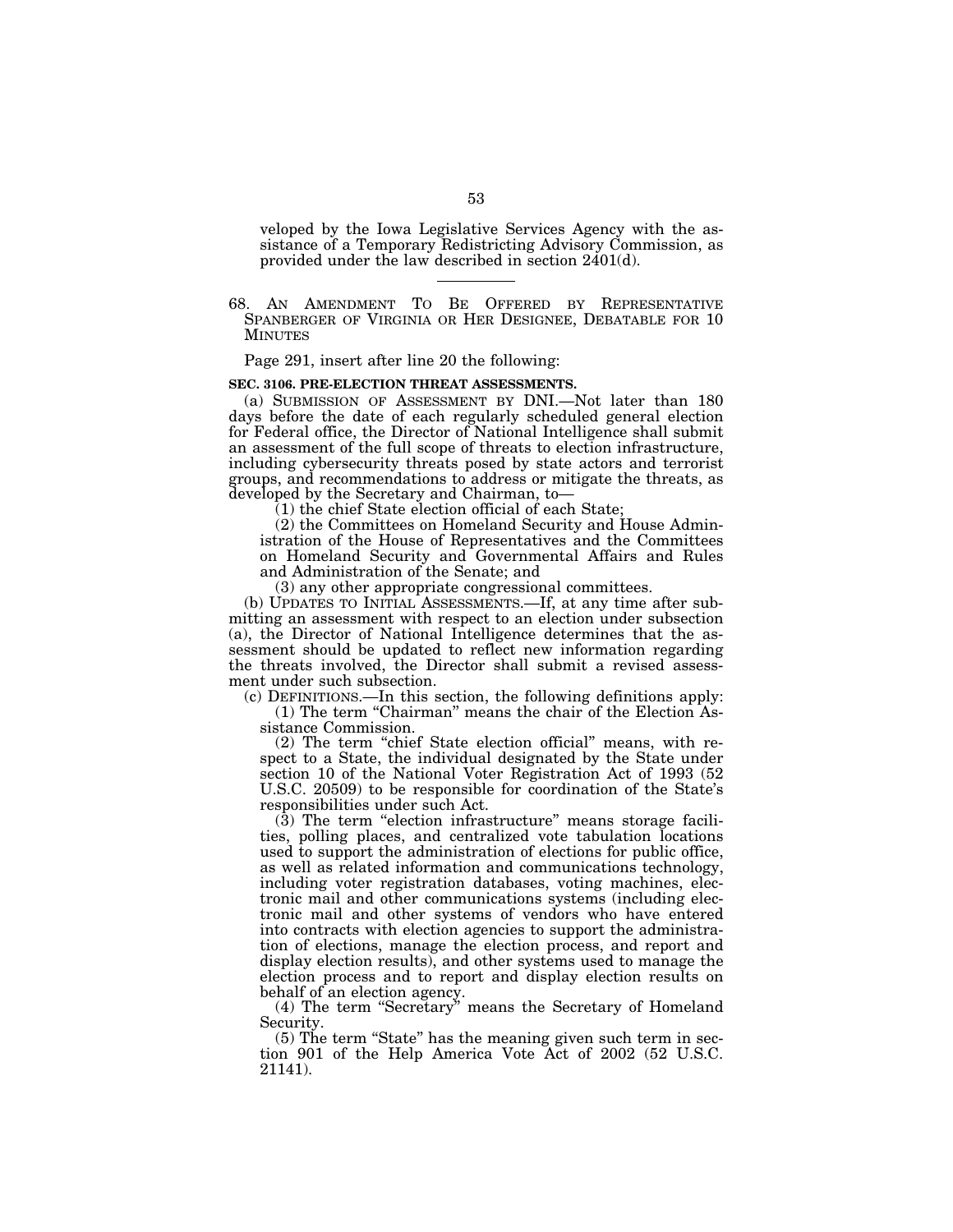(d) EFFECTIVE DATE.—This Act shall apply with respect to the regularly scheduled general election for Federal office held in November 2020 and each succeeding regularly scheduled general election for Federal office.

## 69. AN AMENDMENT TO BE OFFERED BY REPRESENTATIVE SARBANES OF MARYLAND OR HIS DESIGNEE, DEBATABLE FOR 10 MINUTES

Page 323, insert after line 6 the following:

## **SEC. 4103. DISBURSEMENTS AND ACTIVITIES SUBJECT TO FOREIGN MONEY BAN.**

(a) DISBURSEMENTS DESCRIBED.—Section  $319(a)(1)$  of the Federal Election Campaign Act of 1971 (52 U.S.C. 30121(a)(1)) is amended—

 $(1)$  by striking "or" at the end of subparagraph  $(B)$ ; and

(2) by striking subparagraph (C) and inserting the following: ''(C) an expenditure;

''(D) an independent expenditure;

''(E) a disbursement for an electioneering communication (within the meaning of section  $304(f)(3)$ );

 $(F)$  a disbursement for a paid internet or paid digital communication that refers to a clearly identified candidate for election for Federal office and is disseminated within 60 days before a general, special or runoff election for the office sought by the candidate or 30 days before a primary or preference election, or a convention or caucus of a political party that has authority to nominate a candidate for the office sought by the candidate;

''(G) a disbursement for a broadcast, cable or satellite communication, or for a paid internet or paid digital communication, that promotes, supports, attacks or opposes the election of a clearly identified candidate for Federal, State, or local office (regardless of whether the communication contains express advocacy or the functional equivalent of express advocacy); or

 $H$ ) a disbursement for a broadcast, cable, or satellite communication, or for a paid internet or paid digital communication, that discusses a national legislative issue of public importance in year in which a regularly scheduled general election for Federal office is held and is made for the purpose of influencing an election held during that year, but only if the disbursement is made by a foreign principal who is a government of a foreign country or a foreign political party or an agent of such a foreign principal under the Foreign Agents Registration Act of 1938, as amended.''.

(b) EFFECTIVE DATE.—The amendments made by subsection (a) shall apply with respect to disbursements made on or after the date of the enactment of this Act.

## 70. AN AMENDMENT TO BE OFFERED BY REPRESENTATIVE NEGUSE OF COLORADO OR HIS DESIGNEE, DEBATABLE FOR 10 MINUTES

At the end of subtitle A of title I of the bill, insert the following: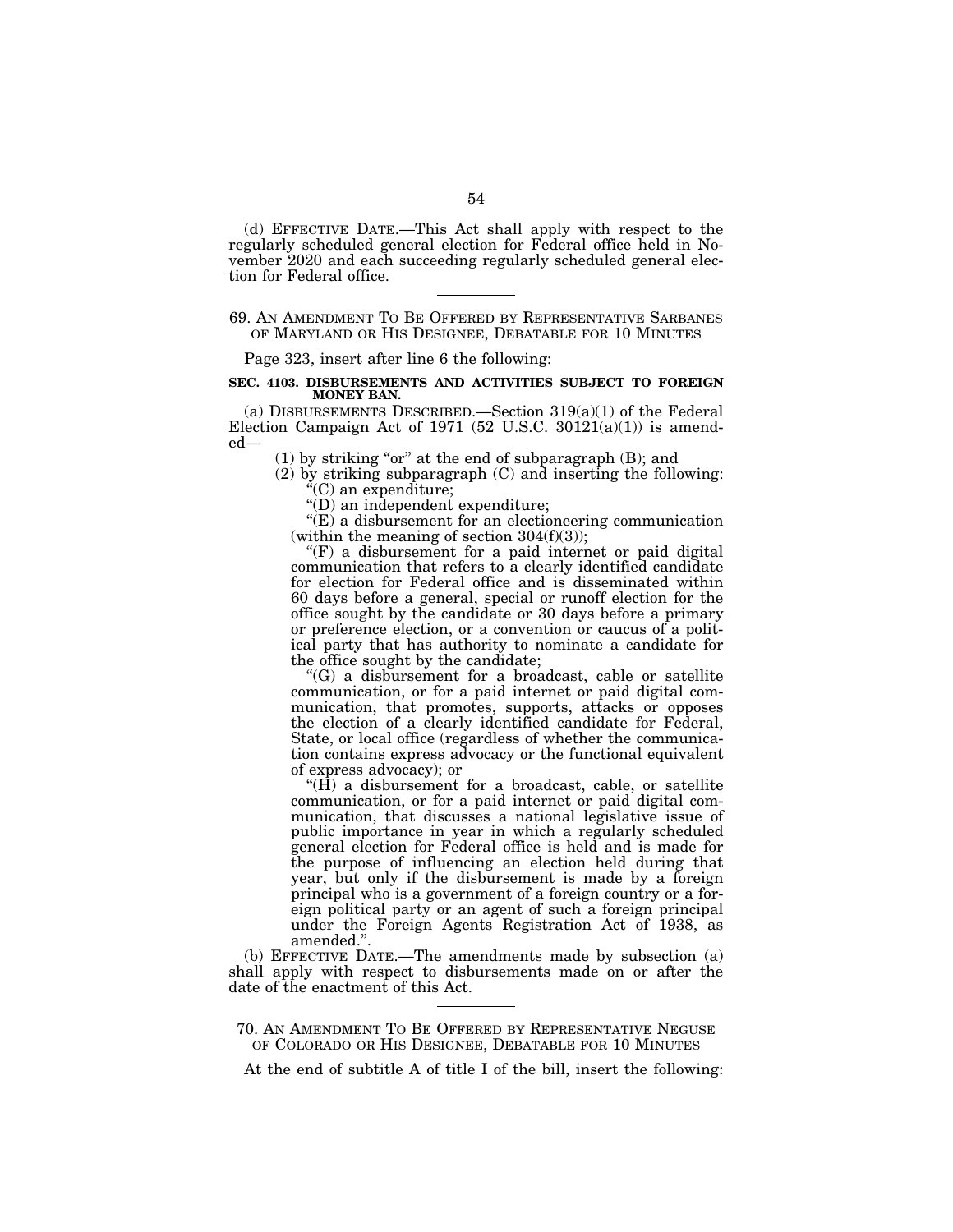## **PART 8—VOTER REGISTRATION OF MINORS**

## **SEC. 1081. ACCEPTANCE OF VOTER REGISTRATION APPLICATIONS FROM INDIVIDUALS UNDER 18 YEARS OF AGE.**

(a) ACCEPTANCE OF APPLICATIONS.—Section 8 of the National Voter Registration Act of 1993 (52 U.S.C. 20507) is amended—

(1) by redesignating subsection (k), as redesignated by section 1004, as subsection (l); and

(2) by inserting after subsection (j), as inserted by such section 1004, the following new subsection:

"(k) ACCEPTANCE OF APPLICATIONS FROM INDIVIDUALS UNDER 18 YEARS OF AGE.—<br>"(1) IN GENERAL.—A State may not refuse to accept or proc-

ess an individual's application to register to vote in elections for Federal office on the grounds that the individual is under 18 years of age at the time the individual submits the application, so long as the individual is at least 16 years of age at such time.

"(2) NO EFFECT ON STATE VOTING AGE REQUIREMENTS.-Nothing in paragraph (1) may be construed to require a State to permit an individual who is under 18 years of age at the time of an election for Federal office to vote in the election.''.

(b) EFFECTIVE DATE.—The amendment made by subsection (a) shall apply with respect to elections occurring on or after January 1, 2020.

71. AN AMENDMENT TO BE OFFERED BY REPRESENTATIVE KIRK- PATRICK OF ARIZONA OR HER DESIGNEE, DEBATABLE FOR 10 MIN- **UTES** 

Page 365, strike lines 15 through 24 and insert the following:

''(6) SAFE HARBOR FOR PLATFORMS MAKING BEST EFFORTS TO IDENTIFY REQUESTS WHICH ARE SUBJECT TO RECORD MAINTE-<br>NANCE REQUIREMENTS.—<br>"(A) AVAILABILITY OF SAFE HARBOR.—In accordance with

rules established by the Commission, if an online platform shows that the platform used best efforts to determine whether or not a request to purchase a qualified political advertisement was subject to the requirements of this subsection, the online platform shall not be considered to be in violation of such requirements.<br>"(B) SPECIAL RULES FOR DISBURSEMENT PAID WITH CRED-

IT CARD.—For purposes of subparagraph  $(A)$ , an online platform shall be considered to have used best efforts in the case of a purchase of a qualified political advertisement which is made with a credit card if—

''(i) the individual or entity making such purchase is required, at the time of making such purchase, to disclose the credit verification value of such credit card; and

"(ii) the billing address associated with such credit card is located in the United States or, in the case of a purchase made by an individual who is a United States citizen living outside of the United States, the individual provides the online platform with the